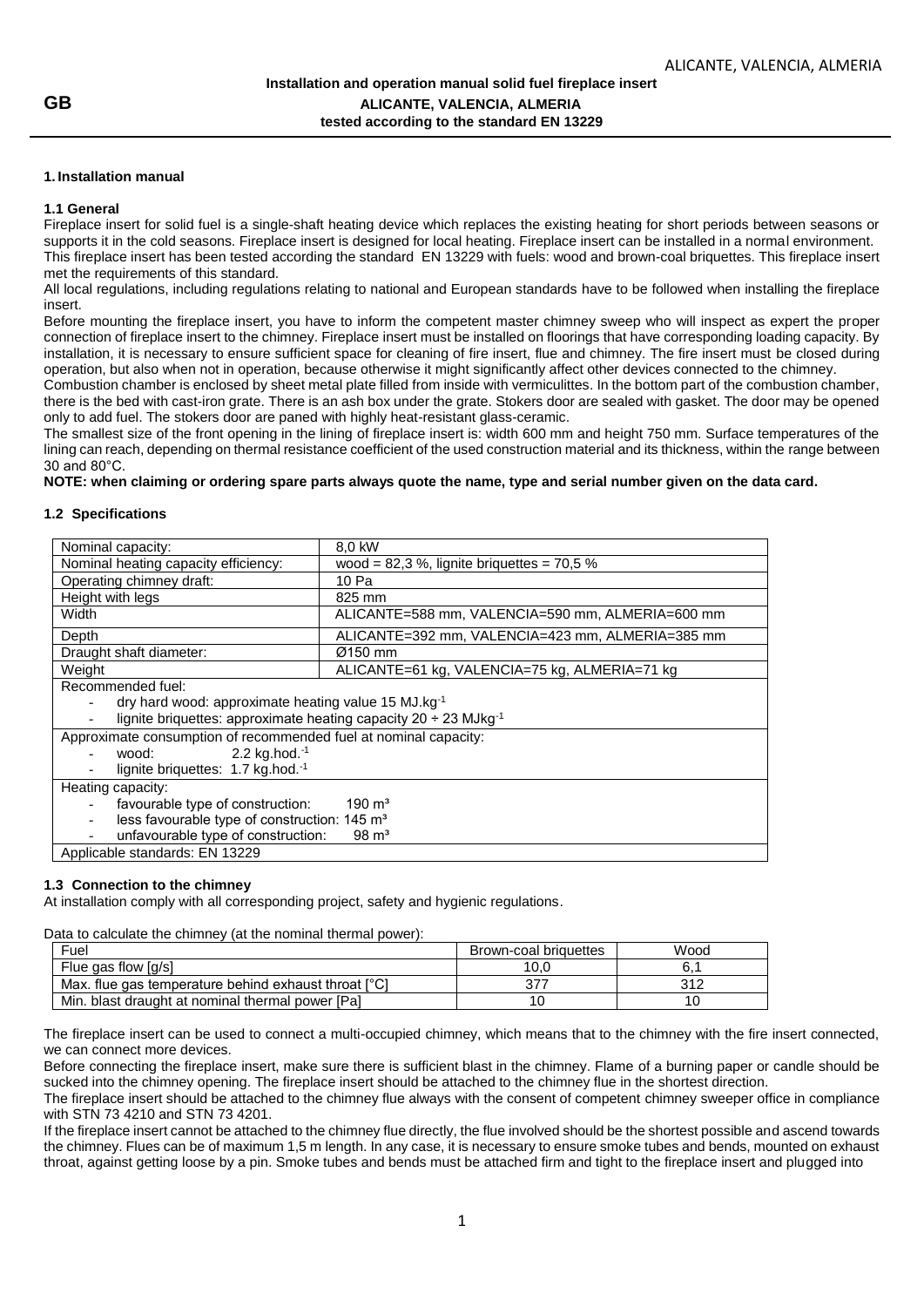each other by minimum 40 mm length in the direction of chimney blast. The chimney opening must be fitted with a sheet metal case with a diameter corresponding to the diameter of used smoke tubes.

Correct and incorrect connection of fireplace insert to the chimney is displayed in Figure 1.



To ensure a failure-free operation, the chimney blast must be kept at 10 Pa (measured inside of smoke tube behind the fireplace insert). As the chimney blast can be affected by changeable factors, as the outside air temperature, combustion temperature, chimney lining, wind power, etc., it varies during the year. Therefore it is recommended to install a damper inside of the chimney.

The fireplace insert can reach the specified performance and efficiency as long as it is connected to a chimney with sufficient blast draught. The chimney´s cross section must be 150x150 mm, and minimum height 5 meters.

## **1.4 Space venting**

The fireplace insert operation requires sufficient space venting, meaning incoming flow of outside air into the space where the fireplace insert is operated. That can be done through an open window or open external door. However, it is safer, if together with the installation of fireplace insert a special opening is made in the external wall, in the area where fireplace insert is mounted, in order to ensure sufficient incoming air flow for combustion. Adjustable ventilation grille, opened and closed from inside, should be embedded in the opening. The fireplace insert needs for wood combustion up to 20  $m<sup>3</sup>$  of fresh air per hour.

# **Insufficient air flow runs counter to proper operation of fireplace inserts and is a threat to your safety!**

**Let the installation of your fireplace insert, its connection to chimney and venting be tested by a competent chimney sweep in your area!**

### **1.5 Fire safety**

It is obligatory to strictly adhere to the rules of fire safety covered by STN 92 0300.

In case of nearby flammable building material or objects with combustibility degree B, C1 and C2 according to STN 73 0823, place the fireplace insert with appropriate flue at safe distance which is at minimum 400 mm from these objects.

Safe distance should be doubled if the fireplace insert with flue was standing close to material with the combustibility degree C3. The same applies if the degree of combustibility for the material cannot be proved.

Safe distance can be decreased to half in case of using a nonflammable, heat-insulating shading board, min. 5 mm thick, placed in such a way there is 25 mm gap left between the board and the protected flammable object.

If the flooring is made of flammable material, place the fireplace insert on nonflammable, heat-insulating pad with dimensions exceeding the contour of fireplace insert by 300 mm in the front and by 100 mm on all other sides. The smallest dimensions of the pad and the location method are displayed in Figure 2. Shading board placed on the protected object must exceed the contour of fireplace insert, including the smoke tubes, by at least 150 mm on each side and at least 300 mm above the upper area.

In case of fire in chimney follow the fire safety rules.

Safe distance between the outer skin of fireplace insert (on sides and behind) and the internal wall of backing must be at least 10 cm. Minimum dimensions of air intake of interior air are 20x20 cm.

Minimum dimensions of exhaust outlet of heated air are double the size of air intake.

The fireplace insert lining must be of fireproof material.

## **2. Operation manual**

### **2.1 Important safety instructions**

In case of conditions leading to danger of temporarily present flammable gases or when there is a danger of fire or explosion (e.g. bonding of floor coverings), the fireplace insert must be shut off before the danger arises.

The fireplace insert must be operated according to this manual. It can be only operated by adult persons; it is unacceptable to leave children close to the fireplace insert in operation.

No flammable liquids can be used to heat up.

### **IT IS FORBIDDEN TO INCREASE THE NOMINAL THERMAL POWER OF THE FIREPLACE INSERT USING FLAMMABLE LIQUIDS.** The fireplace insert cannot be operated with stoker door open.

Ash has to be disposed of carefully, and placed in nonflammable containers with cover; hot ash cannot be placed in ash bins or kept in open air.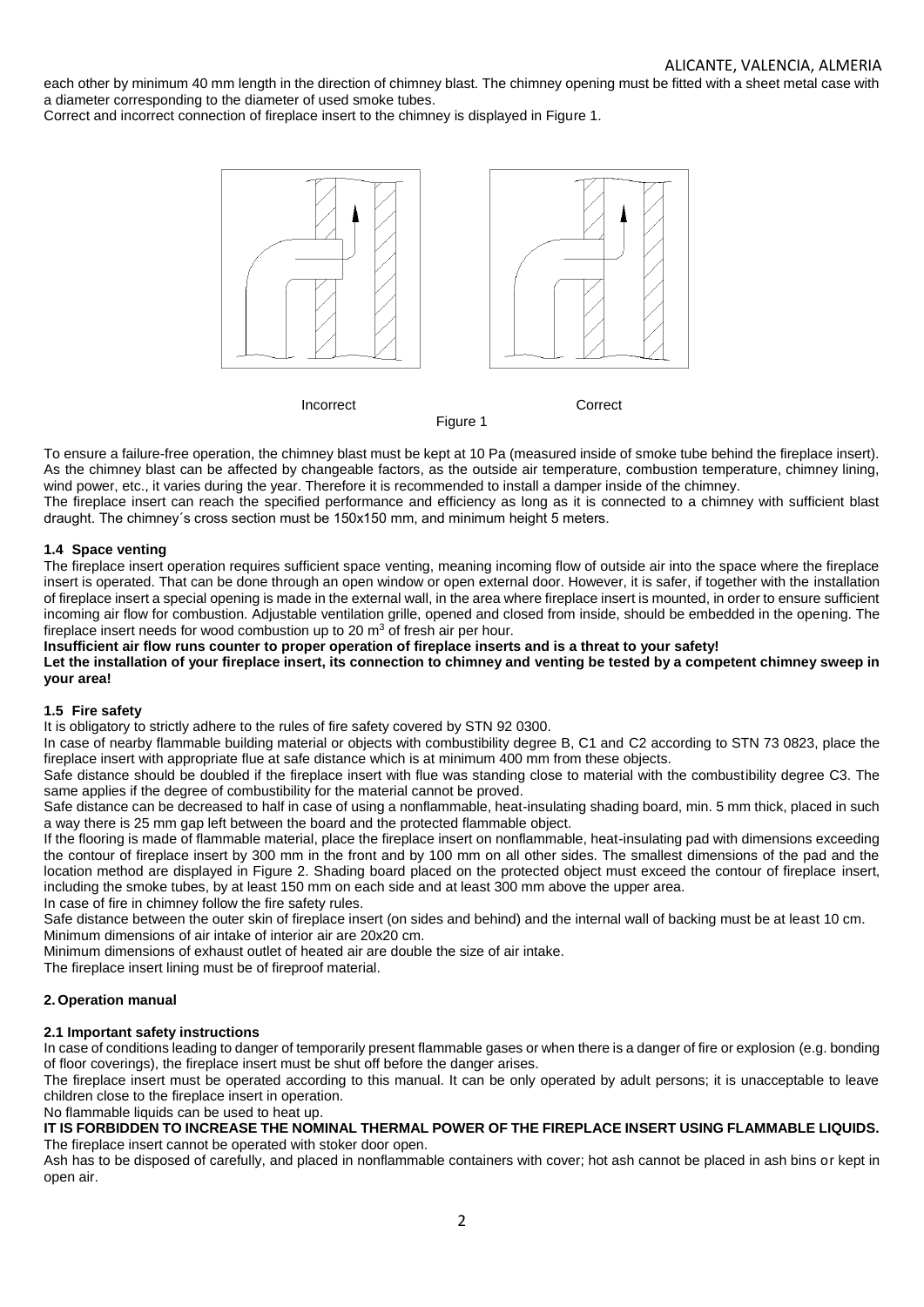## ALICANTE, VALENCIA, ALMERIA

Damaged or nonoperational fireplace insert cannot be used. The user must provide its professional repair before using it again. Ash accumulation in smoke tubes and bends must be checked at least once a month and cleaning provided when required. During operation, all air supplies to fireplace insert must not be closed.

During operation, it is necessary to monitor the functions of the fireplace insert and the fire safety. You must check the amount of fuel in the hearth, sooting of the grate, conditions of control mechanisms of combustion air, if the door is closed and if the surrounding is clean. Broken vermiculitte brick in hearth is no obstacle to further use of fireplace insert. This does not apply to ceiling vermiculite. When used simultaneously with other heating device, proper area venting must be provided (see part 1.4).

## **2.2 Fuel**

This fireplace insert is intended for use of: wood, brown-coal briquettes 7", 6" long.

Emission standard dictates that only naturally dried wood (humidity content max. 20%) can be used. Wet wood causes strong tar condensation. The most suitable are wooden logs with diameter of 30 cm and 30 cm long, stored in dry place for at least 2 years. Most suitable are: beech, oak, hornbeam, birch and fruit trees wood.

Only fuel mentioned above can be used.

Unacceptable for use is also: carbon grit, finely chopped chips, bark and chipboard waste, wet wood and wood treated by a prophylactic, paper and pasteboard (except heating up).

### **Waste combustion is forbidden by Law of protection against emissions.**

Combustion gases produced by waste combustion can threaten your health and cause damage to chamotte and metal parts of your fireplace insert and to your chimney.

## **2.3 Fire inserts setting**

The fireplace insert has one control valve for air supply and control of primary and secondary air flow situated under the door. **NOTE: the control mechanisms can be very hot! Use the glove supplied as an accessory for manipulation of hot objects.**

## **2.4 Heating up**

Before heating up you must open air supplier. At the same time, ensure air supply to the room (see part 1.4). Recommended fuel should be supplied at the nominal thermal power in intervals of one hour.

Fire is set up using paper and thin wooden chips. Never use petrol, alcohol, kerosene, etc. Place a layer of wooden logs and briquettes on the fire.

## **Never use more than three wooden logs as fuel load.**

When using the fireplace insert for the first time, heat it up with a small fire. First, wait until the fire becomes bigger so that the fireplace insert could slowly and evenly extend and the fireplace body will not suffer any damage due to temperature tension.

In case of difficulties with heating up (weather changes, cold chimney, etc.), local fire is set up in the fireplace insert using paper to heat it up better. During heating up it is necessary to check on the combustion and constantly monitor the fireplace insert. The fireplace insert is covered with heatproof paint that hardens at higher temperatures. Therefore smell is produced during the first phase of heating up. For this reason, especially at the first use, sufficient venting must be provided. We do not recommend touching the external paint of the fireplace insert when using for the first time, because it is not yet hardened and it could be damaged.

## **2.5 Normal operation**

Nominal heating capacity of fireplace heater is 8,0 kW and it is obtained at minimum supply pressure of 10 Pa.

| Fuel         | Wood logs<br>(25 cm length, 30 cm circumference) | Lignite briquettes |
|--------------|--------------------------------------------------|--------------------|
| Maximum dose | 2,2 kg/hour                                      | 1,7 kg/hour        |
| Slider       | pull out 10 mm                                   | fully open         |
| Burning time | 1.0 hour                                         | 1.0 hour           |

When burning wood, set the slider (pull out to 10 mm) so that the primary combustion air intake is completely closed and the secondary combustion air intake is fully open.

When burning lignite briquettes set the slider (pull out completely) so that both primary and secondary air intakes are fully open. The combustion air slider is below the firing door.

Quantity and adjustment of combustion air for moderate operation:

| Fuel         | Lignite briquettes  |
|--------------|---------------------|
| Maximum dose | approx. 1,7 kg/hour |
| Slider       | open at 5 mm        |
| Burning time | approx. 2 hours     |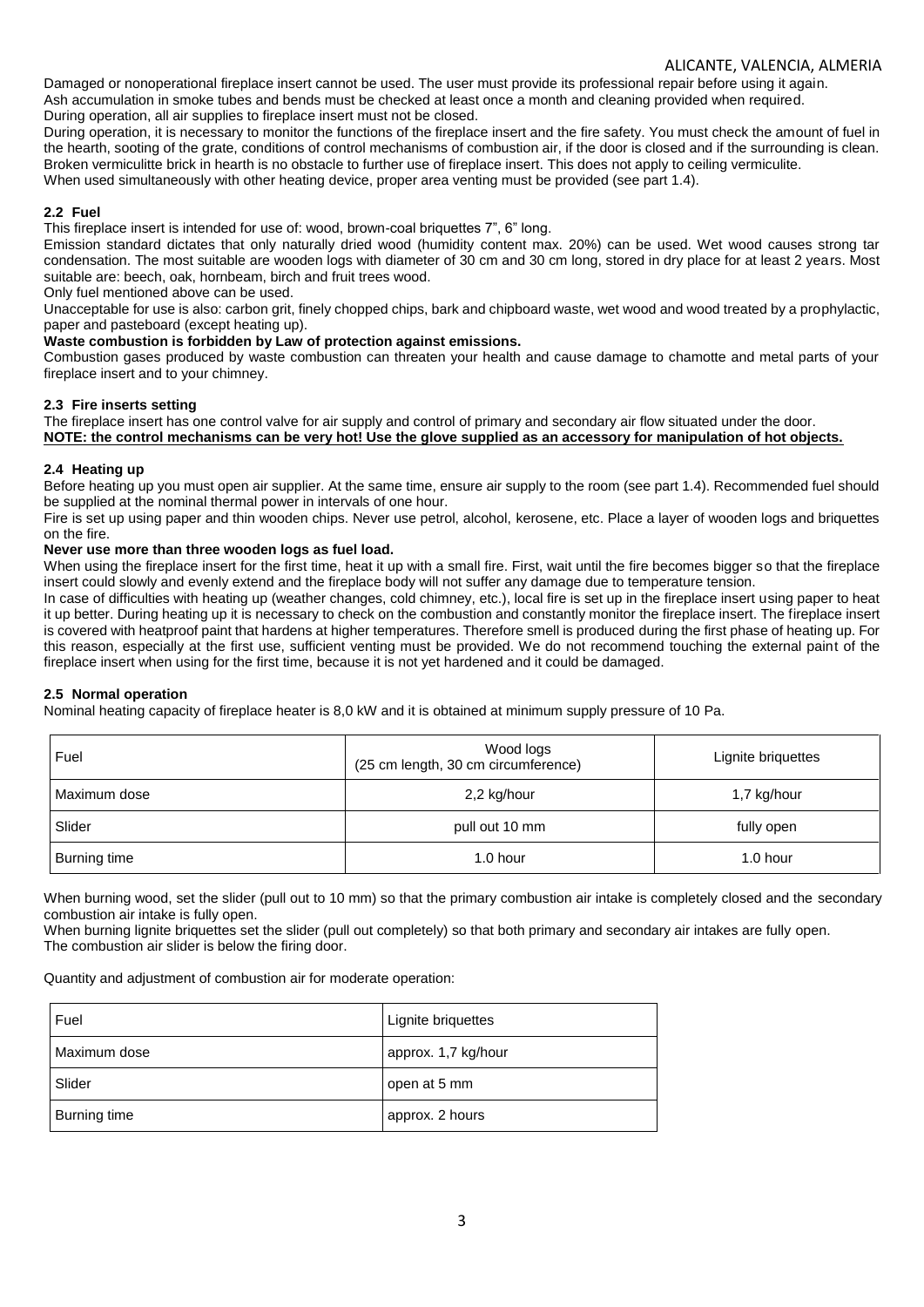Besides the setting of combustion air slider, the chimney is a very important factor affecting the intensity of combustion and thus the heating performance of your fireplace insert. Increased chimney blast needs smaller supply of combustion air, decreased chimney blast requires larger supply of combustion air.

When using wooden logs, the supply of combustion air should be reduced at the beginning, until the wood gets completely burnt through (little fire). If such a procedure causes very high heating performance, lower amount of fuel should be used.

Optimal control of combustion requires experience, especially when the chimney blast is not constant or the fuel wood used is of changeable quality. When the chimney blast is too strong or when there is too much fuel in the hearth, there is danger of overheating the paint of fireplace insert. The paint becomes silver-white and shortly starts to peel off the fireplace insert. The manufacturer does not assume any responsibility for this kind of paint damage. You can repair this failure by fireplace paint (spray).

### **2.6 Between-seasons operation**

When the outside temperatures reach above around 15°C, it can happen with low combustion performance, and in certain conditions, that the chimney blast is endangered, not drawing the combustion gases completely away (smoke, combustion gases smell). In such case, clean the grate and increase the supply of combustion air. Add smaller and smaller amounts of fuel and clean the grate more often. Close the door and the valves of air supply of other devices connected to the same chimney, which are not in use. Check the cleaning openings of the chimney for tightness.

## **2.7 Ash removing**

To ensure failure-free operation it is necessary to remove the ash from the fireplace insert on time and regularly. The ash box must be emptied in time to enable the combustion air flow through the grate. Otherwise, there is danger that ash under grate would prevent air from flowing and the grate would get overheated and deformed due to the lack of cooling. **Ash must be removed from the fireplace insert before putting fuel inside.**

### **2.8 Cleaning and maintenance**

Depending on frequency of use, the fireplace insert must be cleaned once or more times per year (in cold state). Cleaning is executed as follows:

Smoke tube is removed and cleaned outside in appropriate container. Accumulation area of combustion waste may be cleaned using a steel brush and vacuum cleaner. Subsequently, the smoke tube must be reset between the chimney and the exhaust throat of the fireplace insert.

**NOTE: The fireplace insert can only be used again after cleaning when all parts removed for cleaning have been returned back.** The fireplace insert is covered on the outside with heatproof paint. When the paint is hardened (after few hours at nominal thermal power), it can be cleaned on surface using dry towel.

This heatproof paint is not resistant to humidity. Therefore do not put any wet objects on the fireplace insert, it could produce rust spots. The glass in stoker door can be cleaned using a common glass cleaner, when only light sediment appears. Hard sediment can be removed using a burning cleaner or with fine steel wool.

**NOTE: the glass can have sharp edges; therefore use protective gloves when replacing the glass!**

If the fireplace insert has not been used for a longer period, before starting to use it again it is necessary to check possible obstruction in the fireplace insert, flue or chimney.

## **2.9 Problem sources and their solving**

In case of failures (e.g. smoke) appearing during operation, contact your local competent chimney sweeper. If damage is caused to the fireplace insert, contact the shop where you purchased the fireplace insert. These are the most common failures, their sources and solutions

| Type of failure       | Possible cause                     | <b>Solution</b>                                                              |
|-----------------------|------------------------------------|------------------------------------------------------------------------------|
| Smell creating        | Used protective paint drying out,  | Operate the fireplace insert according to the operation manual for few hours |
|                       | evaporation of oil residues        | at low power. Then heat for few hours at maximum power.                      |
| thermal<br>Too<br>low | Selected power is too small.       | Let the heat necessity be checked by an expert.                              |
| power                 | Insufficient chimney blast.        |                                                                              |
|                       |                                    | Chimney blast must be at least 10 Pa! Check the chimney for tightness.       |
|                       |                                    | Doors of other devices connected to the chimney must be closed tight.        |
|                       |                                    | Ensure tightness of cleaning covers. Possibly use 1,5 m long vertical smoke  |
|                       | tube<br>incorrectly<br>Smoke<br>is | tube (slope path).                                                           |
|                       | connected                          | Check the smoke tube.                                                        |
| Fireplace<br>insert   | Smoke is insufficiently drawn      | The cause is nearly always in the area of combustion gases route. Check      |
| reeks and smokes      | away (obstructed chimney or        | the smoke tubes and chimney blast, if possible, consult a chimney sweeper.   |
|                       | return flow in chimney)            |                                                                              |
|                       | Chimney is too weak                |                                                                              |
|                       | Combustion of wet wood             | Only use well dried wood.                                                    |
| Glass in stoker door  | Incorrect combustion, e.g. wet     | Only use well dried wood.                                                    |
| gets quickly dirty    | wood                               |                                                                              |
| with soot             | Smoke is insufficiently drawn      | Check the smoke tubes and chimney blast, if possible, consult a chimney      |
|                       | away (obstructed chimney or        | sweeper.                                                                     |
|                       | return flow in chimney)            |                                                                              |
| Fireplace<br>insert   | Sealing of<br>stoker door<br>is    | Change the seal.                                                             |
| heats too strong      | damaged                            |                                                                              |
| Curl of smoke         | Sometimes obstructed chimney       | Consult a chimney sweeper.                                                   |
|                       | or return flow in chimney          |                                                                              |
|                       | When all air suppliers are closed  |                                                                              |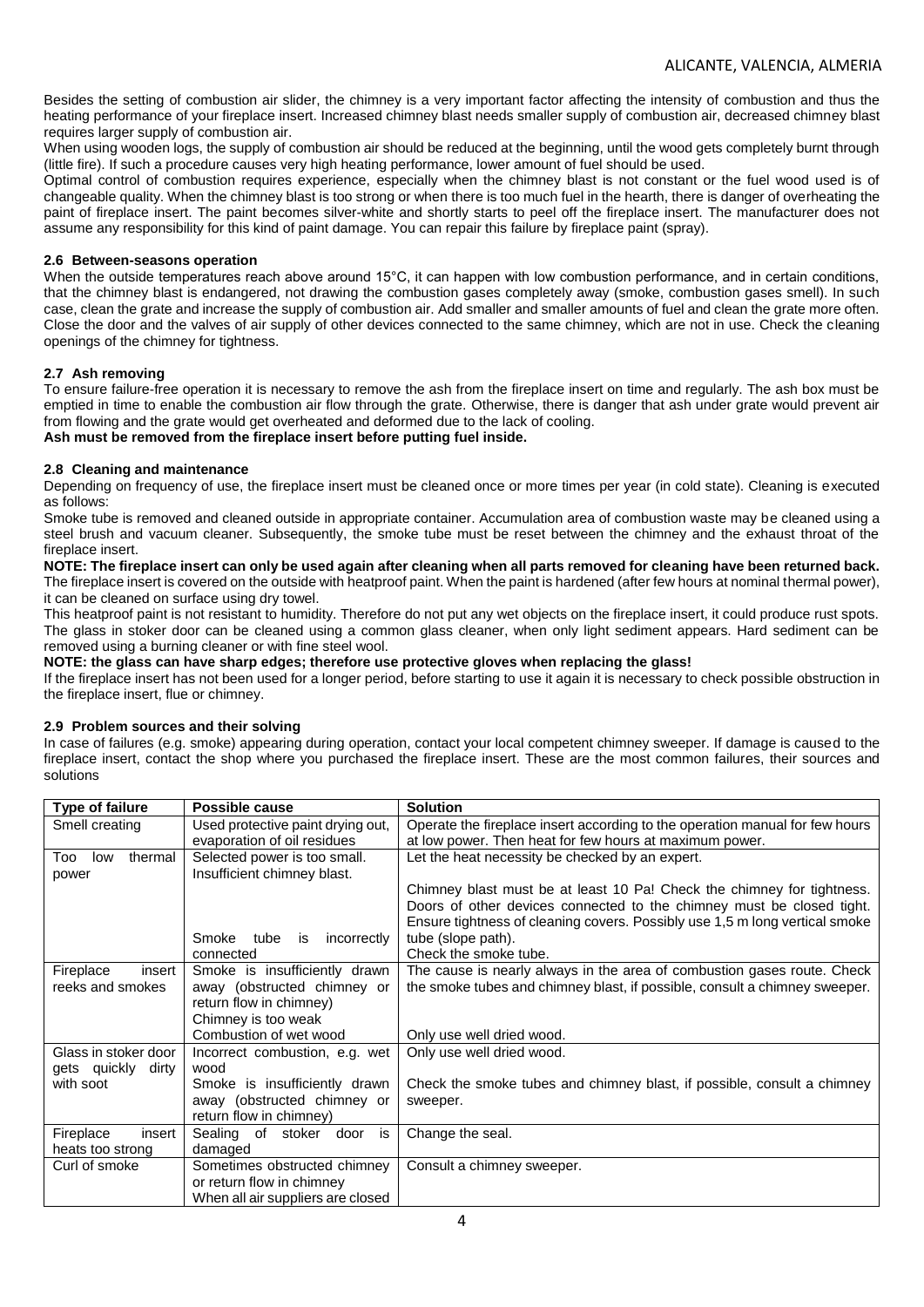|                 | Too much fuel in hearth           | During operation, all air suppliers cannot be closed.             |
|-----------------|-----------------------------------|-------------------------------------------------------------------|
|                 |                                   | Only add one laver.                                               |
| Damage to grate | Grate is burnt through, or scaled | Burning of grate is always caused by full ash box. Empty ash box. |

### **2.10 Accessories list**

Protective glove.

### **2.11 Spare parts list**

- Stoker door
- Stoker door glass
- Stoker door gasket
- Stoker door handle
- **Vermiculites**
- Ash hox
- Cast-iron grate
- Cast-iron glass protection

Only use these spare parts.

### 3. **Warranty**

If a failure of function or failure of surface coating appears during the warranty period, never repair it yourself. Warranty and after-warranty repairs are performed by the manufacturer.

We quarantee for the quality, function and elaboration of the fireplace insert for the period of 2 years from the date of purchase by customer, in terms that all failures undoubtedly caused by incorrect manufacturing we repair in short time at our own expense, under the condition that the fireplace insert:

- Was operated exactly according to the manual.
- Was connected to the chimney according to the standards.
- Was not violently mechanically damaged.
- Was not subject to repairs, adjustments or unauthorized manipulation.

When claiming the product, you must give full address and state the conditions which lead to it. We will see into the claim if you present the warranty certificate with the date of purchase and the seal of the seller.

It is in your interest to ask for a legibly completed warranty certificate on purchase. We decide on the method and location of repair in our factory.

### **When purchasing the product, check the stoker door glass and chamotte bricks. The manufacturer accepts contingent claims on damaged glass only after first heating up in the product.**

It is unacceptable to operate the device at thermal overload, that means:

- The amount of used fuel is higher than recommended.
- The amount of combustion air is higher than recommended.
- Use of unacceptable type of fuel.
- Thermal overload can appear as:
- Deformation of hearth ceiling,
- Over-burning of grate,
- Breakage of vermiculites

**In case of incorrect operation the manufacturer does not accept any claim of the device.**

The change of product or cancellations of purchase contract are subject to relevant regulations of the Civil Law and Complaints Procedure.

**Aufstellung- und Bedienungsanleitung für des Kamineinsätz DE ALICANTE, VALENCIA, ALMERIA geprüft nach DIN EN 13229, §15a B-VG, Prüfberichten Nr. RRF – 29 08 1373**

### **1. Aufstellungsanleitung**

## **1.1 Allgemeines**

Kaminensatz sind als Bauprodukte in der Bauregelliste A aufgeführt und werden nach den in dieser Liste angegeben Technischen Regeln geprüft. Ein Kaminensatz ist eine Zweitfeuerungsanlage die in der Übergangszeit die vorhandene Heizung für kurze Zeit ersetzt oder in der kalten Jahreszeit unterstützt.

Der Kaminensatz wurde nach DIN EN 13229, DIN 18 895, Bauart 1, mit den Brennstoffen Holz und Braunkohlenbrikett 7" geprüft. Er hat die Bedingungen dieser Norm erfüllt.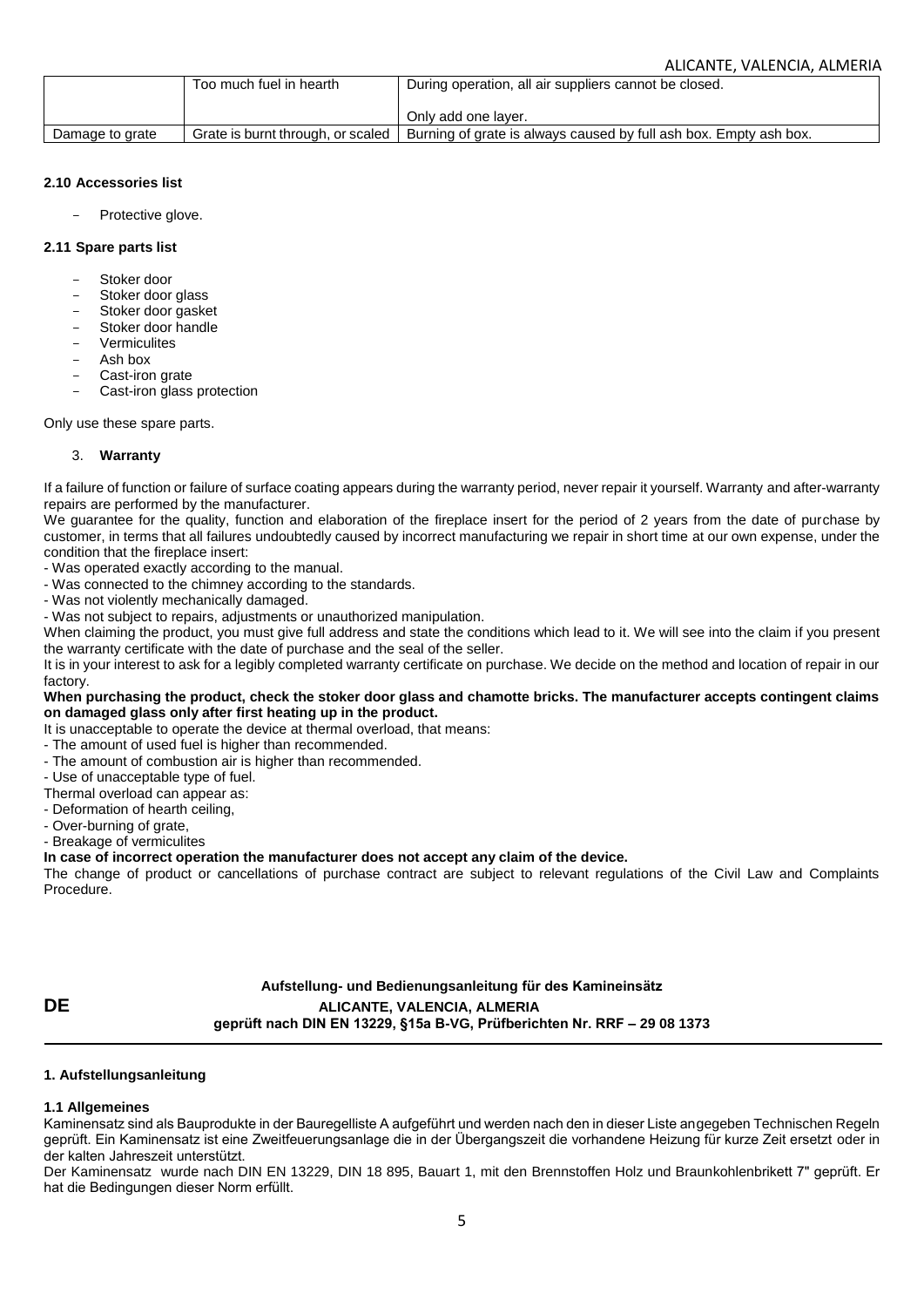Informieren Sie sich anhand dieser Anleitung über die Aufstellung und die Funktion dieser Feuerstätte!

Ihr zuständiger Bezirksschornsteinfeger ist vor Aufstellung des Kaminensatzes zu informieren. Er ist als Fachmann in der Lage, Ihnen mit Rat und Tat zur Seite zu stehen und wird nach der Aufstellung des Kaminensatzes den ordnungsgemäßen Anschluß überprüfen.

Nähere Angaben über gesetzliche Vorschriften zur Aufstellung und zum Betrieb von Feuerstätten können der jeweiligen Landesbauordnung (LBO) sowie der Feuerstättenverordnung (FeuVo) entnommen werden.

**Der Feuerraum muß bei Betrieb und Stillstand geschlossen bleiben**, da sonst weitere am gleichen Schornstein angeschlossene Feuerstätten erheblich beeinflußt werden. Die Feuerraumtür ist selbstschließend. Sie darf nur zum Nachlegen des Brennstoffes geöffnet werden. Die Selbstschließfunktion wird durch eine im Scharnier der Feueraumtür eingesetzte Rückstellfeder gewährleistet.

Die kleinsten Masse der Frontöffnung in der Verkleidung des Kamineinsatzes sind folgend: Breite 600 mm und Höhe 750 mm. Die Oberflächentemperaturen der Verkleidung können sich in Abhängigkeit von Koeffizient des Wärmewiderstandes des Baumaterials und seiner Dicke zwischen 30 und 80°C bewegen.

ACHTUNG: Geben Sie bei Rückfragen oder Ersatzteilbestellungen immer den auf dem Geräteschild angegebenen Kamineinsatztyp**, DIE SERIENNUMMER UND DIE PRÜFNUMMER** an.

### **1.2 Leistung, Raumheizvermögen und Abmessungen**

Nennwärmeleistung: 8 kW Zugberdarf: 10 Pa Abgasanschluss: Durchmesser Abgasstutzen = Ø 150 mm Gewicht: ALICANTE = 61 kg, VALENCIA = 75 kg, ALMERIA = 71 kg Abmessungen: Hőhe mit Fusse: 825 mm Breite: ALICANTE = 588 mm, VALENCIA = 590 mm, ALMERIA = 600 mm Tiefe: ALICANTE = 392 mm, VALENCIA = 423 mm, ALMERIA = 385 mm

Raumheizvermögen nach DIN 18 893

- bei günstigen Bauweise: nach EN 12831 zu berechnen

- bei weniger günstigen Bauweise:  $145 \text{ m}^3$ <br>- bei ungünstigen Bauweise: 98 m<sup>3</sup>

- bei ungünstigen Bauweise:

Für Zeitheizung – Unterbrechung von mehr als 8 h – ist das Raumheizvermögen um 25% weniger.

### **1.3 Schornsteinanschluß**

Kaminensatz der Bauart 1 sind für den Anschluß an mehrfach belegte Schornsteine geeignet, d.h. an dem Schornstein, an dem der Kaminensatz angeschlossen ist, dürfen mehrere Feuerstätten angeschlossen sein. Daten zur Berechnung des Schornsteins (bei Nennwärmeleistung):

|                                                           | Braunkohlenbriketts 7" | Scheitholz |
|-----------------------------------------------------------|------------------------|------------|
| Abgasmassenstrom [q/s]                                    | 10.0                   | 6,1        |
| Abgastemperatur gemessen im Abgasstutzen <sup>[°</sup> C] | 377                    | 312        |
| [Förderdruck bei Nennwärmeleistung [mbar]/[Pa]            | 0.10/10                | 0.10/10    |
| Förderdrück bei 0,8 x Nennwärmeleistung [mbar]/[Pa]       | 0,8/8                  | 0.8/8      |

Für die Schornsteinbemessung gilt DIN 4705. Für den Anschluß des Kaminensatzes an den Schornstein ist ein Rauchrohr mit einem lichten Durchmesser von 150 mm erforderlich. Es können alle handelsüblichen Rauchrohre nach DIN 1298 verwendet werden. Es ist darauf zu achten, daß zur Vermeidung von Druckverlusten das Rauchrohr auf kurzer Strecke verlegt wird, und daß die einzelnen Rohrteile sowohl am Kaminensatzstutzen, untereinander, als auch am Schornstein fest und rauchdicht montiert sind.

Beim Anschluß des Rauchrohres an den Schornstein ist sicher zu stellen, daß das Rauchrohr nicht in den freien Schornsteinquer-schnitt hineinragt. Es empfiehlt sich zum Anschluß an den Schornstein ein doppeltes Wandfutter, das ebenfalls im Fachhandel zu beziehen ist, zu verwenden.

Um einen einwandfreien Betrieb des Kaminensatzes sicherzustellen, muß der Schornsteinzug möglichst konstant auf einem Wert von 0,10 (1,0 mm WS), gemessen im Rauchrohr hinter dem Ofen, gehalten werden.

Da der Schornsteinzug von mehreren veränderlichen Faktoren wie Außenlufttemperatur, Rauchgastemperatur, Schornsteinbelegung, Windstärke usw. beeinflußt wird, ist er im Jahresverlauf sehr unterschiedlich. Es wird daher empfohlen, eine Nebenlufteinrichtung (Zugregelklappe nach DIN 4795) in den Schornstein einbauen zu lassen.





**Falsch Richtig**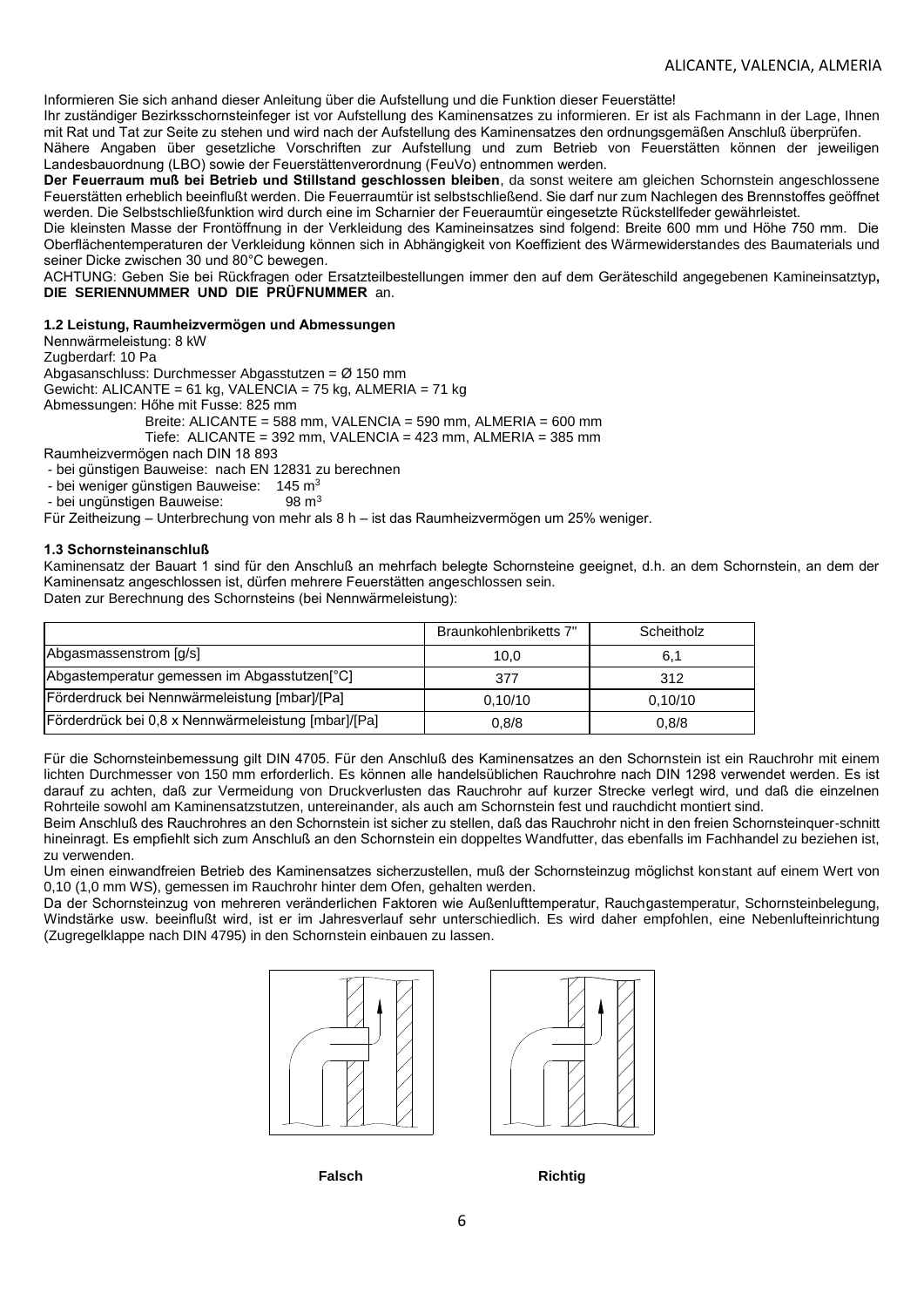## **1.4 Raumbelüftung**

Beim Betrieb der Feuerstätte muß eine ausreichende Raumbelüftung, d.h. Außenluftzuführung in den Aufstellungsraum sichergestellt werden. Dies kann durch ein geöffnetes Fenster oder eine geöffnete Außentür erfolgen. Sicherer ist jedoch, wenn gleichzeitig mit der Aufstellung des Kaminensatzes eigens für die erforderliche Verbrennungsluftzuführung eine besondere Öffnung in die Außenwand im Bereich des Aufstellungsplatzes des Kaminensatzes geschaffen wird. In die Öffnung, wird ein einstellbares Lüftungsgitter eingesetzt, welches sich von der Raumseite her öffnen und schließen läßt. Der Kaminensatz RIA benötigt bei der Verfeuerung von Holz bis zu 20 m<sup>3</sup> Frischluft pro Stunde.

## **Nicht ausreichende Luftzuführung beeinträchtigt die Funktion des Schornsteines und gefährdet Ihre Sicherheit!**

Beachten Sie, daß eine Abluft-Dunstabzugshaube, die im gleichen, oder in anliegenden Räumen betrieben wird, Unterdruck im Raum erzeugt. Dies kann zu Austreten von Rauchgas in den Aufstellraum führen, wenn dem Raum zu wenig Luft von außen zugeführt wird. **Lassen Sie die ordnungsgemäße Aufstellung Ihres Kaminensatzes, den Schornsteinanschluß und die Lüftung von dem zuständigen Bezirksschornsteinfegermeister prüfen.**

### **1.5 Brandsicherheit**

Auch für den Aufstellungsplatz sind besondere Sicherheitsvorkehrungen zu treffen. So sollte der Fußboden vor dem Kaminensatz aus nichtbrennbarem Material bestehen (z.B. Fliesen, Klinker oder Naturstein).

Besteht der Fußboden aus brennbaren oder temperaturempfindlichen Materialien, wie z.B. Holz, Parkett, Spanplatten, PVC, Linoleum, Kork oder Teppich aus Natur- oder Kunstfasern, muß eine nicht brennbare Unterlage (z.B. Stahlblech oder Fliesen) vorgesehen werden.

Im Strahlungsbereich der Ofentür dürfen sich im Abstand von mindestens 80 cm nach vorn und nach den Seiten gemessen keine brennbaren oder wärmeempfindlichen Gegenstände befinden oder aufgestellt werden.

Der Kamineinsatz bekommt Frischluftzufuhr auch von unten, dafür darf das untere Teil nicht ganz eingemauert werden.

Vor den Feuerungsöffnungen von Feuerstätten für feste Brennstoffe sind Fussbödenaus brennbaren Baustoffen durch einen Belag aus nichtbrennbaren Baustoffen zu schützen. Der Belag muss sich nach vorn auf mindestens 50 cm und seitlich auf mindestens 30 cm über die Feuerungsöffnung hinaus erstrecken

Der Sicherheitsabstand zwischen Außenmantel des Kamineinsatzes (an den Seiten und von hinten) und Innenwand der Ummauerung soll mindestens 10 cm sein. Die Ummauerung muss aus feuersicherem Material sein.

**Minimalgröße der Ansaugöffnung für Antriebsströmung soll 20 x 20 cm sein. Die Ausströmöffnung, die sich im oberen Teil der Ummauerung von Kamineinsatz befindet, muss mindestens 2x größer sein als die untere Ansaugöffnung.**

### **2. Bedienungsanleitung**

### **2.1 Wichtige Sicherheitshinweise**

Lassen Sie niemals Kinder unbeaufsichtigt in der Nähe des Kaminensatzes, wenn dieser in Betrieb ist. Kinder sind unberechenbar. Die Verletzungsgefahr an heißen Teilen des Kaminensatzes ist erheblich.

Bewahren Sie niemals leicht entzündliche Flüssigkeiten wie Benzin oder Spiritus in der unmittelbaren Nähe des Kaminensatzes auf. Verwenden Sie niemals leicht entzündliche Flüssigkeiten zum Anzünden des Kaminensatzes.

Eine Abluft-Dunstabzughaube, die im gleichen, oder in anliegenden Räumen betrieben wird, kann zu Austreten von Rauchgas in den Aufstellraum führen, wenn dem Raum zu wenig Frischluft zugeführt wird.

Die Entaschung muß vor der Brennstoffaufgabe erfogen.

Heiße Asche darf nicht in die Mülltonne oder ins Freie gegeben werden.

Der Kaminensatz darf nicht mit offener Feuerraumtür betrieben werden.

### **2.2 Brennstoff**

Der Kaminensatz ist geeignet für die Brennstoffe Holz, Braunkohlenbrikett der Länge 7".

Das Bundes-Immissionsschutzgesetz schreibt vor, daß nur trockene naturbelassene Hölzer (Feuchtigkeitsgehalt höchstens 20 %) als Brennstoff für Kleinfeuerstätten verwendet werden dürfen. Nasses Holz führt zu stärkerer Teerbildung. Am besten geeignet sind Holzscheite von circa 30 cm Umfang und ca. 25 cm Länge aus mindestens 2 Jahre trocken gelagertem Buchen-, Eichen-, Birken- oder Obstbaumholz.

### **Ungeeignete bzw. unzulässige Brennstoffe**

Es dürfen nur die unter 2.1 genannten Brennstoffe verfeuert werden. Nicht verbrannt werden darf unter anderem:

Kohlegruß, Feinhackschnitzel, Rinden- und Spanplattenabfälle, feuchtes und/oder mit Holzschutz mitteln behandeltes Holz, Papier und Pappe (außer zum Anzünden).

### **Das Verbrennen von Abfall ist gemäß Bundes-Immissionsschutzgesetz verboten.**

Die bei der Abfallverbrennung entstehenden Abgase können Ihre Gesundheit gefährden sowie Schäden an den Schamotte- und Metallteilen Ihres Kaminensatzes und am Schornstein verursachen.

### **2.3 Einstelleinrichtungen**

Der Kaminensatz besitzt ein Einstelleinrichtungen für die Einstellung der Verbrennungsluftströme:

Primärluft und Sekundärluft – ein Einstellschieber im Unterteil der Feuerraumstür

- Bewegung in Richtung von der Tür = öffnen
- Bewegung in Richtung an die Tür = abschliessen

### **ACHTUNG: DIE EINZELNEN BEDIENUNGSELEMENTE WERDEN Z.T. SEHR HEIß! ZUR BEDIENUNG IM HEIßEN ZUSTAND DIE ALS ZUBEHÖR MITGELIEFERTE KALTE HAND BENUTZEN. IM FACHHANDEL ERHÄLTLICH SIND AUCH WÄRMESCHUTZHANDSCHUHE (GRILLHANDSCHUH).**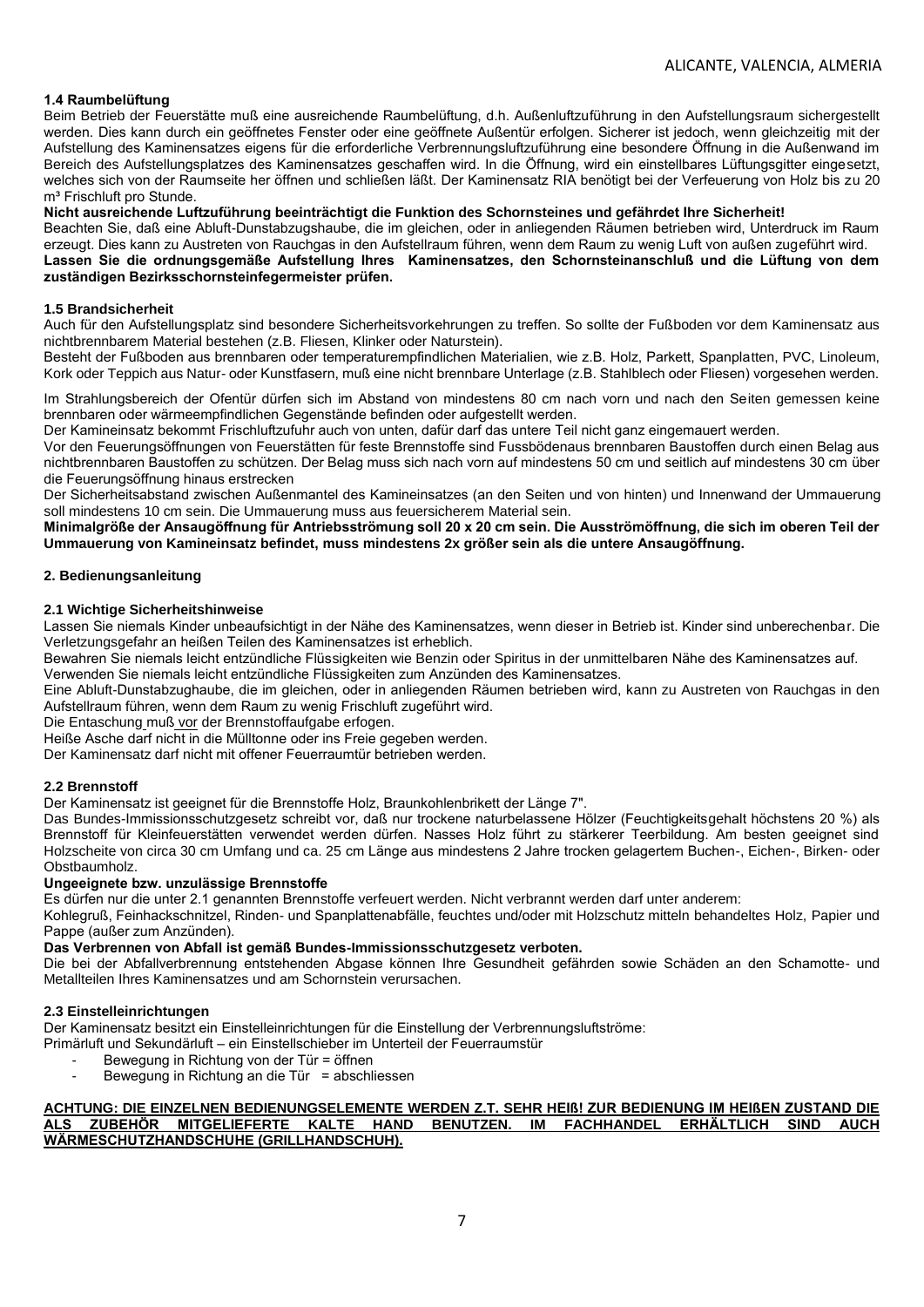### **2.4 Anzünden und Anheizen (Inbetriebnahme)**

Vor dem Anzünden sind alle Verbrennungsluftschieber an der Ofenvorderseite zu öffnen. Gleichzeitig ist für die Luftzufuhr in den Aufstellungsraum zu sorgen ( siehe Punkt 1.4).

Nun wird das Feuer unter Zuhilfenahme von Anzündwürfeln oder Papier, sowie Holzschnitzeln entzündet. Niemals Benzin, Spiritus, Petroleum usw. verwenden. Auf das lebhaft brennende Feuer wird nun **eine Lage** Holzscheite oder Brikett aufgelegt. Es sollen **nicht mehr als 3 Holzscheite** pro Brennstoffaufgabe aufgelegt werden.

Es ist zu beachten, daß bei der Inbetriebnahme des Ofens das erste Aufheizen mit kleinem Feuer erfolgt. Das Feuer wird erst nach und nach vergrößert, damit sich der Ofen langsam und gleichmäßig ausdehnen kann und der Ofenkörper keinen Schaden infolge von Temperaturspannungen nimmt. Um dies zu erreichen, werden die Primärluft- und Sekundärluft-Schieber sofort nachdem das Feuer lebhaft brennt, auf eine mittlere Einstellung (Pos. "2") eingestellt. **Die Ascheschublade bleibt auch während der Anheizphase ganz eingeschoben.**

Bereitet das Anzünden Schwierigkeiten (Übergangszeit, kalter Schornstein usw.) wird im Kaminensatz mit zusammengeknülltem Papier ein Lockfeuer entfacht und so der Ofen leichter in Gang gesetzt. Während der Anheizphase ist der Abbrand ständig zu kontrollieren und der Ofen ununterbrochen zu beaufsichtigen.

Der Kaminensatz ist mit einer hitzebeständigen Farbe beschichtet, die erst bei höherer Temperatur aushärtet. Deshalb kommt es während des ersten Heizens zu einer Geruchsbildung. Aus diesem Grund muß insbesondere bei der Inbetriebnahme für eine gute Belüftung gesorgt werden.

Die Außenlackierung des Ofens soll bei der Inbetriebnahme nicht berührt werden. Die noch nicht durchgehärtete Lackierung des Ofens könnte durch Berührung beschädigt werden.

## **2.5 Nennwärmeleistung, Verbrennungslufteinstellungen und Abbrandzeiten**

Die Nennwärmeleistung des Kamineinsatz beträgt 8,0 kW. Sie wird bei einem Mindestförderdrück von 10 Pa erreicht.

| <b>Brenstoff</b>  | Scheitholz (Länge 25 cm. Umfang 30 cm) | <b>Braunkohlenbriketts</b> |
|-------------------|----------------------------------------|----------------------------|
| max. Aufgabemenge | 2.2 ka                                 | 7 ka                       |
| Schieber          | 10 mm auf                              | auf                        |
| Abbrandzeit       | ca. 1.0 St.                            | ca 1.0 St.                 |

Bei Betreiben mit Holz soll der Regler (10mm in Richtung zu sich aussziehen) so eingestellt werden, dass die Primärluftzufuhr ganz geschlossen, und die Sekundärluftzufuhr voll geöffnet ist.

Bei Betreiben mit Braunkohlbriketten soll der Regler (ganz ausziehen in Richtung zu sich) so eingestellt werden, dass die Zufuhr sowohl für Primär- als auch für Sekundärluft ganz geöffnet ist.

Der Luftregler befindet sich unter Heiztür.

Für den Schwachchlastbetrieb gelten folgende Brennstoffaufgaben und Verbrennungslufteinstellung:

| <b>Brennstoff</b> | <b>Braunkohlenbriketts</b> |
|-------------------|----------------------------|
| max. Aufgabemenge | 1,7 kg                     |
| Schieber          | 5 mm auf                   |
| Abbrandzeit       | ca. 2.0 St.                |

Um einen guten Abbrand zu erreichen, ist bei Einsatz von Holz die Verbrennungsluft über die Sekundärluftschieber und bei Einsatz von Briketts über die Primärluftschieber zuzuführen.

Bei geringem Wärmebedarf werden die Primärluftschieber bei Verfeuerung von Brikett weiter geschlossen. Bei Einsatz von Holz erfolgt die Leistungsreduzierung mit Hilfe der Sekundärluftschieber.

Neben der Einstellung der Verbrennungsluftschieber, ist der Schornstein die wichtigste Einflußgröße auf die Intensität der Verbrennung und damit auf die Heizleistung Ihres Kaminensatzes RIA. Erhöhter Schornsteinzug erfordert kleinere Verbrennungslufteinstellungen, geringerer Schornsteinzug erfordert größere Verbrennungslufteinstellungen.

Bei Einsatz von Scheitholz sollte die Verbrennungsluftmenge erst reduziert werden, wenn das Holz weitgehend durchgebrannt ist (kleine Flamme). Hat diese Vorgehensweise eine zu hohe Heizleistung zur Folge, müssen geringere Brennstoffmengen aufgegeben werden. Die optimale Regulierung des Verbrennungsvorgangs erfordert Erfahrung, insbesondere dann, wenn der Schornsteinzug nicht konstant ist oder stark wechselnde Brennholzqualitäten vorkommen.

**- BEI BETRIEB MIT OFFENER ASCHENSCHUBLADE,**

- **- BEI ZU STARKEM SCHORNSTEINZUG (EVTL. ZUGREGELKLAPPE EINBAUEN)**
- **- UND WENN ZUVIEL BRENNMATERIAL AUFGELEGT WIRD,**
- **BESTEHT DIE GEFAHR EINER ÜBERHITZUNG DES OFENLACKES. DER LACK VERFÄRBT SICH**

**SILBER/WEIß UND LÖST SICH NACH KURZER ZEIT VOM OFEN. FÜR SOLCHE LACKSCHÄDEN WIRD VOM HERSTELLER KEINE GARANTIE ÜBERNOMMEN. SIE KÖNNEN DIESEN OPTISCHEN MÄNGEL MIT** 

## **HANDELSÜBLICHEM OFENLACK (Z.B. SPRAYDOSE) KORRIGIEREN.**

## **2.6 Betrieb in der Übergangszeit**

Bei Außentemperaturen über ca. 15 °C kann es bei geringer Feuerungsleistung u. U. zur Beeinträchtigung des Schornsteinzuges kommen, so daß die Rauchgase nicht mehr vollständig abziehen (qualmen, Geruch nach Rauchgasen). In diesem Fall schüren Sie den Rost und erhöhen die Verbrennungsluft. Geben Sie in der Folge geringere Brennstoffmengen auf und schüren Sie den Rost häufiger. Schließen Sie die Türen und Luftschieber der anderen am gleichen Schornstein angeschlossenen Feuerstätten, die nicht in Betrieb sind. Kontrollieren Sie die Reinigungsöffnungen des Schornsteins auf Dichtheit.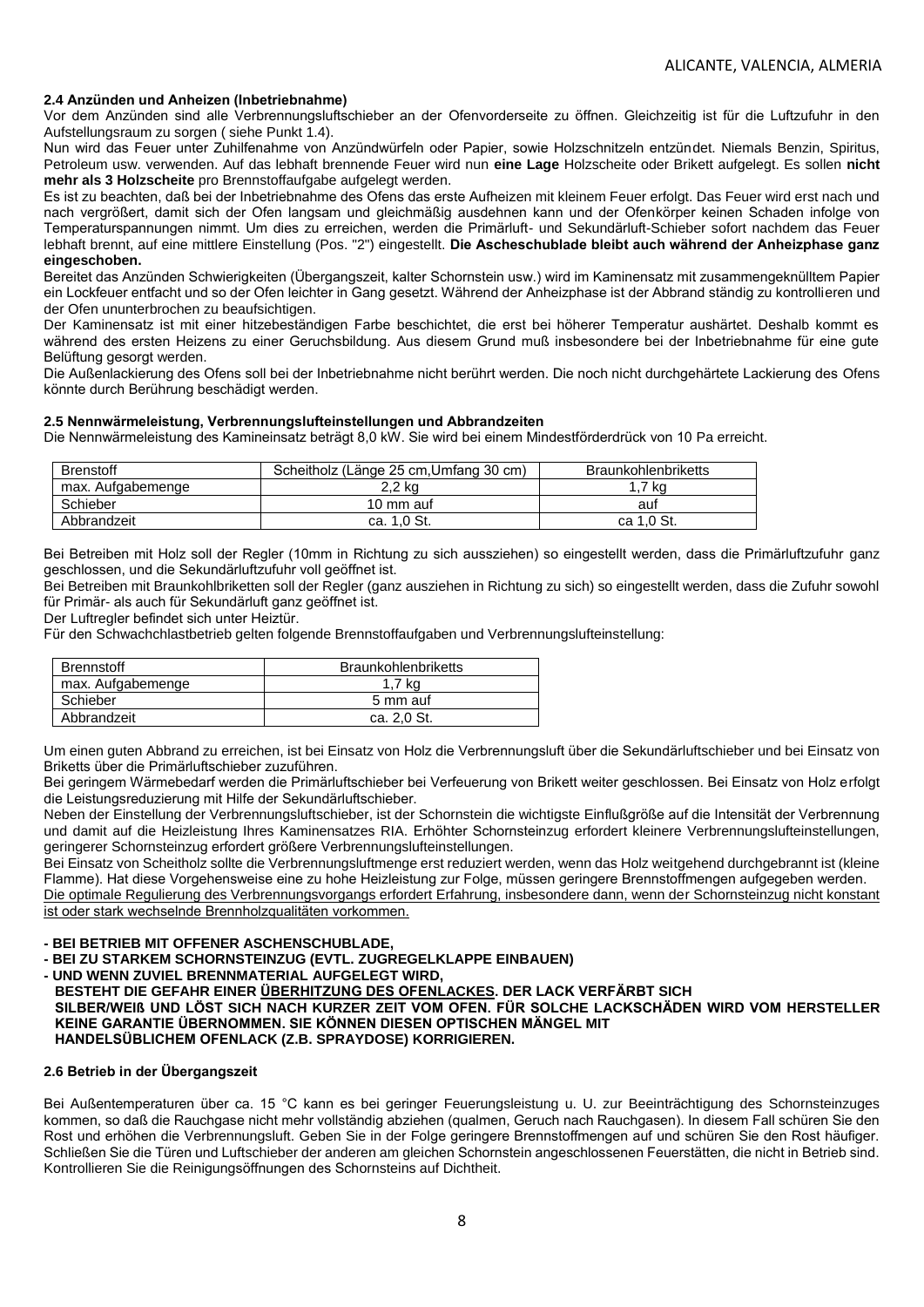## **2.7 Entaschung**

Um eine einwandfreie Betriebsweise sicherzustellen, ist es notwendig, daß der Kaminensatz regelmäßig entascht wird. Der Aschebehälter muß rechtzeitig entleert werden, damit die Verbrennungsluft dem Rost gleichmäßig zuströmen kann und nicht durch eine Ascheanhäufung im Aschekasten behindert wird. Es besteht sonst die Gefahr, daß die Verbrennung beeinträchtigt wird und daß sich der Rost infolge fehlender Kühlung überhitzt und verformt.

Die Aschenschublade muß während des Betriebes stets geschlossen gehalten werden. Eine offenstehende Schublade kann zu einer Überhitzung und Beschädigung des Ofens führen. Darüber hinaus kann es zu einer Gefährdung durch anderer Feuerstätten kommen, die an den gleichen Schornstein angeschlossen sind (Bauart 1).

**Die Entaschung muß vor der Brennstoffaufgabe erfolgen.** 

**Achten Sie besonders darauf, daß die entleerte Ascheschublade beim Wiedereinsetzen dicht am Ofenkörper anliegt. Wird die Ascheschublade nach der Aufgabe des Brennstoffes entnommen so überschreitet der Ofen nach kurzer Zeit die zulässige Leistung. Dies kann, wegen der dann auftretenden hohen Temperaturen, zu Schäden am Ofen und in seinem Umfeld führen.**

### **2.8 Reinigung und Pflege**

Je nach Betriebshäufigkeit des Kaminensatz ist dieser luft- und rauchgasseitig einmal oder mehrmals pro Jahr (bei kaltem Ofen) zu reinigen. Die Reinigung wird wie folgt durchgeführt:

Das Rauchgasrohr wird demontiert und im Freien in ein entsprechendes Gefäß (Mülltonne) abgereinigt Der Abgassammelkasten kann unter Zuhilfenahme von Stahlbürste, Pinsel und Staubsauger gereinigt werden. Anschließend muß das Rauchgasrohr wieder dicht zwischen Kamin und Rauchgasstutzen des Ofens eingesetzt werden.

Zur Reinigung des Raumes über der Feuerraumdecke wird die als Decke eingelegten Platte herausgenommen. Achten Sie darauf, daß die Platte nach der Montage vorne dicht an der Ofen innenwand anliegt, so daß das Rauchgas im Bereich der Rückwand den Ofen verläßt.

Falls zu dem Rauchrohr vom Aussen kein Zugang ist, reinigen wir den Raum unter dem Rauchabgang folgend:

in dem Feuerraum wird der Vermikulit-Feuerraumdeckel abmontiert

- der Reinigungs-Luftschieber wird mit einem Vorschub nach links geöffnet

- durch die Reinigungsöffnung wird der Raum unter dem Rauchabgang gereinigt

ACHTUNG: Des Kamineinsatz darf nach der Reinigung erst wieder in Betrieb genommen werden, wenn alle zur Reinigung ausgebauten Teile wieder eingebaut sind.

Kaminensätze sind an der Außenseite mit hochhitzebeständiger Farbe beschichtet. Sobald diese Farbe ausgehärtet ist (nach mehreren Stunden bei Nennwärmeleistung), kann eine Reinigung der Oberfläche mit einem trockenen Tuch vorgenommen werden. Diese hitzebeständige Farbe ist nicht feuchtigkeitsfest. Stellen Sie deshalb keine Gegenstände auf den Ofen. Es könnten sich durch Schwitzwasser leicht unschöne Rostflecken bilden.

Die Glasscheibe in der Feuerraumtür kann bei leichtem Belag mit einem handelsüblichen Glasreiniger gereinigt werden. Ein fester Belag läßt sich mit Backofenreiniger oder feiner Stahlwolle beseitigen.

## **ACHTUNG: DIE GLASSCHEIBEN KÖNNEN SEHR SCHARFKANTIG SEIN. BEIM EVTL. AUSTAUSCH VON GLASSCHEIBEN UNBEDINGT SCHUTZHANDSCHUH TRAGEN!**

### **2.9 Betriebsstörungen**

Falls während des Betriebs Ihres Kaminensatzes Störungen auftreten wie z.B. Rauchaustritt, setzten Sie sich bitte mit Ihrem zuständigen Schornsteinfeger in Verbindung. Wenden Sie sich an Ihren Händler, wenn Schäden an dem Kaminensatz aufgetreten sind.

| Art der Störung        | <b>Möglich Ursache</b>                                                 | <b>Behebung</b>                                                                                                                                                                                        |
|------------------------|------------------------------------------------------------------------|--------------------------------------------------------------------------------------------------------------------------------------------------------------------------------------------------------|
| Geruchsbildung         | Austrocknen der angewendete<br>Schutzfarbe, verdampfen von<br>Ölresten | Kamineinsatz<br>Der<br>der<br>qem.<br>Bedienungsanleitung mehrere Stunden<br>in Kleinststellung betreiben.<br>Anschließend mehrere Stunden auf<br>max. Leistung heizen                                 |
| Zu geringe Wärmeabgabe | Geräteleistung zu klein gewählt                                        | Wärmebedarf von einem Fachmann<br>überprüfen lassen                                                                                                                                                    |
|                        | Kaminzug nicht ausreichend                                             | Der Kaminzug muß mindestens<br>0,10 mbar betragen!<br>Schornstein auf Dichtheit überprüfen.<br>Die Türen<br>anderer an<br>diesen<br>Schornstein angeschlossenen Öfen<br>müssen dicht geschlossen sein. |
|                        | Abgasrohr nicht ordnungsgemäß<br>Angeschlossen                         | Auf undicht Reinigungsverschlüsse<br>achten. Evtl. ein 1,5 m langes<br>senkrechtes Abgasrohr (Anlaufstrecke)<br>verwenden<br>Abgasrohr überprüfen                                                      |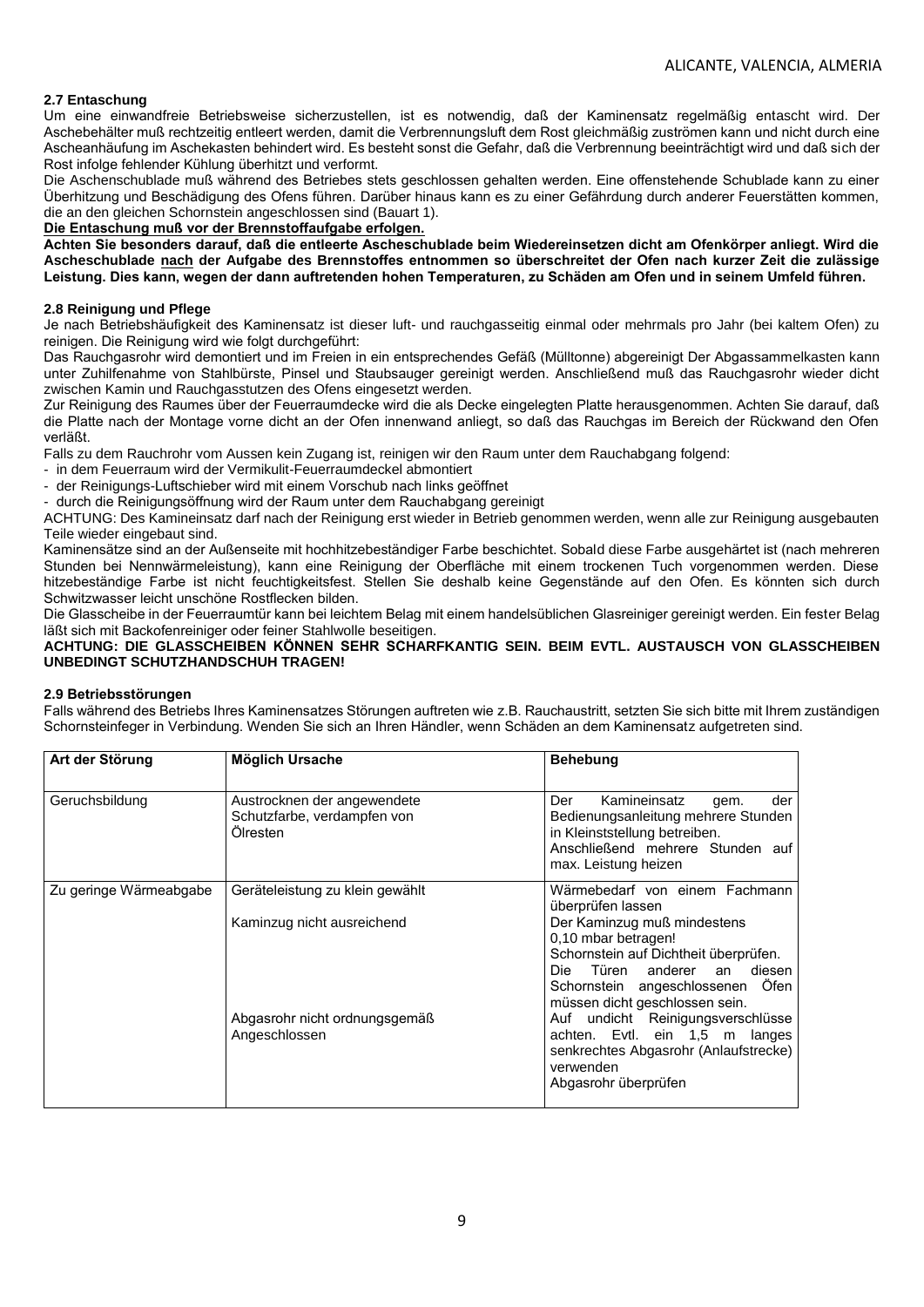## ALICANTE, VALENCIA, ALMERIA

| Ofen raucht und qualmt                                                           | Rauch wird nicht ordnungsgemäß<br>Abgeführt (Stau oder Rückstrom im Schornstein)<br>Schornstein zu schwach                                                  | Wenn ein Kamineinsatz raucht und<br>qualmt, liegt die Ursache fast immer im<br>Bereich der Abgasführung.                                                            |
|----------------------------------------------------------------------------------|-------------------------------------------------------------------------------------------------------------------------------------------------------------|---------------------------------------------------------------------------------------------------------------------------------------------------------------------|
|                                                                                  | Verbrennung von zu feuchtem Holz                                                                                                                            | Rauchrohr und Kaminzug überprüfen.<br>Evtl. Schornsteinfeger zu Rate ziehen<br>abgetrocknetes<br><b>Nur</b><br>qut<br>Holz<br>verwenden                             |
| Sichtfenster<br>wird<br>nach<br>durch<br>kurzer Zeit<br><b>Ruß</b><br>geschwärzt | Schlechte Verbrennung z.B. durch nasses Holz<br>Falsche Lufteinstellung<br>Rauch wird nicht ordnungsgemäß<br>abgeführt (Stau oder Rückstrom im Schornstein) | Holz<br>Nur<br>abgetrocknetes<br>qut<br>verwenden<br>Einstellung gemäß Abschnitt 2.4<br>Rauchrohr und Kaminzug überprüfen.<br>Evtl. Schornsteinfeger zu Rate ziehen |
| Ofen heizt zu stark                                                              | Zuviel Brennstoff aufgegeben                                                                                                                                | Nur 1 Lage Brennstoff aufgeben                                                                                                                                      |
| Verpuffung                                                                       | Zeitweilig Stau oder Rückstrom im Schornstein<br>zu wenig Verbrennungsluft unter dem Rost                                                                   | Schornsteinfeger zu Rate ziehen<br>Primärluft etwas öffnen                                                                                                          |
| Schäden am Rost                                                                  | Rost ist durchgeschmolzen,<br>verzundert oder verbrannt                                                                                                     | Das Verbrennen des Rostes ist in der<br>Regel<br>auf<br>überfüllten<br>einen<br>Aschekasten zurückzuführen. Der Rost<br>nicht mehr richtig gekühlt:<br>wird         |
|                                                                                  | Brennstoff mit zu hohem Heizwert eingesetzt                                                                                                                 | Aschekasten rechtzeitig entleeren!<br>zugelassene<br><b>Brennstoffe</b><br>nur<br>verwenden (vgl. 2.1)                                                              |

### **3. Gewährleistung**

Unsere Gewährleistungsfrist beträgt zwei Jahren für Ihren neuen Kamineinsatz. Als Beleg dient das Kaufdatum Ihrer Rechnung. Eine Gewährleistung kann jedoch nur erfolgen, wenn die technischen Richtlinien und die Hinweise in dieser Betriebsanleitung beachtet wurden.

**NICHT GARANTIEPFLICHTIG SIND ALLE TEILE DIE DER DIREKTEN FEURUNG AUSGESETZT SIND (Z.B. GLASSCHEIBEN, SCHAMOTTESTEINE, FEUERROSTE, DICHTUNGEN U.S.W.). EBENFALLS VON DER GEWÄHRLEISTUNG AUSGESCHLOSSEN SIND SCHÄDEN, DIE INFOLGE UNKORREKTER BEDIENUNG DES OFENS, EINES UNSACHGEMÄßEN ANSCHLUSSES ODER AUFGRUND DER EINWIRKUNG PHYSISCHER GEWALT ENTSTANDEN SIND.**

**DIE GARANTIELEISTUNG ERFOLGT IN DER WEISE, DAß DEM HÄNDLER BZW. DEM ENDABNEHMER FÜR MANGELHAFTE TEILE, UNENTGELTLICH, NEUE TEILE ZUGESANDT WERDEN. IM ÜBRIGEN ENTSCHEIDEN WIR ÜBER ART, UMFANG UND ORT DER GARANTIELEISTUNG NACH BILLIGEM ERMESSEN. IN AUSNAHMEFÄLLEN (FALLS DAS GERÄT NICHT DURCH DEN EINFACHEN AUSTAUSCH EINZELNER ERSATZTEILE REPARIERT WERDEN KANN) WIRD EINE REPARATUR IN DEN RÄUMEN UNSERE KUNDENDIENSTWERKSTATT DURCHGEFÜHRT. DIE LIEFERUNG AN UNSERE WERKSTATT ERFOLGT ÜBER DEN HÄNDLER/GROßHÄNDLER.**

**Návod na inštaláciu a obsluhu krbových vložiek na tuhé palivo SK ALICANTE, VALENCIA, ALMERIA testovaných podľa EN 13229**

### **1. Návod na inštaláciu**

### **1.1 Všeobecne**

Krbová vložka na tuhé palivá je jednošachtový tepelný spotrebič, ktorý v prechodnom období nahradzuje existujúce vykurovanie na krátku dobu alebo ho podporuje v studených ročných obdobiach. Krbová vložka je určená na lokálne vykurovanie. Krbová vložka môže byť inštalovaná do obyčajného prostredia definovaného STN 33 0300.

Krbová vložka bola skúšaná podľa STN EN 13229 s palivami drevo a hnedouhoľné brikety. Krbová vložka splňovala podmienky tejto normy.

Všetky miestne predpisy, vrátané predpisov, ktoré sa týkajú národných a európskych noriem, musia byť pri montáži krbovej vložky dodržané.

Pred postavením krbovej vložky je nutné informovať príslušného kominárskeho majstra, ktorý ako odborník skontroluje správne pripojenie krbovej vložky na komín. Krbová vložka musí byť inštalovaná na podlahách s odpovedajúcou nosnosťou. Pri inštalácii je nutné dbať na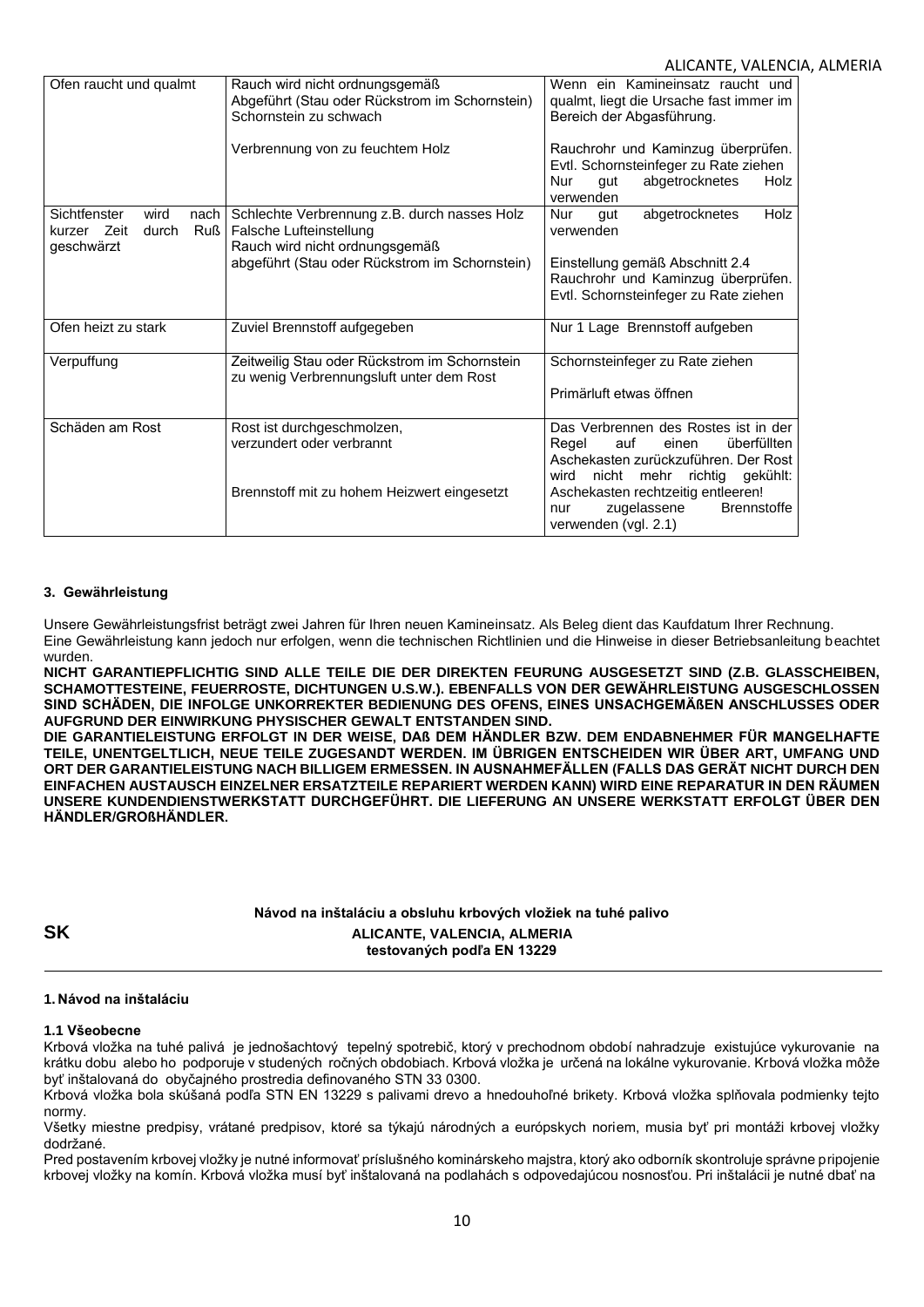zaistenie dostatočného prístupu pre čistenie krbovej vložky, dymovodu a komína. Krbová vložka musí byť pri prevádzke, ale aj mimo nej uzavretá, lebo inak sú ďalšie spotrebiče pripojené na komín výrazne ovplyvnené.

Spaľovací priestor je ohraničený plechovým plášťom, zvnútra vyplnený vermiculitovými tvarovkami. V spodnej časti spaľovacieho priestoru je ložisko s liatinovým roštom. Pod roštom je popolová krabica. Prikladacie dvierka sú utesnené tesniacou šnúrou. Smú byť otvárané len pre dodávku paliva. Prikladacie dvierka sú zasklenené tepelne vysoko odolným keramickým sklom.

Najmenšie rozmery čelného otvoru v obklade krbovej vložky sú: šírka 600 mm a výška 750 mm. Povrchové teploty obkladu môžu byť v závislosti na koeficiente tepelného odporu použitého stavebného materiálu a jeho hrúbky v rozmedzí 30 a 80 °C.

### **POZOR: pri reklamáciach alebo objednávkach náhradných dielov uvádzajte vždy názov, typ a výrobné číslo uvedené na údajovom štítku.**

### **1.2 Technické údaje**

| Menovitý tepelný výkon [kW]                                                                                                                                               | 8                                                                                         |  |
|---------------------------------------------------------------------------------------------------------------------------------------------------------------------------|-------------------------------------------------------------------------------------------|--|
| Tepelný tok do priestoru [kW]                                                                                                                                             | 8                                                                                         |  |
| Účinnosť pri menovitom výkone [%]                                                                                                                                         | drevo = 82,3 %, hnedouhoľné brikety = 70,5 %                                              |  |
| Prevádzkový ťah komína [Pa]                                                                                                                                               | 10                                                                                        |  |
| Hlavné rozmery [mm]:<br>šírka<br>hĺbka (bez rukoväte)<br>výška s nohami                                                                                                   | ALICANTE=588, VALENCIA=590, ALMERIA=600<br>ALICANTE=392, VALENCIA=423, ALMERIA=385<br>825 |  |
| Priemer odťahového hrdla [mm]                                                                                                                                             | 150                                                                                       |  |
| Výška po spodný okraj odťahového hrdla [mm]                                                                                                                               | odťahové hrdlo je len hore                                                                |  |
| Objem popolovej krabice [dm <sup>3</sup> ]                                                                                                                                | 2,75                                                                                      |  |
| Hmotnosť cca [kg]                                                                                                                                                         | ALICANTE=61, VALENCIA=75, ALMERIA=71                                                      |  |
| Doporučené palivo:<br>suché tvrdé drevo (buk, dub): výhrevnosť cca 15 MJkg-1<br>brikety z hnedého uhlia: palivo I. triedy skupina C, výhrevnosť 18 ÷ 21MJkg <sup>-1</sup> |                                                                                           |  |
| Približná spotreba doporučeného paliva pri<br>menovitom výkone [kghod <sup>-1</sup> ]:<br>-drevo<br>2,20<br>-brikety z hnedého uhlia<br>1,70                              |                                                                                           |  |
| Vykurovacia schopnosť [m <sup>3</sup> ]:<br>- priaznivý typ konštrukcie stavby<br>- menej priaznivý typ konštrukcie stavby<br>- nepriaznivý typ konštrukcie stavby        | >190<br>145<br>98                                                                         |  |
| Normy: STN 06 1201, STN EN 13229, STN 73 4201, STN 73 4210, STN 92 0300                                                                                                   |                                                                                           |  |

### **1.3 Pripojenie na komín**

Pri inštalácii dodržať všetky príslušné projektové, bezpečnostné a hygienické smernice v zmysle vyhlášky č.84/97.

Údaje pre výpočet komína (pri menovitom tepelnom výkone):

| Palivo                                       | Brikety z hnedého uhlia | Drevo |
|----------------------------------------------|-------------------------|-------|
| Hmotnostný prúd spalín [qs <sup>-1</sup> ]   | 10,0                    | 6.1   |
| Max. teplota spalín za odťahovým hrdlom [°C] | 377                     | 312   |
| Min. ťah pri menovitom tepelnom výkone [Pa]  | 10                      | 10    |

Krbová vložka je vhodná na pripojenie viacnásobne obsadených komínov, to znamená, že na komín, na ktorom je pripojená krbová vložka smie byť pripojených viac spotrebičov.

Pred pripojením krbovej vložky sa presvedčte, či je dostatočný ťah v komíne. Plameň zapáleného papiera alebo sviečky má byť vtiahnutý do komínového otvoru. Krbová vložka má byť pripojená na komínový sopúch najkratším smerom.

Krbová vložka na komínový prieduch musí byť vždy pripojená so súhlasom príslušného kominárskeho podniku v súlade s STN 73 4210 a STN 73 4201.

Keď nemôže byť krbová vložka pripojená na komínový sopúch bezprostredne, má byť príslušný dymovod v daných možnostiach čo najkratší a smerom ku komínu stúpať. Dymovody môžu byť max.1,5 m dĺžky. V každom prípade je potrebné dymové koleno alebo rúru nasadené na odťahové hrdlo poistiť proti uvoľneniu kolíkom. Dymové rúry a kolená musia byť medzi sebou a krbovou vložkou pevne a tesne spojené a zasunuté do seba na dĺžku min. 40 mm v smere komínového ťahu. Otvor komína musí byť opatrený plechovým púzdrom, ktorý svojim priemerom zodpovedá priemeru použitých dymových rúr.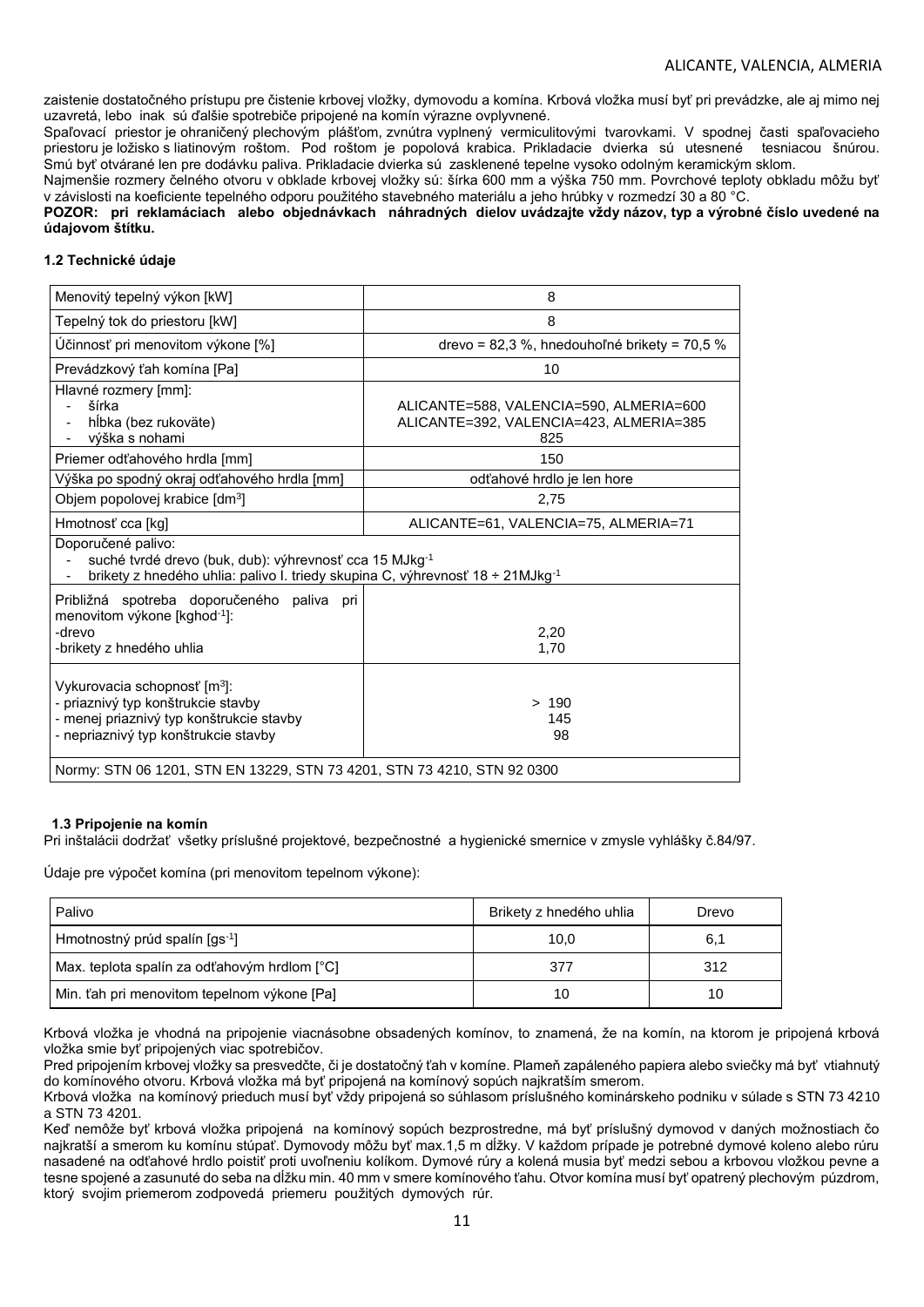Správne a nesprávne pripojenie krbovej vložky na komín je znázornené na obr.č.1.



#### **Pripojenie na komín**

nesprávne správne správne správne správne správne správne správne správne správne správne správne správne spr

obr.č.1

Pre zaistenie bezporuchovej prevádzky musí byť ťah komína udržiavaný na hodnote 10 Pa (meraný v dymovej rúre za krbovou vložkou). Keďže je ťah komína ovplyvňovaný meniteľnými faktormi ako je vonkajšia teplota vzduchu, teplota spalín, obloženie komína, sila vetra atď., je v priebehu roka veľmi rozdielny. Doporučuje sa teda zabudovať do komína regulačnú klapku ťahu Krbová vložka môže dosiahnuť predpísaný výkon a účinnosť, ak je napojená na komín s dostatočným ťahom. Komín musí mať prierez min.150x150 mm a výška min. 5 metrov.

### **1.4 Vetranie priestoru**

Pri prevádzke krbovej vložky musí byť zaistené dostatočné vetranie priestoru,to znamená prívod vonkajšieho vzduchu do priestoru, kde je krbová vložka prevádzkovaná. To sa môže uskutočniť pomocou otvoreného okna alebo pomocou otvorených vonkajších dverí. Bezpečnejšie je, ak súčasne s montážou krbovou vložkou je zaistený zvláštny otvor vo vonkajšej stene v oblasti miesta postavenia krbovej vložky pre potrebný prívod vzduchu pre spaľovanie. Do otvoru sa vsadia nastaviteľné vetracie mreže, ktoré sa otvárajú a zatvárajú zvnútra.

Krbová vložka potrebuje pri spaľovaní dreva až 20 m $^3$  čerstvého vzduchu za hodinu.

**Nedostatočný prívod vzduchu je na úkor funkcie krbovej vložky a ohrozuje Vašu bezpečnosť!**

**Nechajte preskúšať správnu montáž Vašej krbovej vložky, pripojenie komína a vetranie Vašim kompetentným kominárom.**

### **1.5 Protipožiarna bezpečnosť**

Pri inštalácii je treba prísne dodržiavať zásady požiarnej ochrany obsiahnuté v STN 92 0300.

V prípade blízkosti horľavých stavebných hmôt a predmetov o stupni horľavosti B, C1 a C2 podľa STN 73 0823 postavte krbovú vložku **s** príslušným dymovodom do bezpečnej vzdialenosti, ktorá je min. 400 mm od týchto predmetov.

Bezpečnú vzdialenosť je treba zdvojnásobiť, ak by bola krbová vložka s dymovodom postavená v blízkosti hmôt stupňa horľavosti na C3. To isté treba urobiť i vtedy, keď stupeň horľavosti horľavej hmoty nie je preukázaný.

Bezpečnostná vzdialenosť sa môže znížiť na polovicu pri použití nehorľavej, tepelne izolujúcej tieniacej dosky o hrúbke min.5 mm umiestnenej tak, aby medzi doskou a chráneným horľavým predmetom zostala 25 mm vzdušná medzera.

Keď je podlaha z horľavého materiálu, postavte krbovú vložku na nehorľavú, tepelne izolujúcu podložku, ktorá svojimi rozmermi presahuje obrys krbovej vložky vpredu o 300 mm a na ostatných stranách najmenej o 100 mm. Najmenšie rozmery podložky a spôsob jej umiestnenia sú znázornené na obr.č.2. Tieniaca doska umiestnená na chránenom predmete musí presahovať obrys krbovej vložky včítane dymových rúr na každej strane najmenej o 150 mm a nad jeho hornou plochou najmenej o 300 mm. V prípade vzniku požiaru v komíne postupovať v zmysle požiarno-bezpečnostných predpisov.

Bezpečnostná vzdialenosť medzi vonkajším plášťom krbovej vložky (na bokoch a vzadu) a vnútornou stenou výmurovky musí byť minimálne 10 cm.

Minimálna veľkosť nasávacieho otvoru interiérového vzduchu je 20x20 cm. Minimálna veľkosť výfukového otvoru ohriateho vzduchu je dvojnásobok veľkosti nasávacieho otvoru.

Obklad krbovej vložky musí byť z nehorľavého materiálu.

## **2. Návod na obsluhu**

## **2.1 Dôležité bezpečnostné inštrukcie**

Za okolností vedúcich k nebezpečiu prechodného vzniku horľavých plynov alebo pri prácach s nebezpečím požiaru alebo výbuchu (napr. lepenie podlahovín a pod.), musí byť krbová vložka pred vznikom nebezpečia z prevádzky odstavená. Krbová vložka musí byť obsluhovaná podľa tohto návodu.

Obsluhovať krbovú vložku smú len dospelé osoby, ponechať deti pri krbovej vložke, ktorá je v prevádzke, je neprípustné. K zakurovaniu nesmú byť použité žiadne horľavé kvapaliny.

**POČAS PREVÁDZKY JE ZAKÁZANÉ ZVYŠOVAŤ MENOVITÝ VÝKON KRBOVEJ VLOŽKY POUŽÍVANÍM HORĽAVÝCH KVAPALÍN.** Krbová vložka nesmie byť prevádzkovaná s otvorenými prikladacími dvierkami.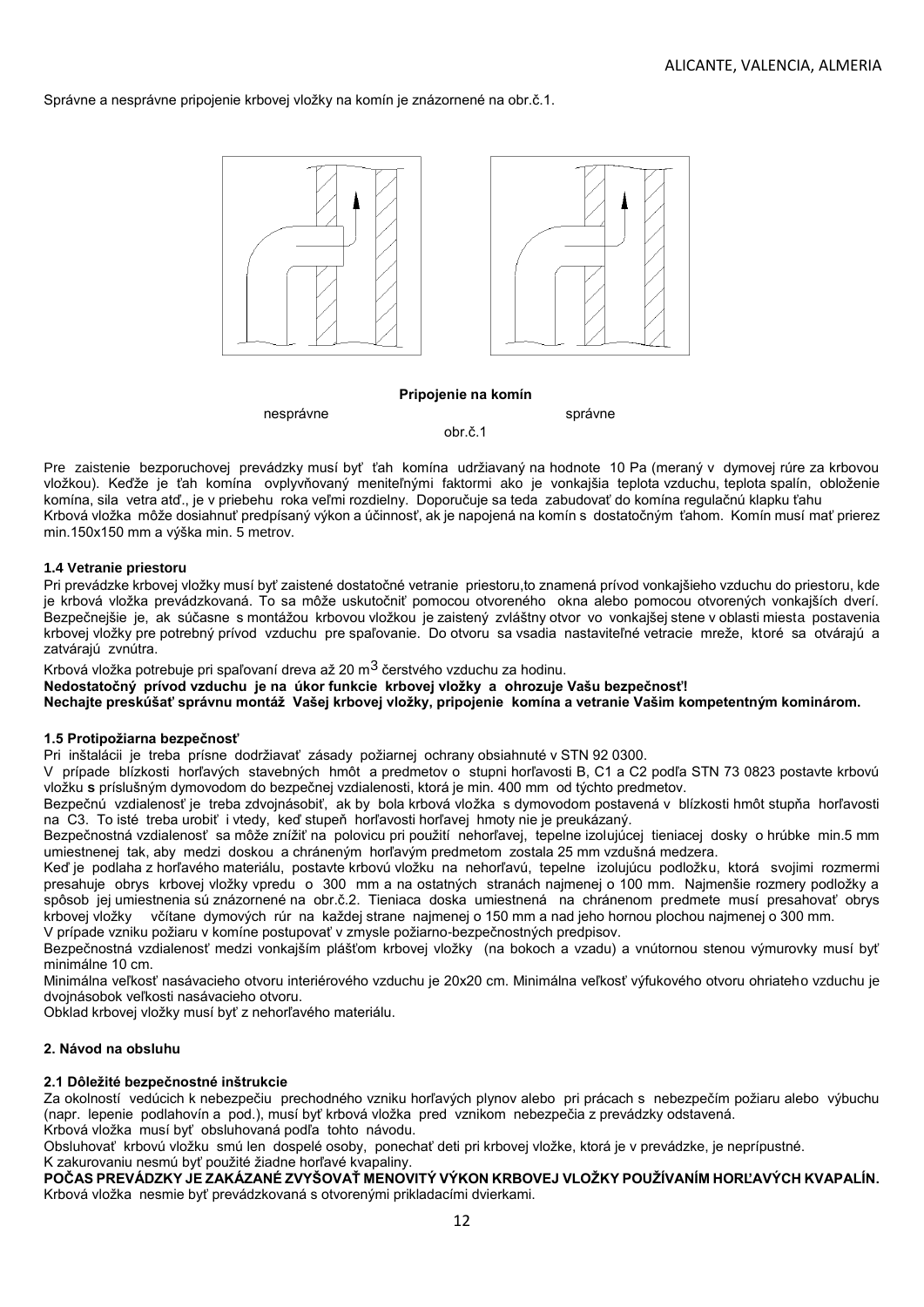Popol treba vynášať pozorne a odkladať ho do nehorľavých nádob s vekom, horúci popol nesmie byť odkladaný do popolníc ani skladovaný na voľnom priestore.

Poškodená krbová vložka funkčne nespôsobilá, sa nesmie používať.

Užívateľ sa musí postarať o jej odbornú opravu pred pokračovaním v prevádzke.

Stav hromadenia popolčeka v dymovej rúre a kolene treba kontrolovať mesačne aspoň raz a podľa potreby vykonať čistenie.

Počas prevádzky nesmú byť všetky prívody vzduchu na krbovej vložke uzatvorené.

Za prevádzky je potrebné občas dohliadať na funkciu krbovej vložky a protipožiarnu bezpečnosť. Treba kontrolovať stav paliva v ohnisku, zanesenie roštu popolom, stav regulačných orgánov spaľovacieho vzduchu, či sú dvierka riadne zavreté a kontrolovať čistotu okolia.

Prasklina vermiculitovej tvarovky v ohnisku nie je prekážkou na ďalšie prevádzkovanie krbovej vložky. Neplatí to pre stropný vermiculit. Pri súčasnej prevádzke s iným tepelným zariadením musí byť zabezpečené dostatočné vetranie priestoru (viď bod 1.4).

### **2.2 Palivo**

Krbová vložka je vhodná pre palivá: drevo, brikety z hnedého uhlia dĺžky 7", 6".

Emisná norma predpisuje, že používané môže byť len suché prirodzene vyschnuté drevo (obsah vlhkosti max. 20%). Vlhké drevo vyvoláva silné zrážanie dechtu. Najlepšie sú vhodné drevené polená s obvodom cca 30 cm a dĺžky 30 cm skladované v suchu najmenej 2 roky. Vhodné je bukové, dubové, hrabové, brezové drevo a drevo ovocných stromov.

### **Nevhodné prípadne neprípustné palivá:**

Môžu byť používané len palivá menované v bode 2.1.

Okrem toho nesmie byť spaľovaná: uhoľná drť, jemne sekané triesky, kôrový a drevotrieskový odpad, vlhké a ochrannými prostriedkami ošetrené drevo, papier a lepenka (okrem zakúrenia).

#### **Spaľovanie odpadu je zakázané podľa zákona na ochranu proti emisiám.**

Spaliny vznikajúce pri spaľovaní odpadu môžu ohrozovať Vaše zdravie a spôsobiť škody na šamotových a kovových častiach Vašej krbovej vložke a na komíne.

### **2.3 Nastavenie krbovej vložky**

Krbová vložka má spoločný regulátor pre prívod a reguláciu primárneho a sekundárneho prúdu vzduchu,ktorý je umiestnený pod dvierkami.

**POZOR: jednotlivé manipulačné prvky môžu byť veľmi horúce! Pri manipulácii v horúcom stave je treba používať rukavicu, ktorá je dodaná ako príslušenstvo**.

### **2.4 Zakúrenie**

Pred zakúrením treba otvoriť prívod vzduchu. Súčasne treba dbať na prívod vzduchu do miestnosti (viď. bod 1.4). Interval dodávky doporučeného paliva pri menovitom tepelnom výkone je jedna hodina.

Oheň sa zapáli pomocou papiera a tenkých drevených triesok. Nikdy nepoužívať benzín, lieh, petrolej atď. Na horiaci oheň sa položí vrstva drevených polien alebo brikiet.

### **Nikdy nemá byť položené viac ako tri drevené polená ako nálož paliva.**

Pri uvedení krbovej vložky do prevádzky sa uskutoční prvé rozhorenie malým ohňom. Oheň sa najskôr pomaly zväčší, aby sa mohla krbová vložka pomaly a rovnomerne roztiahnuť a krbové teleso neutrpelo žiadne poškodenie v dôsledku tepelných napätí.

Keď vzniknú pri zakurovaní ťažkosti (zmeny počasia, studený komín atď.), tak sa v krbovej vložke pomocou papiera založí lokálny oheň a tým sa krbová vložka lepšie uvedie do chodu. Počas fázy zakúrenia je potrebné spaľovanie trvale kontrolovať a krbovú vložku nepretržite pozorovať. Krbová vložka je opatrená žiaruvzdornou farbou, ktorá vytvrdzuje pri vyšších teplotách. Preto dochádza počas fázy prvého kúrenia k tvorbe zápachu.Z tohoto dôvodu musí byť hlavne pri uvedení krbovej vložky do prevádzky zabezpečené dostatočné vetranie.Pri uvádzaní do prevádzky nedoporučujeme dotýkať sa vonkajšieho laku krbovej vložky, ešte nevytvrdené lakovanie krbovej vložky by mohlo byť dotykom poškodené.

### **2.5 Normálna prevádzka**

Menovitý tepelný výkon 8,0 dosiahne krbová vložka pri ťahu komína 10 Pa pri nasledovnom nastavení otvorov prívodov spaľovacieho vzduchu:

| Palivo                            | Polenové drevo(dĺžka 25 cm. obvod 30 cm) | Hnedouhoľné brikety |
|-----------------------------------|------------------------------------------|---------------------|
| Max. dávkovacie množstvo          | 2.2 kg/hod                               | 1,7 kg /hod         |
| Regulátor spaľovacieho<br>vzduchu | 10 mm otvorený                           | otvorený úplne      |
| Doba vyhorenia                    | .0 hod                                   | $.0h$ hod.          |

Pri prevádzke drevom regulátor nastaviť (10 mm vytiahnuť smerom k sebe) tak, že prívod primárneho spaľovacieho vzduchu je úplne zatvorený a prívod sekundárneho spaľovacieho vzduchu je úplne otvorený.

Pri prevádzke s hnedouhoľnými briketami regulátor nastaviť(celkom vytiahnuť smerom k sebe) tak, že prívody primárneho aj sekundárneho vzduchu sú otvorené úplne.

Regulátor spaľovacieho vzduchu je pod prikladacími dvierkami.

Pre prevádzku s miernym zaťažením platia nasledujúce množstvá paliva a regulácie spaľovacieho vzduchu:

| Palivo                       | Hnedouhoľné brikety |
|------------------------------|---------------------|
| Max. dávkovacie množstvo     | cca. 1,7 kg/hod     |
| Regulátor primárneho vzduchu | otvorený 5 mm       |
| Doba vyhorenia               | cca. 2 hod.         |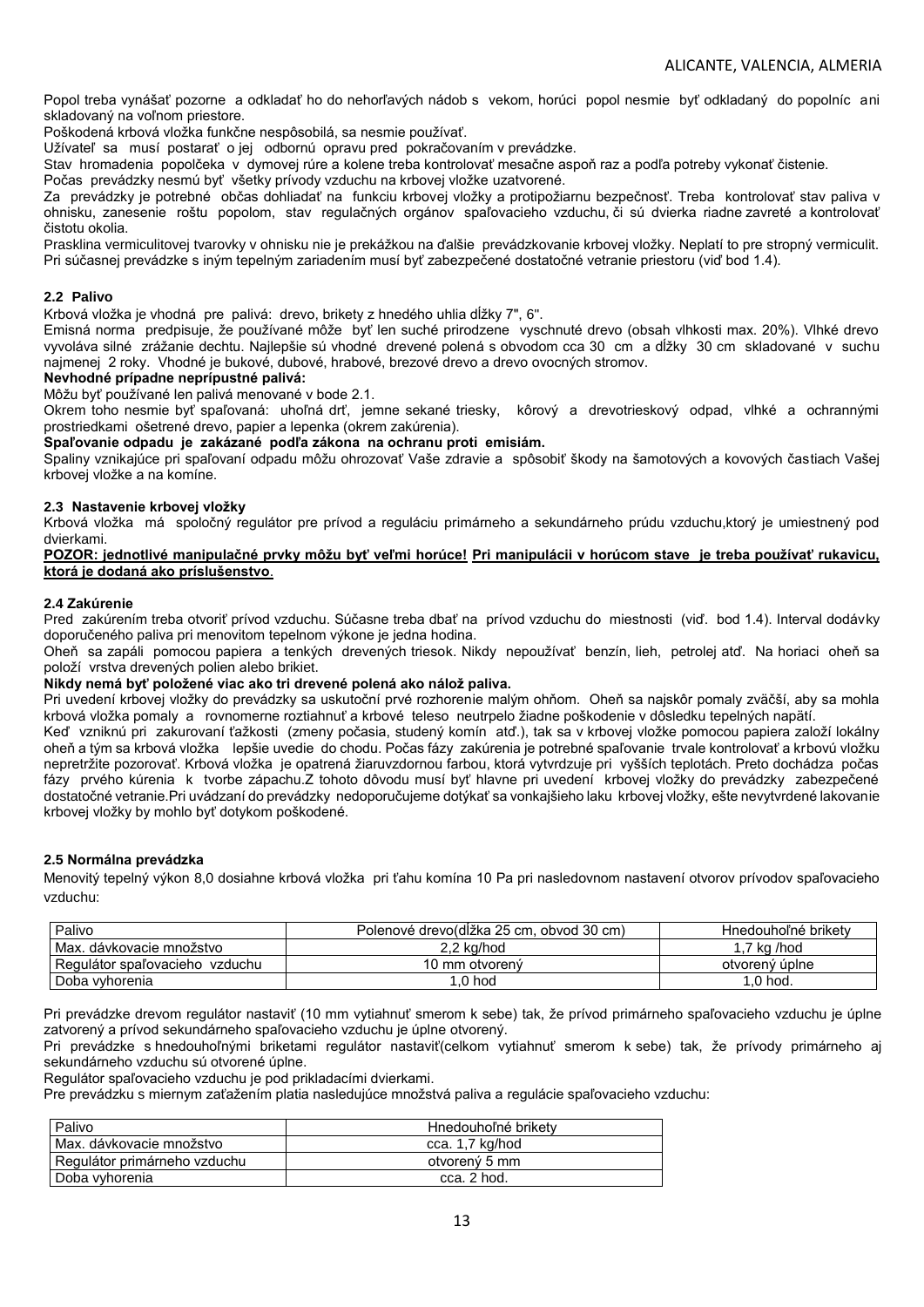Okrem nastavenia regulátora spaľovacieho vzduchu je komín dôležitým faktorom vplyvu na intenzitu spaľovania a tým na vykurovací výkon Vašej krbovej vložky. Zvýšený ťah komína potrebuje menší prívod spaľovacieho vzduchu, menší ťah komína vyžaduje väčší prívod spaľovacieho vzduchu.

Pri použití drevených polien má byť množstvo spaľovacieho vzduchu najprv redukované až je drevo dokonale prepálené (malý oheň). Ak má tento spôsob postupu za následok príliš vysoký vykurovací výkon, musí byť prikladané menšie množstvo paliva

Optimálna regulácia spaľovania vyžaduje skúsenosť, hlavne vtedy, keď ťah komína nie je konštantný alebo sa používa palivové drevo so striedajúcou sa kvalitou.Pri príliš silnom ťahu komína alebo ak je naložené príliš mnoho paliva, je nebezpečie prehriatia laku krbovej vložky. Lak sa zafarbuje striebristo-bielo a v krátkom čase sa odlupuje od krbovej vložky. Za takéto poškodenie laku nepreberá výrobca žiadnu záruku. Túto optickú závadu môžete opraviť krbovým lakom (sprejom).

## **2.6 Prevádzka v prechodnom období**

Pri vonkajších teplotách približne nad 15°C môže nastať pri malom výkone spaľovania za určitých podmienok ohrozenie ťahu komína, takže neodťahuje spaliny úplne (dymenie, zápach spalín). V takomto prípade prečistite rošt a zvýšte prívod spaľovacieho vzduchu. Prikladajte postupne menšie množstvo paliva a prečisťujte rošt častejšie. Uzavrite dvierka a šupátka vzduchu ostatných na rovnaký komín napojených spotrebičov, ktoré nie sú v prevádzke. Skontrolujte čistiace otvory komína na tesnosť.

### **2.7 Odpopolňovanie**

Pre zaistenie bezporuchovej prevádzky je nutné, aby bola krbová vložka včas a pravidelne odpopolňovaná.

Nádoba s popolom musí byť včas vyprázdňovaná, aby mohol spaľovací vzduch roštom pravidelne prúdiť. Ináč hrozí nebezpečenstvo, že popol pod roštom by bránil prúdeniu vzduchu a rošt v dôsledku chýbajúceho chladenia sa prehreje a deformuje.

Po ukončení prevádzky odstráňte popol z ohniska pomocou hrabadla. Popol prepadáva do popolovej krabice. Teplú popolovú krabicu vynášajte pomocou ochrannej rukavice.

## **Krbová vložka musí byť odpopolnená pred naložením paliva.**

### **2.8 Čistenie a údržba**

V závislosti na hustote prevádzky krbovú vložku je nutné raz alebo viackrát ročne vyčistiť (pri studenom stave). Čistenie sa vykonáva nasledovne:

Dymová rúra sa demontuje a vonku sa v odpovedajúcej nádobe vyčistí. Zberný priestor spalín môže byť vyčistený pomocou oceľovej kefy, štetca a vysávača prachu. Následne musí byť dymová rúra opäť nasadená medzi komín a odťahové hrdlo krbovej vložky.

POZOR: Krbová vložka smie byť po čistení uvedená opäť do prevádzky len, keď sú zabudované všetky diely vybraté pri čistení.

Krbová vložka je na vonkajšej strane nastriekaná žiaruvzdornou farbou. Keď je farba vytvrdená (po niekoľkých hodinách pri menovitom tepelnom výkone), môže byť suchou utierkou očistený povrch.

Táto žiaruvzdorná farba nie je odolná voči vlhkosti. Nedávajte preto na krbovú vložku žiadne predmety, lebo by sa mohli vytvoriť hrdzavé fľaky.

Sklo v prikladacích dvierkach môže byť čistené pri ľahkej usadenine obvyklým čističom skla. Pevnú usadeninu je možné odstrániť pomocou čističa pripečenín alebo jemnou oceľovou vlnou.

POZOR: sklo môže mať veľmi ostré hrany, preto pri výmene skla bezpodmienečne manipulovať s ochrannými rukavicami! Ak je krbová vložka neprevádzkovaná dlhšiu dobu, pred začatím ďalšej prevádzky je nutná kontrola prípadného upchatia krbovej vložky, dymovodu alebo komína.

## **2.9 Príčiny porúch a ich odstránenie**

V prípade, že počas prevádzky Vašej krbovej vložky vzniknú poruchy, napr. dymenie, spojte sa s Vašim kompetentným kominárom. Ak vzniknú na Vašej krbovej vložky škody, obráťte sa na obchod, kde ste krbovú vložku kúpili. Ďalej sú uvedené príčiny možných porúch a ich odstránenie.

| Druh poruchy                      | Možná príčina                                                                                           | Odstránenie                                                                                                                                                                                                                                                                                                                                                 |
|-----------------------------------|---------------------------------------------------------------------------------------------------------|-------------------------------------------------------------------------------------------------------------------------------------------------------------------------------------------------------------------------------------------------------------------------------------------------------------------------------------------------------------|
| Tvorba zápachu                    | Vysúšanie použitej<br>ochrannej farby,<br>vyparovanie zvyškov oleja.                                    | Krbovú vložku prevádzkovať podľa návodu na obsluhu<br>niekoľko hodín s malým výkonom.<br>Potom niekoľko hodín kúriť na max. výkon.                                                                                                                                                                                                                          |
| Príliš malý<br>tepelný výkon      | Zvolený výkon je príliš malý<br>Nedostatočný ťah komína<br>Dymová<br>rúra<br>je<br>dostatočne pripojená | Potrebu tepla nechať skontrolovať odborníkom.<br>Tah komina musi byť najmenej 10 Pa! Skontrolovať<br>komín na tesnosť. Dvierka ostatných<br>spotrebičov<br>pripojených na komín musia byť tesne uzav- rené.<br>Dbať na tesnosť čistia- cich uzáverov. Prípadne<br>použiť 1,5 m dlhú zvislú dymovú rúru (nábehová<br>dráha).<br>ne- Skontrolovať dymovú rúru |
| Krbová<br>vložka čmudí al<br>dymí | <b>Dym</b><br>ie<br>komíne)<br>Komín je príliš slabý<br>Spaľovanie vlhkého dreva                        | nedostatočne   Ak krbová vložka čmudí a dymí, je príčina takmer vždy<br>odvádzaný (zapchatý komín v oblasti vedenia spalín. Skontrolovať dymovú rúru a<br>alebo vratné prúdenie v tah komína, prípadne sa poradiť s kominárom.<br>Používať len dobre vysušené drevo                                                                                         |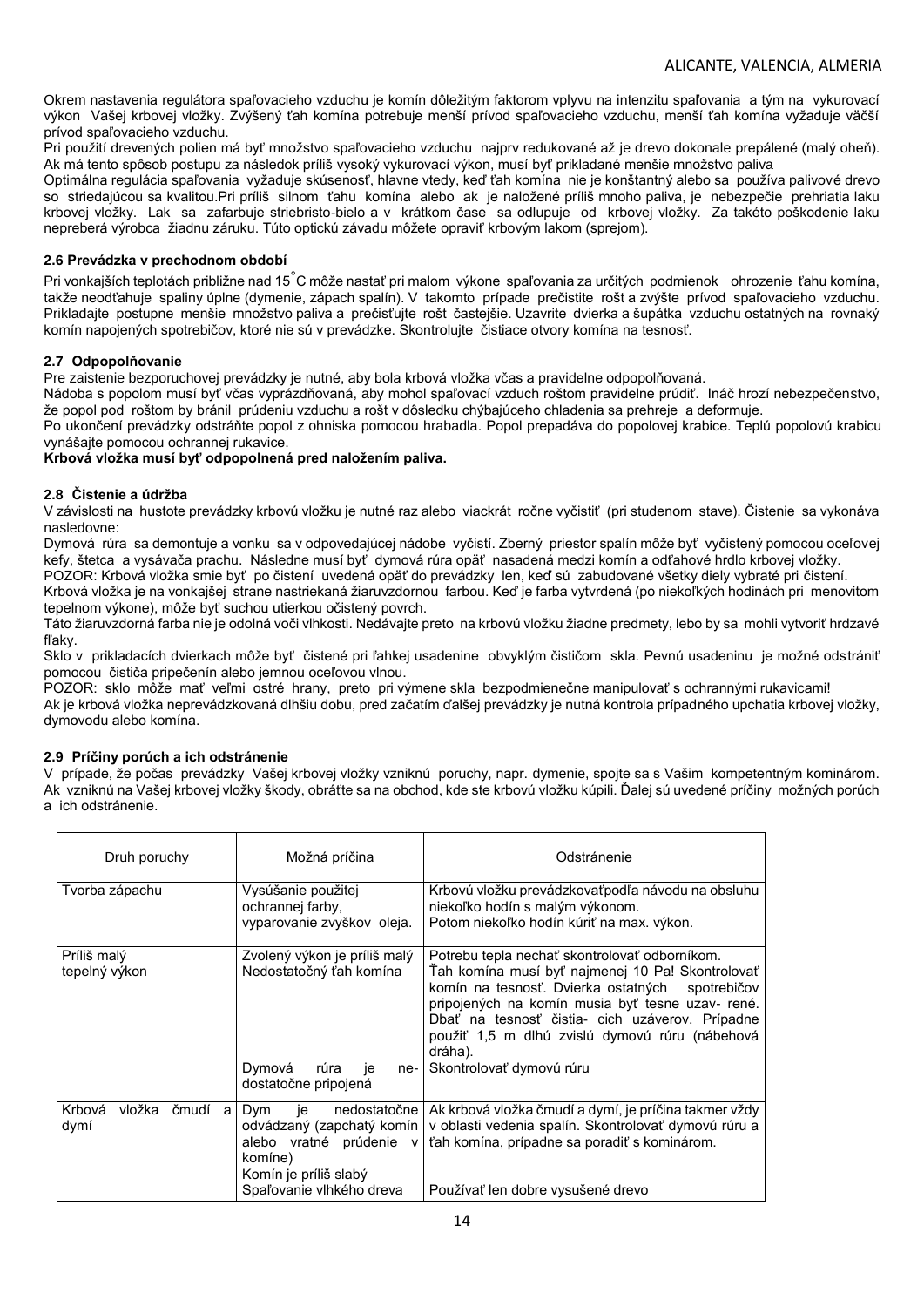| <b>Sklo</b><br>prikladacích<br>$\mathsf{v}$<br>dvierkach sa v krátkom ča- | vlhkým drevom                                                                                                     | Nesprávne spaľovanie napr.   Používať len dobre vysušené drevo                                                                               |
|---------------------------------------------------------------------------|-------------------------------------------------------------------------------------------------------------------|----------------------------------------------------------------------------------------------------------------------------------------------|
| se začerní sadzami                                                        | dostatočne l<br>Dym nie je<br>odvádzaný (zapchatý komín poradiť s kominárom<br>alebo vratné prúdenie v<br>komíne) | Skontrolovať dymovú rúru a ťah komína, prípadne sa                                                                                           |
| Krbová vložka kúrí príliš<br>silne                                        | Tesnenie<br>dvierok poškozené                                                                                     | prikladacích   Tesnenie vymeniť                                                                                                              |
| <b>Bafnutie</b>                                                           | Občas<br>zapchatý<br>prúdenie<br>alebo<br>vratné<br>v komíne                                                      | komín I Poradiť sa kominárom                                                                                                                 |
|                                                                           | Keď sú uzavreté všet- kv<br>prívody vzduchu<br>Naložené príliš veľa paliva                                        | Počas prevádzky nesmú byť všetky prívody vzduchu<br>uzavreté.<br>Prikladať len jednu vrstvu                                                  |
| Škody na rošte                                                            | Rošt sa prepálil, je okujený<br>alebo spálený                                                                     | Prepálenie roštu treba vždy pripísať<br>preplnenej<br>popolovej krabici. Rošt nie je správne chladený,<br>popolovú krabicu včas vyprázdňovať |

## **2.10 Zoznam príslušenstva**

### - ochranná rukavica

## **2.11 Zoznam náhradných dielov**

- prikladacie dvierka
- sklo prikladacích dvierok
- tesniaca šnúra prikladacích dvierok
- rukoväť prikladacích dvierok
- vermiculit
- popolová krabica
- liatinový rošt
- liatinový chránič skla

Používať len tieto náhradné diely.

## **3. Záruka**

Keď sa vyskytne v záručnej dobe na Vašej krbovej vložke funkčná vada alebo vada povrchovej úpravy, neopravujte ju nikdy sami. Záručné a pozáručné opravy vykonáva výrobca

Za akosť, funkciu a vyhotovenie krbovej vložky ručíme 2 roky od dňa predaja spotrebiteľovi a to tak, že chyby vzniknuté dokázateľne následkom chybného zhotovenia odstránime v krátkom čase na naše náklady s podmienkou, že krbová vložka:

- **-** bola obsluhovaná presne podľa návodu,
- **-** bola pripojená na komín podľa platných noriem,
- **-** nebola násilne mechanicky poškodená,
- **-** neboli vykonané úpravy, opravy a neoprávnené manipulácie.

Pri reklamácii treba udať presnú adresu a uviesť okolnosti, za ktorých k nej došlo. Reklamáciu prešetríme, keď k reklamácii predložíte záručný list opatrený dátumom predaja a pečiatkou predajne.

Pri kúpe si vo vlastnom záujme vyžiadajte čitateľne vyplnený záručný list. O spôsobe a mieste opravy sa rozhodne v našom podniku. **Pri zakúpení spotrebiča skontrolujte sklo prikladacích dvierok. Prípadnú reklamáciu na poškodené sklo výrobca akceptuje len po prvom zakúrení v spotrebiči.**

Je neprípustné spotrebič prevádzkovať pri tepelnom preťažení, to značí:

- **-** množstvo použitého paliva je väčšie ako je doporučené
- **-** množstvo spaľovacieho vzduchu je väčšie ako je doporučené
- používanie neprípustných druhov palív
- Tepelné preťaženie sa môže prejaviť:
- deformáciou stropu ohniska
- prepálením roštu
- prasknutím vermiculitov

**V prípade nesprávneho prevádzkovania výrobca neakceptuje reklamáciu na spotrebič.**

Pre výmenu výrobku alebo zrušenie kúpnej zmluvy platia príslušné ustanovenia Občianskeho zákonníka a Reklamačného pozadku.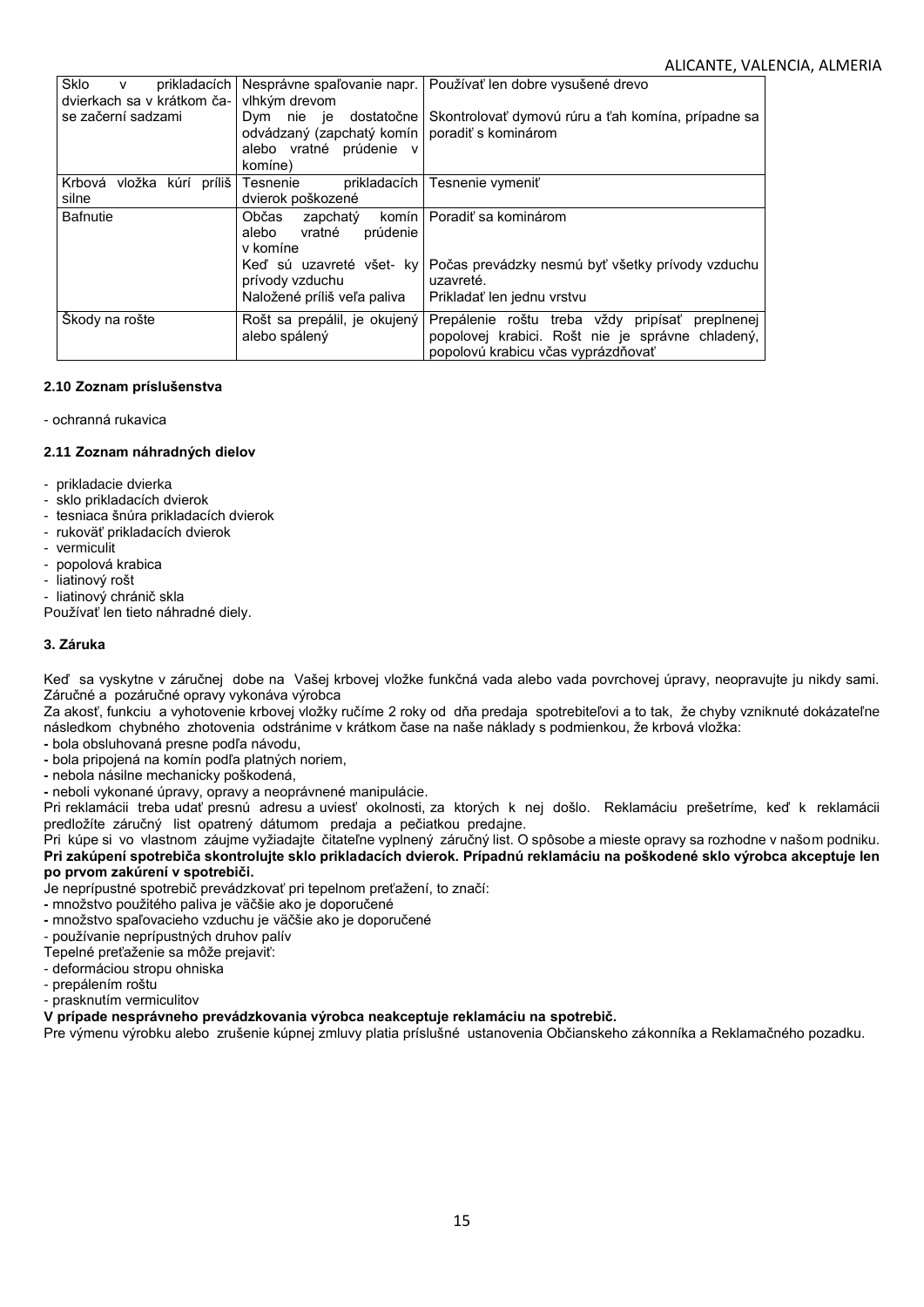## **Návod k instalaci a obsluze krbových vložek na pevné palivo CZ ALICANTE, VALENCIA, ALMERIA testovány dle EN 13229**

## **1. Návod k instalaci**

## **1.1 Obecně**

Krbové vložky na dříví (dále jen krb) jsou vytápěcí zařízení, které v přechodové době nahrazuje stávající vytápění pro krátkou dobu a nebo jich podporují ve studených ročních obdobích. Krb je určen pro lokální vytápění. Krb je způsobilý dočasného provozu. Je určen pro obyčejné prostředí podle ČSN 33 0300.

Krb byl zkoušen dle ČSN EN 13229 s palivy dřevem a briketami z hnědého uhlí 7". Splňoval podmínky této normy. Všechny místní, včetně předpisů, které se týkají návodních a evropských norem, musí být při montáži krbu dodrženy.

Před postavením krbu třeba informovat příslušného mistra kominíka. Jako odborník zkontroluje po postavení krbu jeho řádné připojení na komín.

Krb musí být instalován na podlahách s odpovídající nosností. Při instalaci je nutné dbát na zajištění přístupu pro čištění krbu, kouřovodu a komína.

Krb musí při provozu a stání zůstat uzavřen, nebo jinak jsou další spotřebiče připojené na komín výrazně ovlivněna. Přikládací dvířka krbu jsou samouzavírací. Smí být otevírány pouze pro dodávání paliva. Samouzavírací funkce je zaručena pomocí nasazeného vratného péra v přikládacích dvířkách.

Krb stojí na dvou nohách, kterých je výška nastavitelná, vzadu na podpěre.

Nejmenší rozměry čelního otvoru v obložení krbu jsou: šířka 600 mm a výška 750 mm.

Povrchové teploty obložení můžou být v závislosti na koeficientu teplotního odporu použitelného stavebního materiálu a jeho hroubky v rozmezí 30 až 80 °C

POZOR: při zpětných dotazech nebo objednávkách náhradních dílů uvádějte vždy typ krbu a výrobní číslo uvedené na štítku krbu.

## **1.2 Výkon, schopnost vytápění prostoru**

| Jmenovitý tepelný výkon [kW]                                                                                                                                              | 8                                                                                         |  |
|---------------------------------------------------------------------------------------------------------------------------------------------------------------------------|-------------------------------------------------------------------------------------------|--|
| Tepelný tok do prostoru [kW]                                                                                                                                              | 8                                                                                         |  |
| Účinnost při jmenovitém výkonu [%]                                                                                                                                        | dřevo = $82.3 \%$ , brikety = $70.5 \%$                                                   |  |
| Provozní tah komína [Pa]                                                                                                                                                  | 10                                                                                        |  |
| Hlavní rozměry [mm]:<br>šířka<br>hloubka (bez rukojeti)<br>výška s nohami                                                                                                 | ALICANTE=588, VALENCIA=590, ALMERIA=600<br>ALICANTE=392, VALENCIA=423, ALMERIA=385<br>825 |  |
| Průměr odtahového hrdla [mm]                                                                                                                                              | 150                                                                                       |  |
| Objem popelové krabice [dm <sup>3</sup> ]                                                                                                                                 | 2,75                                                                                      |  |
| Hmotnost cca [kg]                                                                                                                                                         | ALICANTE=61, VALENCIA=75, ALMERIA=71                                                      |  |
| Doporučené palivo:<br>-suché tvrdé dřevo (buk, dub): výhřevnost cca 15 MJ kg-1<br>-hnědouhelné brikety: palivo I. třídy skupina C, výhřevnost 20 ÷ 23 MJ kg <sup>-1</sup> |                                                                                           |  |
| Přibližná spotřeba doporučeného paliva při<br>jmenovitém výkonu [kg hod <sup>-1</sup> ]:<br>2,2<br>- dřevo<br>1,7<br>- hnědouhelné brikety                                |                                                                                           |  |
| Vytápěcí schopnost [m <sup>3</sup> ]:<br>příznivý typ konstrukce stavby<br>méně příznivý typ konstrukce stavby<br>nepříznivý typ konstrukce stavby                        | >190<br>145<br>98                                                                         |  |
| Normy: ČSN EN 13229, ČSN 06 1000, ČSN 06 1008, ČSN 73 4201                                                                                                                |                                                                                           |  |

## **1.3 Připojení komína**

Krb je vhodný pro připojení vícenásobně obsazených komínů, to znamená, že na komín, na kterém je připojen krb, smí být připojeno více spotřebičů.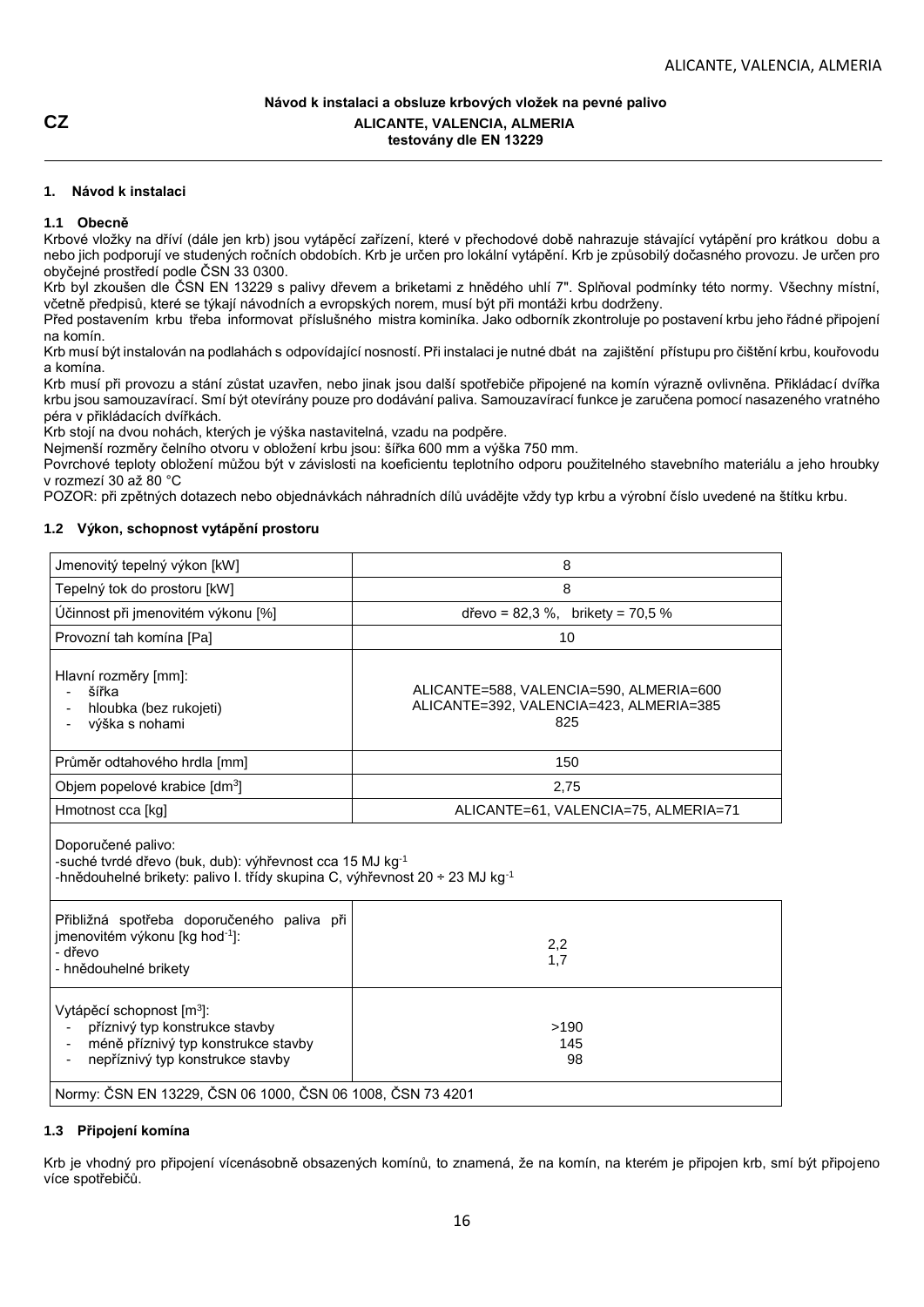Data pro výpočet komína (při jmenovitém tepelném výkonu):

| Palivo                                       | Hnědouhelné brikety 7" | Dřevo |
|----------------------------------------------|------------------------|-------|
| Hmotnostní proud spalin $\lceil q \rceil$    | 10,0                   | 6,1   |
| Max. teplota spalin za odtahovým hrdlem [°C] | 377                    | 312   |
| Min. tah při jmenovitém tepelném výkonu [Pa] | 10                     | 10    |

Krb musí být vždy připojen na komínový průduch se souhlasem příslušného kominického podniku v souladu s ČSN 73 4210. Pokud nemůže být krb připojen bezprostředně na komínový sopouch, má být příslušný kouřovod v daných možnostech co nejkratší a stoupat směrem ke komínu. Kouřovody mohou být dlouhé max. 1,5 m. V každém případě je nutné, aby kouřové koleno nebo trubka nasazené na odtahové hrdlo, byly pojištěny proti uvolnění kolíkem. Kouřové trubky a kolena musí být mezi sebou a sporákem nasazeny pevně a těsně a zasunuty do sebe v délce min. 80 mm ve směru komínového tahu. Otvor komína musí být opatřen plechovou zděří, která svým průměrem odpovídá průměru použitých kouřových trubek.

Správné a nesprávné připojení krbu na komín je znázorněno na obr.č.1



Připojení na komín

nesprávně správně

obr. č. 1

Při připojení kouřové trubky na komín je třeba zajistit, aby kouřová trubka nepřečnívala do volného prostoru komína. Je výhodné použít pro připojení na komín dvojitou stěnovou vložku, která je k dostání v odborném obchodě.

Pro zajištění bezvadného provozu krbu musí být tah komína udržován na hodnotě 10 Pa, měřeno v kouřové trubce za krbem. Jelikož je tah komína ovlivňován více měnitelnými faktory vlivu jako je venkovní teplota vzduchu, teplota spalin, obložení komínu, síla větru atd., je v průběhu roku velmi rozdílný. Doporučuje se tedy zabudovat zařízení vedlejšího vzduchu do komína (regulační klapka tahu).

### **1.4 Větrání prostoru**

Při provozu musí být zajištěno dostatečné větrání prostoru, to znamená přívod venkovního vzduchu do prostoru postavení. To se může uskutečnit pomocí otevřeného okna anebo pomocí otevřených venkovních dveří. Bezpečnější však je, je-li současně s postavením krbu zajištěn zvláštní otvor ve venkovní stěně v oblasti místa postavení krbu pro potřebný přívod vzduchu pro spalování. Do otvoru se vsadí nastavitelné větrací mříže, které se nechají otevírat a zavírat ze strany prostoru. Krb potřebuje při spalování dřeva až 20 m<sup>3</sup> čerstvého vzduchu za hodinu. Větrací mříže umístnit tak, aby nedošlo k jejich ucpání.

### **Nedostatečný přívod vzduchu je na úkor funkce krbu a ohrožuje Vaši bezpečnost!**

Mějte na paměti, že kryt na odvádění pár odpadního vzduchu, který je provozován ve stejných nebo přilehlých prostorách, vyrábí podtlak v prostoru. To může vést k vystupování spalin do prostoru postavení pecí, jestliže je do prostoru přiváděno příliš málo vzduchu zvenčí. **Nechte přezkoušet řádné postavení Vašeho krbu, připojení komína a větrání Vaším kompetentním mistrem kominíkem.**

### **1.5 Požární bezpečnost**

Při instalaci je nutno přísně dodržet zásady požární ochrany, která je uvedena v ČSN 06 1008.

V případě blízkosti hořlavých stavebních hmot a předmětů podle stupně hořlavosti B, C 1 a C 2 podle norem ČSN 73 0823, postavte krb s příslušným kouřovodem do bezpečné vzdálenosti, která je minimálně 400 mm od těchto předmětů.

Bezpečnou vzdálenost je nutno zdvojnásobit v případě, když by byl krb s kouřovody postaven v blízkosti hmot podle stupně hořlavosti C 3. Stejně tak je nutno udělat totéž v případě, že stupeň hořlavosti není známý.

Bezpečnostní vzdálenost může být snížena na polovinu při použití nehořlavé, tepelně izolující stínící desky o síle 5 mm, která je umístěna tak, aby mezi deskou a chráněným hořlavým předmětem zůstala vzdušná mezera 25 mm.

Pokud je podlaha z hořlavého materiálu, postavte krb na nehořlavou, tepelně izolující podložku, která svými rozměry přesahuje obrys krbu vpředu o 300 mm a na ostatních stranách nejméně o 100 mm. Nejmenší rozměry podložky a způsob jejího umístění jsou znázorněny na obr.č.2.

Stínící deska umístěná na chráněném předmětu musí přesahovat obrys krbu včetně kouřovodu na každé straně nejméně 150 mm a nad jeho horní plochou nejméně 300 mm.

Vyčištění topeniště od zbytků topení vykonávat jenom, když je krb mimo provoz tak, aby popel a jeho zbytky propadly do popelové krabice, kterou pak pomocí ochranné rukavice vybereme a její obsah vysypeme do popelnice s uzavíratelným víkem.

V případe požáru v komíne okamžite uzavřít všechny dvířka krbu a přívody spalovacího vzduchu a přivolat požární zbor.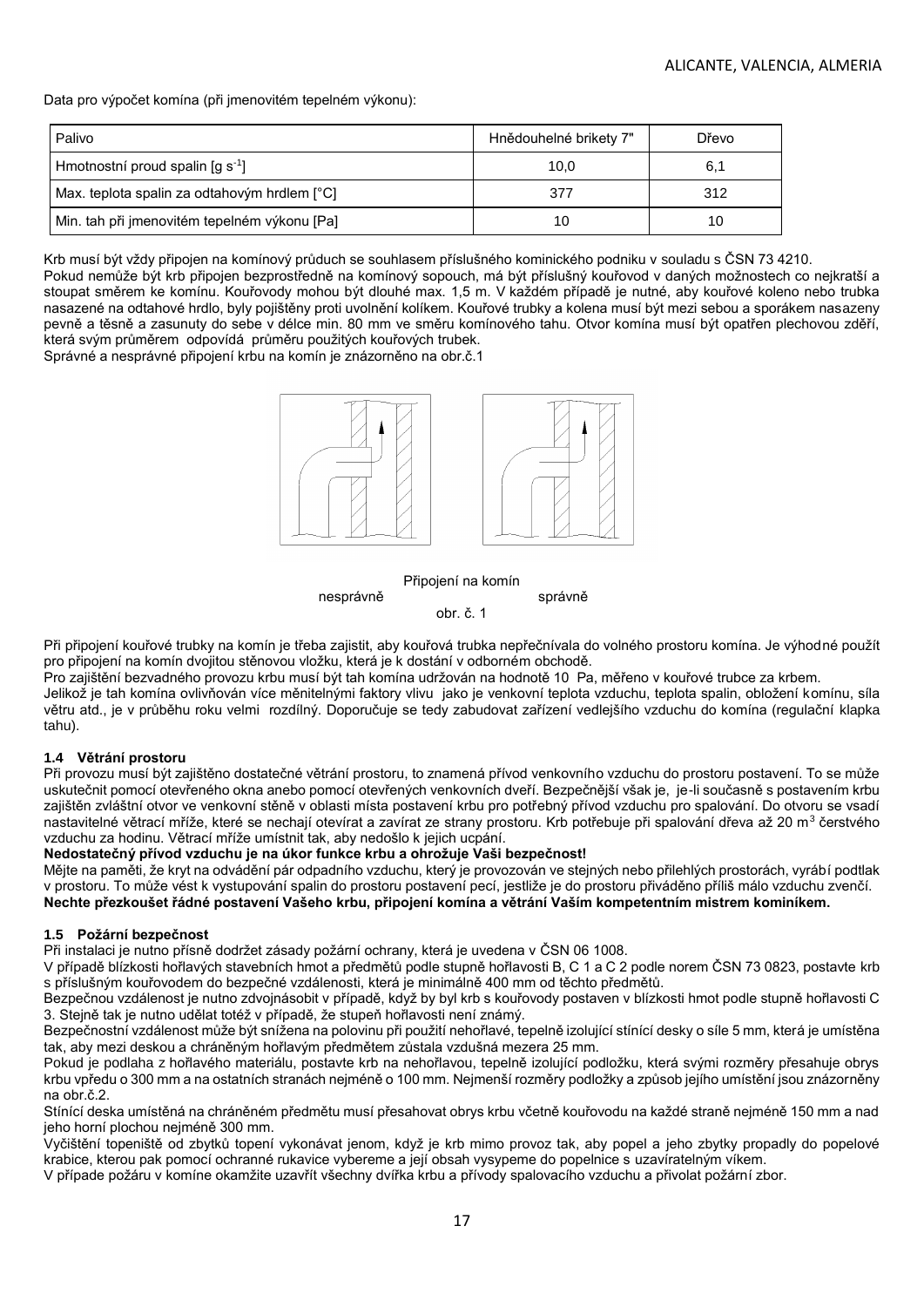Bezpečnostní vzdálenost mezi venkovním pláštěm krbu (na boku a vzadu) a vnitřní stěnou vyzdívky musí být minimálně 10 cm. Minimální velkost nasávacího otvoru interiérového vzduchu je 20 x 20 cm. Minimální velkost výfukového otvoru ohřátého vzduchu je dvojnásobek velkosti nasávacího otvoru.

Obklad krbu musí být z nehořlavého materiálu!

## **2. Návod k obsluze**

## **2.1 Důležité bezpečnostní instrukce**

Nenechávejte nikdy děti bez dozoru v blízkosti krbu, je-li tento v provozu. Děti jsou nevypočítatelné. Nebezpečí zranění horkými díly krbu jsou výrazné. **Neuschovávejte nikdy lehce vznětlivé kapaliny jako benzin nebo líh v bezprostřední blízkosti krbu**. Nikdy nepoužívejte lehce vznětlivé kapaliny pro zapálení krbu.

Odpařovací víko odpadního vzduchu, které je ve stejné nebo vedlejší místnosti provozováno, může vést k vystoupení spalin do místnosti postavení, je-li do místa postavení přiváděno příliš málo čerstvého vzduchu.

Horký popel nesmí být dáván do popelnice nebo skladován ve volném prostoru.

**Krb nesmí být provozován s otevřenými přikládacími dvířkami**.

**V čase provozu je zakázáno zvyšovat jmenovitý tepelný výkon krbu užíváním hořlavých kapalin anebo otevřením popelových dvířek.**

Části spotřebiče, zejména jeho vnější povrchy, jsou v průběhu provozu z hlediska dotyku horké a proto je nutné tomu věnovat patřičnou pozornost.

## **2.2 Palivo**

Krb je vhodný pro paliva dřevo a hnědouhelné brikety délky 7".

Ochranný zákon o emisích předepisuje, že pouze suchá přirozeně vyschlá dřeva (obsah vlhkosti nejvýše 20 %) smí být používán jako palivo pro malá topeniště. Mokré dřevo vede k silnější tvorbě téru. Nejlépe jsou vhodná dřevěná polena o objemu cca 30 cm a délce 30 a 35 cm, skladovaná v suchu cca 2 roky, bukové, dubové, březové dřevo nebo dřevo ovocných stromů.

## **Nevhodná případně nepřípustná paliva:**

Smí být používána pouze paliva, jmenovaná v bodě 2.1. Mimo jiné nesmí být spalována: uhelná drť, jemně sekané třísky, kůrový a dřevotřískový odpad, vlhké a ochrannými prostředky ošetřené dřevo, papír a lepenka (mimo pro zapálení).

### **Spalování odpadu je zakázáno dle zákona na ochranu proti emisím.**

Spaliny vznikající při spalování odpadu můžou ohrožovat Vaše zdraví jakož i způsobit škody na šamotových a kovových dílech Vašeho krbu a na komínu.

## **2.3 Seřizovací zařízení**

Krb má jedno seřizovací zařízení – šoupátko pro nastavení spalovacího proudu vzduchu.

POZOR: jednotlivé manipulační prvky jsou částečně velmi horké! Při obsluze v horkém stavu je třeba použít jako příslušenství spolu dodanou ochranou rukavici*.*

## **2.4 Zapálení a roztopení**

Před zapálením je třeba otevřít šoupátko na přední straně krbu (viz bod 2.2). Současně je třeba dbát o přívod vzduchu do místa postavení (viz bod 1.4).

Nyní se zapálí oheň za pomocí zapalovacích kostek nebo papíru, jakož i dřevěných třísek. Nikdy nepoužívat benzin, líh nebo petrolej atd. Na hořící oheň se nyní položí vrstva dřevěných polen nebo briket. **Nikdy nemá být položeno více než tři dřevěná polena pro nálož paliva.**

Je třeba respektovat, že při uvedení pece do provozu se uskuteční prvé rozhoření malým ohněm. Oheň se teprve pomalu zvětší, aby se mohl krb pomalu a rovnoměrně roztáhnout a krbové těleso neutrpělo žádná poškození v důsledku tepelných napětí. Pro dosažení toho se šoupátko okamžitě jakmile oheň dobře hoří nastaví dle bodu 2.2.

Vzniknou-li při zapalování těžkosti (přechodová doba, studený komín atd.) použije se v krbu pomocí zmačkaného papíru lokální oheň a tím se krb lépe uvede do chodu. Během fáze roztápění je třeba spalování trvale kontrolovat a krb nepřetržitě pozorovat.

Krb je opatřen žáruvzdornou barvou, která vytvrzuje při vyšších teplotách. Proto dochází během prvého topení ke tvorbě zápachu. Z toho důvodu musí být zejména při uvádění do provozu pečováno o dobré větrání.

Venkovního laku krbu není dobře při uvádění do provozu se dotýkat. Ještě nevytvrzené lakování pece by mohlo být dotykem poškozeno.

## **2.5 Normální provoz**

Jmenovitý tepelný výkon 8,0 dosáhne krb při tahu komína 10 Pa při následujícím nastavení otvorů spalovacího vzduchu (porovnej 2.2):

| 2.2 kg/hod    | $1.7$ kg/hod                                                    |
|---------------|-----------------------------------------------------------------|
| 10 mm otevřen | otevřen                                                         |
| $1,0$ hod.    | $1,0$ hod.                                                      |
|               | Polenové dřevo (délka 25 cm, obvod 30 cm)   Hnědouhelné brikety |

Při provozu s dřevem regulátor nastavit ( 10 mm vytáhnout směrem k sobě ) tak, že přívod primárního spalovacího vzduchu je úplně zavřen a přívod sekundárního spalovacího vzduchu je úplně otevřen.

Při provozu s hnědouhelnými briketami regulátor nastavit ( úplně vytáhnout směrem k sobě ) tak, že přívody primárního a sekundárního vzduchu jsou otevřeny úplně.

Regulátor spalovacího vzduchu je umístěn pod dvířkami na přikládání paliva.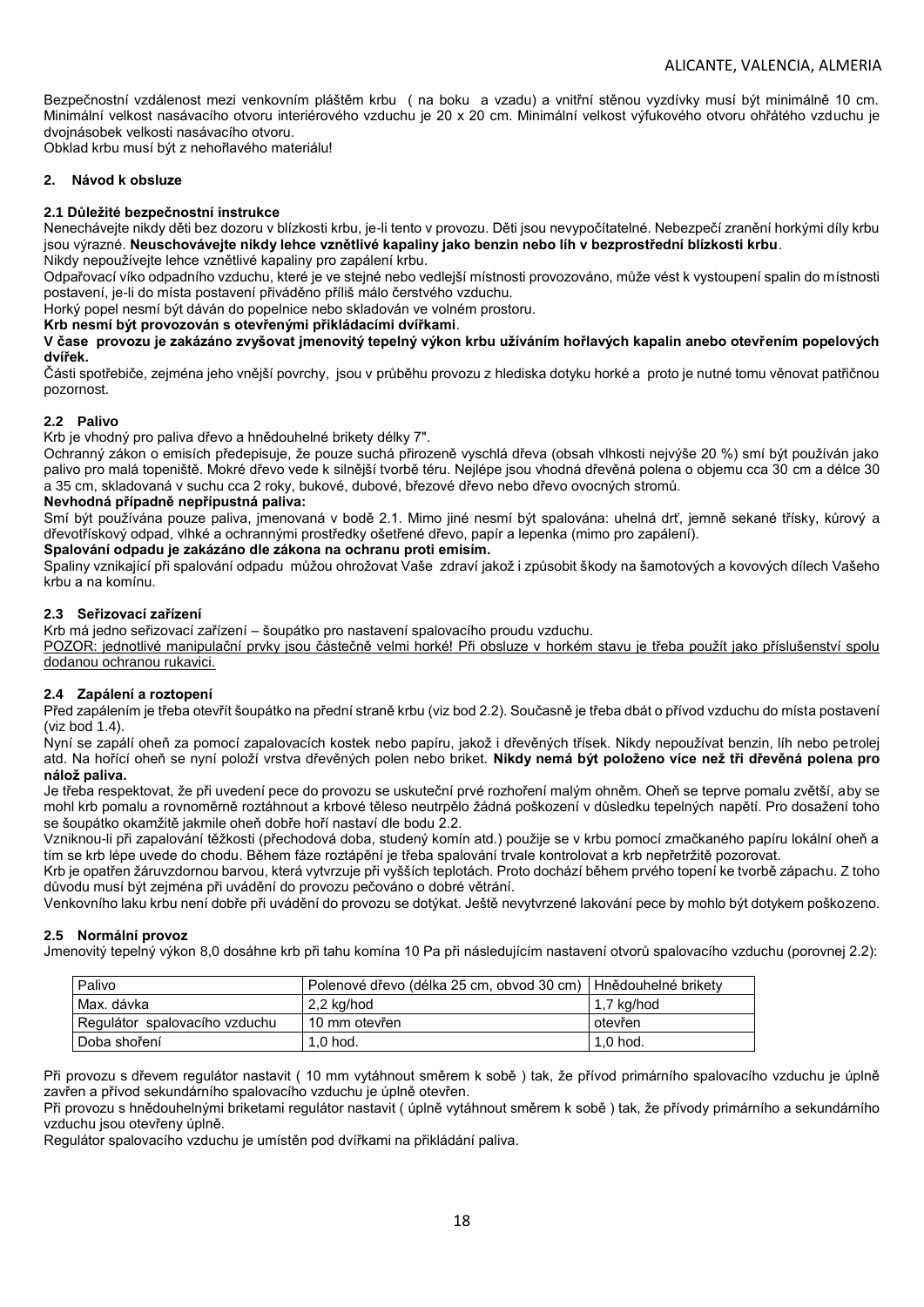Pro provoz s mírným zatížením platí následující množství paliva a regulace spalovacího vzduchu:

| Palivo                        | Hnědouhelné brikety |
|-------------------------------|---------------------|
| Max. dávka                    | cca. 1,7 kg         |
| Regulátor spalovacího vzduchu | otevřen 5 mm        |
| Doba shoření                  | cca. 2 hod.         |

Kromě nastavení šoupátka spalovacího vzduchu je komín důležitou veličinou vlivu na intenzitě spalování a tím na vytápěcí výkon Vašeho krbu. Zvýšený tah komína potřebuje menší nastavení spalovacího vzduchu, menší tah komína vyžaduje větší nastavení spalovacího vzduchu.

Při použití dřevěných polen má být množství spalovacího vzduchu nejdříve redukováno až je dřevo dokonale propálené (malý oheň). Má-li tento způsob postupu za následek příliš vysoký vytápěcí výkon, musí být nakládáno menší množství paliva.

Optimální regulace spalování vyžaduje zkušenost, zejména tehdy, jestliže tah komína není konstantní nebo přicházejí v úvahu střídající se kvality palivového dřeva.

Při příliš silném tahu komína a nebo je-li naloženo příliš mnoho palivového materiálu je nebezpečí přehřátí laku krbu. Lak se zabarvuje stříbřitě/bíle a v krátkém čase se odlupuje od krbu. Za taková poškození laku nepřebírá výrobce žádnou garanci. Můžete tuto optickou závadu opravit v obchodě obvyklým krbovým lakem (např. sprejovou dózou).

## **2.6 Provoz v přechodové době**

Při venkovních teplotách nad přibližně 15 °C může dojít při malém výkonu spalování za určitých podmínek k ohrožení tahu komína, takže neodtahuje spaliny úplně (kouření, zápach spalin). V tom případě pročistěte rošt a zvyšte spalovací vzduch. Nakládejte postupně menší množství paliva a pročišťujte rošt častěji. Uzavřete dveře a

šoupátka vzduchu ostatních, na stejný komín napojených topenišť, která nejsou v provozu. Zkontrolujte čistící otvory komína na těsnost.

## **2.7 Zbavování popele**

Pro zajištění bezvadného provozu je nutné, aby byl krb pravidelně zbavován popele. Nádoba s popelem musí být včas vyprazdňována, aby mohl spalovací vzduch roštem pravidelně proudit a nebylo mu bráněno shromažďováním popele v popelové nádobě. Jinak je nebezpečí, že je ohroženo spalování a že se rošt v důsledku chybějícího chlazení přehřeje a deformuje.

### **Zbavování popele musí být provedeno před naložením paliva.**

### **2.8 Čištění a ošetřování**

V závislosti na četnosti provozu krbu je nutno tento jednou nebo vícekrát ročně vyčistit (při studeném krbu). Čištění se provádí následovně:

Pro čištění prostoru nad stropem topeniště se vyjme jako strop vložená deska. Sběrný prostor spalin může být očištěn pomocí ocelového kartáče, štětce a vysavače. Dbejte na to, aby deska po montáži přiléhala vzadu těsně na vnitřní stranu krbu, takže spaliny opouštějí krb v oblasti přední stěny.

POZOR: krb smí být po čištění uveden opět do provozu jsou-li zabudovány všechny díly použité pro čištění.

Krby jsou na vnější straně potaženy žáruvzdornou barvou. Jakmile je barva vytvrzena (po několika hodinách při jmenovitém tepelném výkonu), může být provedeno suchou utěrkou očištění povrchu. Tato žáruvzdorná barva není odolná proti vlhkosti. Nestavějte proto na krb žádné předměty. Mohly by se potní vodou tvořit lehce nepěkné rezavé fleky.

Skleněná tabule v přikládacích dvířkách může být čištěna při lehkém usazení v obchodě obvyklým čističem skla. Pevnou usazeninu lze odstranit pomocí čističe nebo jemnou ocelovou vlnou.

### **POZOR: skleněné tabule mohou mít velmi ostré hrany. Při výměně skleněných tabulí je bezpodmínečně nutné nasadit ochranné rukavice!**

Po delší době přerušení provozu je nutné kontrola jakéhokoli ucpání krbu, kouřovodu nebo komína.

### **2.9 Provozní poruchy**

V případě, že během provozu Vašeho krbu vzniknou poruchy, na př. výstup kouře, spojte se prosím s Vaším kompetentním kominíkem. Vzniknou-li na Vašem krbu škody, obraťte se na Vašeho obchodníka. Dále jsou uvedeny příčiny poruch a jejich odstranění.

### **Příčina poruchy - odstranění**

| Druh poruchy              | Možná příčina                       | Odstranění                                  |
|---------------------------|-------------------------------------|---------------------------------------------|
| Tvorba zápachu            | Vysoušení použité ochranné barvy,   | Krb provozovat dle návodu na obsluhu        |
|                           | vypařování zbytků oleje             | několik hodin s malým výkonem. Pak          |
|                           |                                     | několik hodin topit na max. výkon.          |
| Příliš malý tepelný výkon | Výkon přístroje zvolen příliš malý  | Potřebu tepla nechat zkontrolovat           |
|                           |                                     | odborníkem.                                 |
|                           | Nedostatečný tah komína             | Tah komína musí činit nejméně 10 Pa!        |
|                           |                                     | Zkontrolovat komín na těsnost. Dveře        |
|                           |                                     | ostatních spotřebičů připojených na komín,  |
|                           |                                     | musí být těsně uzavřeny. Dbát na těsnost    |
|                           |                                     | čistících uzávěrů. Příp.                    |
|                           |                                     | použít 1,5 m dl. svislou kouřovou trubku    |
|                           |                                     | (náběhová dráha)                            |
|                           | Kouřová trubka není řádně připojena | Zkontrolovat kouřovou trubku                |
| Krb kouří a dýmí          | Kouř není řádně odváděn (zácpa nebo | Jestliže krb kouří a dýmí, je příčina téměř |
|                           | vratný proud v komíně).             | vždy v oblasti vedení spalin. Zkontrolovat  |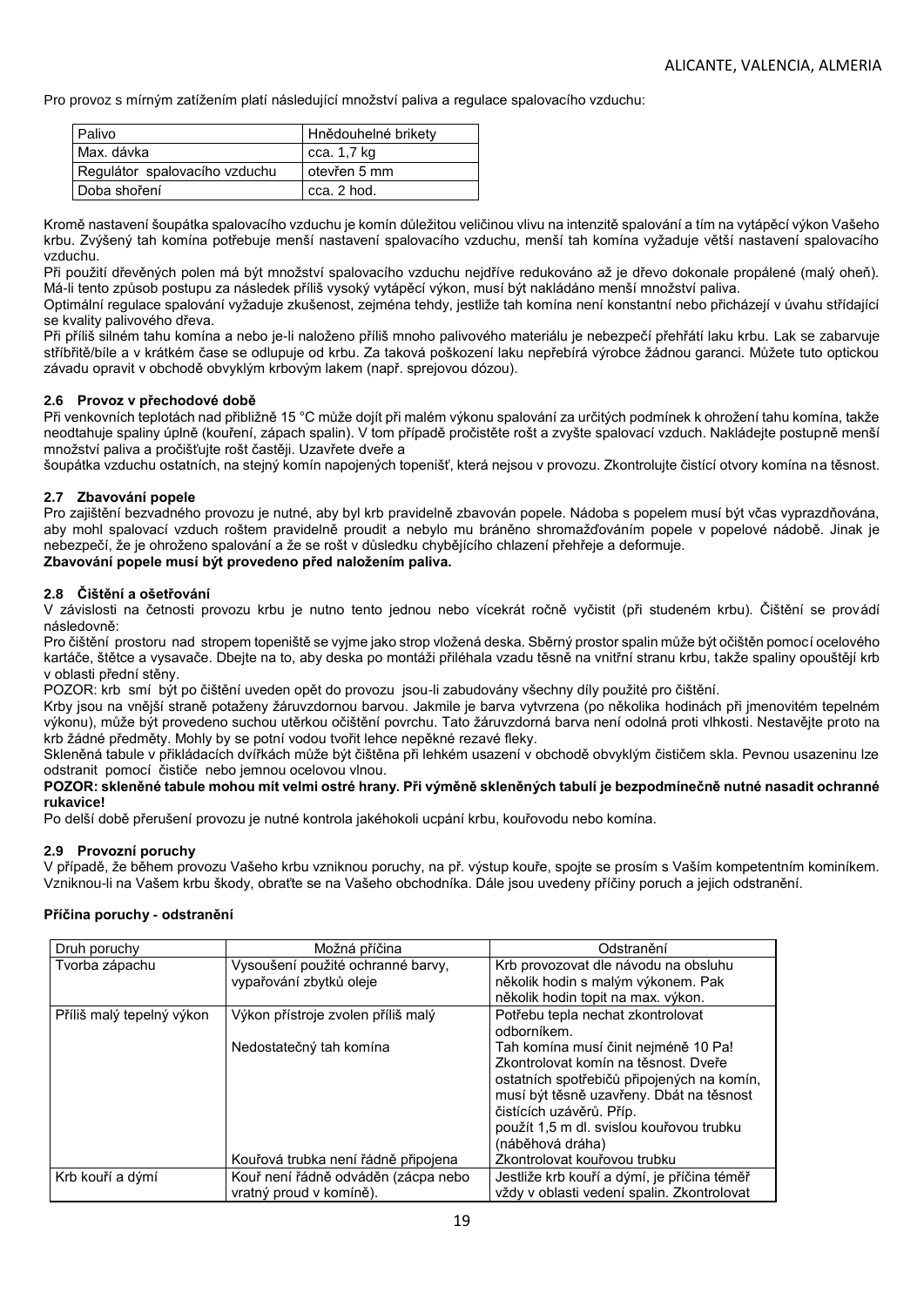|                       |                                       | kouřovou trubku a tah komína příp. se      |
|-----------------------|---------------------------------------|--------------------------------------------|
|                       | Komín příliš slabý.                   | poradit s kominíkem.                       |
|                       | Spalování vlhkého dřeva               | Používat jen dobře vysušené dřevo.         |
| Sklo v přikládacích   | Špatné spalování např. mokrým dřevem. | Používat jen dobře vysušené dřevo.         |
| dvířkách se v krátkém | Kouř není řádně odváděn (ucpání nebo  | Zkontrolovat kouřovou trubku a tah komína. |
| čase začerní sazemi   | vratný proud v komíně).               | Poradit se příp. s kominíkem.              |
| Krb topí příliš silně | Dvířka neuzavřené těsně.              | Dvířka těsně uzavřít.                      |
|                       | Těsnění dvířek poškozené.             | Těsnění obnovit.                           |
| Bafnutí               | Občasná zácpa nebo vratný proud v     | Poradit se s kominíkem.                    |
|                       | komíně.                               |                                            |
|                       | Naloženo příliš paliva.               | Nakládat pouze jednu vrstvu.               |
| Škody na roštu        | Rošt se propálil nebo je spálený      | Propálení roštu je vždy třeba vztáhnout na |
|                       |                                       | přeplněnou nádobu popele. Rošt není        |
|                       |                                       | správně chlazen: nádobu s popelem včas     |
|                       |                                       | vyprazdňovat.                              |

## **2.10 Seznam příslušenstva**

ochranní rukavice

## **2.11 Seznam náhradních dílů**

- přikládací dvířka
- sklo přikládacích dvířek
- těsnění přikládacích dvířek
- rukojeť přikládacích dvířek
- vermikulitové obložení
- popelová krabice
- litinový rošt
- litinový chránič skla

Používat jenom tyto náhradní díly.

## **3. ZÁRUKA**

V případě, že se vyskytne v záruční době na Vašem krbu funkční vada nebo vada povrchové úpravy, neopravujte si ji nikdy sami. Záruční a pozáruční opravy zařizuje výrobce, na kterého je možné kontaktovat se přes jeho obchodní zástupce.

Za jakost, funkci a provedení krbu ručíme 2 roky ode dne prodeje spotřebiteli tak, že vady vzniklé prokazatelně následkem vadné výroby odstraníme v krátkém čase na naše náklady s podmínkou, že krb:

- byl obsluhován přesně podle návodu
- byl připojen na komín podle platných norem
- nebyl násilně mechanicky poškozen
- nebyly provedeny úpravy, opravy a neoprávněná manipulace

Při reklamaci je nutno udat přesnou adresu a uvést okolnosti za kterých k ní došlo. Reklamaci prošetříme, když k reklamaci předložíte vyplněný záruční list s datem prodeje a razítkem prodejny.

Při nákupu si ve vlastním zájmu vyžádejte čitelně vyplněný záruční list. O způsobu a místě opravy se rozhodne v našem podniku.

**Při nákupu spotřebiče zkontrolujte sklo přikládacích dvířek. Případní reklamaci na poškozené sklo výrobce akceptuje jenom po prvním zatopení v spotřebiči.**

Je nepřípustné spotřebič provozovat při tepelným přetížení, to jest:

- množství použitého paliva je větší jako je doporučené
- množství spalovacího vzduchu je větší jako je doporučené
- používaní nepřípustných druhů paliv
- Tepelné přetížení se může projevit:

- deformací stropu ohniště

- propálením roštu
- prasknutím vermikulitů

## **V případě nesprávného provozování výrobce neakceptuje reklamaci na spotřebič.**

Záruka se neuznává, ak majitel spotřebiče nemá platnou správu o revizi spalinové cesty a zprávu o každoročním čištění a kontrole spalinové cesty podle vyhlášky č. 34/2016 Sb. (Vyhláška o čištění, kontrole a revizi spalinové cesty).

Pro výměnu výrobku nebo zrušení kupní smlouvy platí příslušné ustanovení Občanského zákoníku a Reklamačního řádu.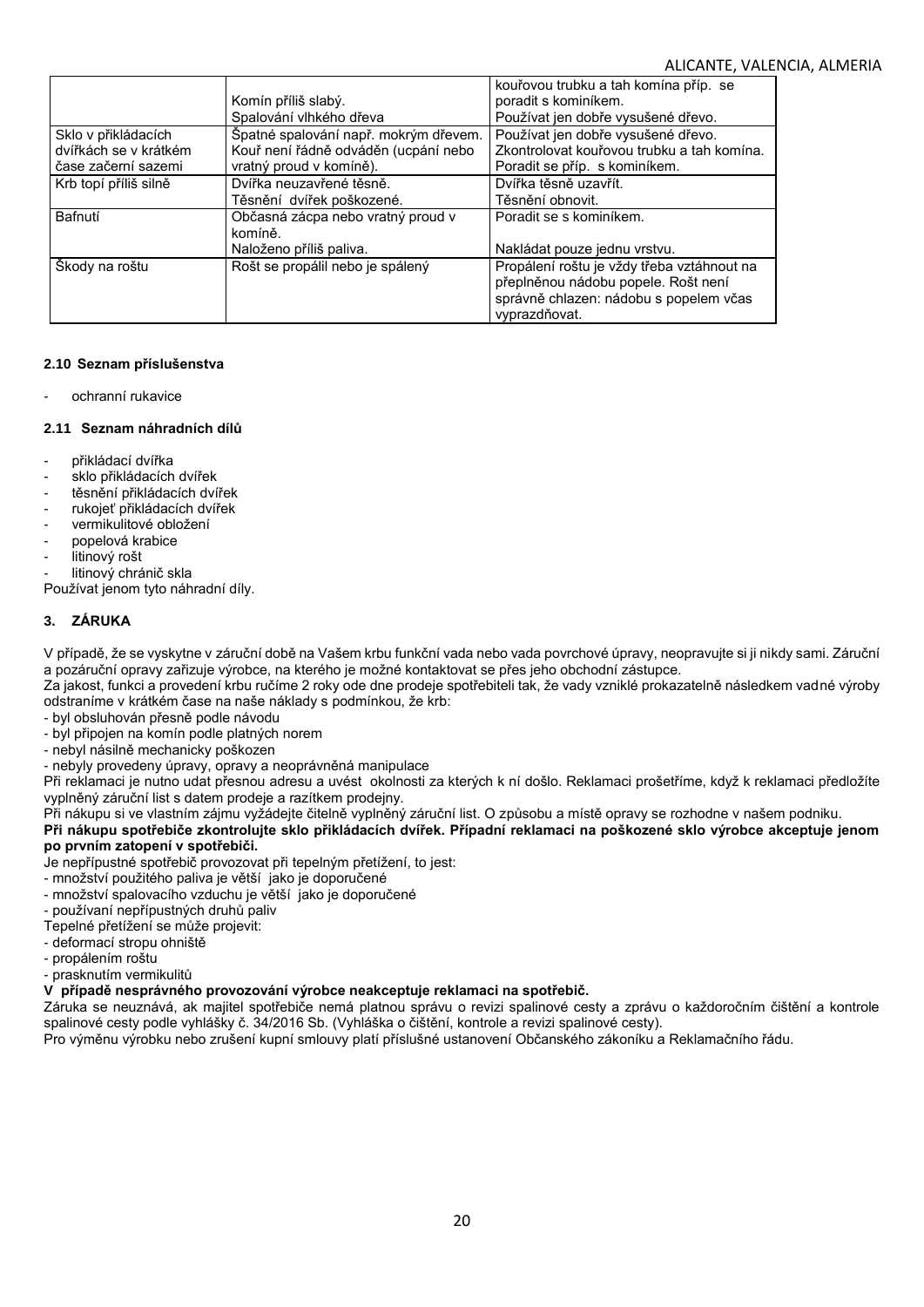## **Az EN 13229 szerint tesztelt HU ALICANTE, VALENCIA, ALMERIA kandallóbetétek beszerelési és kezelési útmutatója**

## **1.Szerelési útmutató**

## **1.1 Általános ismertetés**

A fatüzelésű kandallóbetét (a továbbiakban csak kandalló) egy monoblokk szerkezetű hőfogyasztó, amely átmeneti időszakban rövid időre helyettesíti, vagy hideg évszakokban kiegészíti a meglévő fűtést. A kandalló lokális terek fűtésére alkalmas. A kandalló az STN 33 0300 (Szlovák Műszaki Szabvány) szerinti igényeknek megfelelő közönséges környezetben szerelhető be.

A kandalló az EN 13229 szabvány szerint fa és barnaszén-brikett tüzelőanyag felhasználására volt kipróbálva. A kandalló megfelelt az idézett szabvány által támasztott igényeknek.

A felépítés végzésekor minden helyi előírást, a nemzeti és az európai szabványokat is beleértve, be kell tartani.

A kandalló beépítése előtt szükséges az illetékes kéményseprő-mestert tájékoztatni, aki mint szakember ellenőrzi a kandalló megfelelő bekötését a kéménybe.

A kandallót megfelelő teherbíró képességgel rendelkező padlón kell beszerelni. A beszereléskor ügyelni kell arra, hogy elég hely legyen biztosítva a kandalló, a füstcső és a kémény tisztításának elvégzéséhez.

Üzemelés alatt, de üzemen kívül is a kandallónak zárva kell lennie, különben a kéménybe bekötött további fogyasztó jelentősen befolyásolva van.

A tűztér lemezköpennyel van körülhatárolva, belülről samott téglával van kibélelve. A tűztér alsó részében egy öntöttvas rostély található. A rostély alatt hamufiók van. Az ajtó tömítő zsinórral tömített. Csak tüzelőanyag bevitelekor szabad kinyitni. A tüzelőajtó magas hőmérsékleten is hőálló kerámiaüveggel rendelkezi.

A legkisebb méretű homloknyílás a kandalló burkolatában: szélesség 600 mm, magasság 750 mm. A burkolat felületi hőmérséklete a használt építőanyag hőellenállása együtthatójának és vastagságának függvényében 30 és 80 °C határon belül lehet.

FIGYELEM: reklamáció vagy pótalkatrészek megrendelése esetén mindig a megnevezést, típust és az adatkártyán álló gyártási számot kell feltűntetni.

## **1.2 Műszaki adatok**

| Névleges hőteljesítmény [kW]                                                                                                                                      | 8                                                                                                  |  |
|-------------------------------------------------------------------------------------------------------------------------------------------------------------------|----------------------------------------------------------------------------------------------------|--|
| Hőáramlás [kW]                                                                                                                                                    | 8                                                                                                  |  |
| Hatásfok névleges teljesítményen [%]                                                                                                                              | $fa = 82.3$ , barnaszébrikett = 70,5%                                                              |  |
| Kémény üzemi huzata [Pa]                                                                                                                                          | 10                                                                                                 |  |
| Fő méretei [mm]:<br>Szélesség<br>mélység (fogantyú nélkül)<br>magasság lábakkal                                                                                   | 588 mm<br>ALICANTE = 392 mm, VALENCIA = 423 mm<br>825 mm                                           |  |
| Füstcső átmérője [mm]                                                                                                                                             | 150                                                                                                |  |
| Magasság a füstcső alsó szegélyéig [mm]                                                                                                                           | Füstcső csak fent van                                                                              |  |
| A hamufiók térfogata [dm <sup>3</sup> ]                                                                                                                           | 2,75                                                                                               |  |
| ALICANTE = $61$ kg, VALENCIA = $75$ kg, ALMERIA = $71$ kg<br>Tömege cca. [kg]                                                                                     |                                                                                                    |  |
| Ajánlott tüzelőanyag:<br>száraz keményfa (bükkfa, tölgyfa): fűtőérték cca. 15 MJkg <sup>-1</sup>                                                                  | Barnaszénbrikett: I. osztályú C csoportba tartozó tüzelőanyag, fűtőérték 18 ÷ 21MJkg <sup>-1</sup> |  |
| tüzelőanyag<br>megközelítő<br>ajánlott<br>Az<br>fogyasztása névleges teljesítményen kg/h <sup>-1</sup> ]:<br>fa<br>2,20<br><b>Barnaszénbrikett</b><br>1,70        |                                                                                                    |  |
| Fűtési képesség [m <sup>3</sup> ]:<br>- kedvező építmény-szerkezetű típus<br>- kevésbé kedvező építmény-szerkezetű típus<br>- hátrányos építmény-szerkezetű típus | 190<br>145<br>98                                                                                   |  |
| Szabványok: EN 13229                                                                                                                                              |                                                                                                    |  |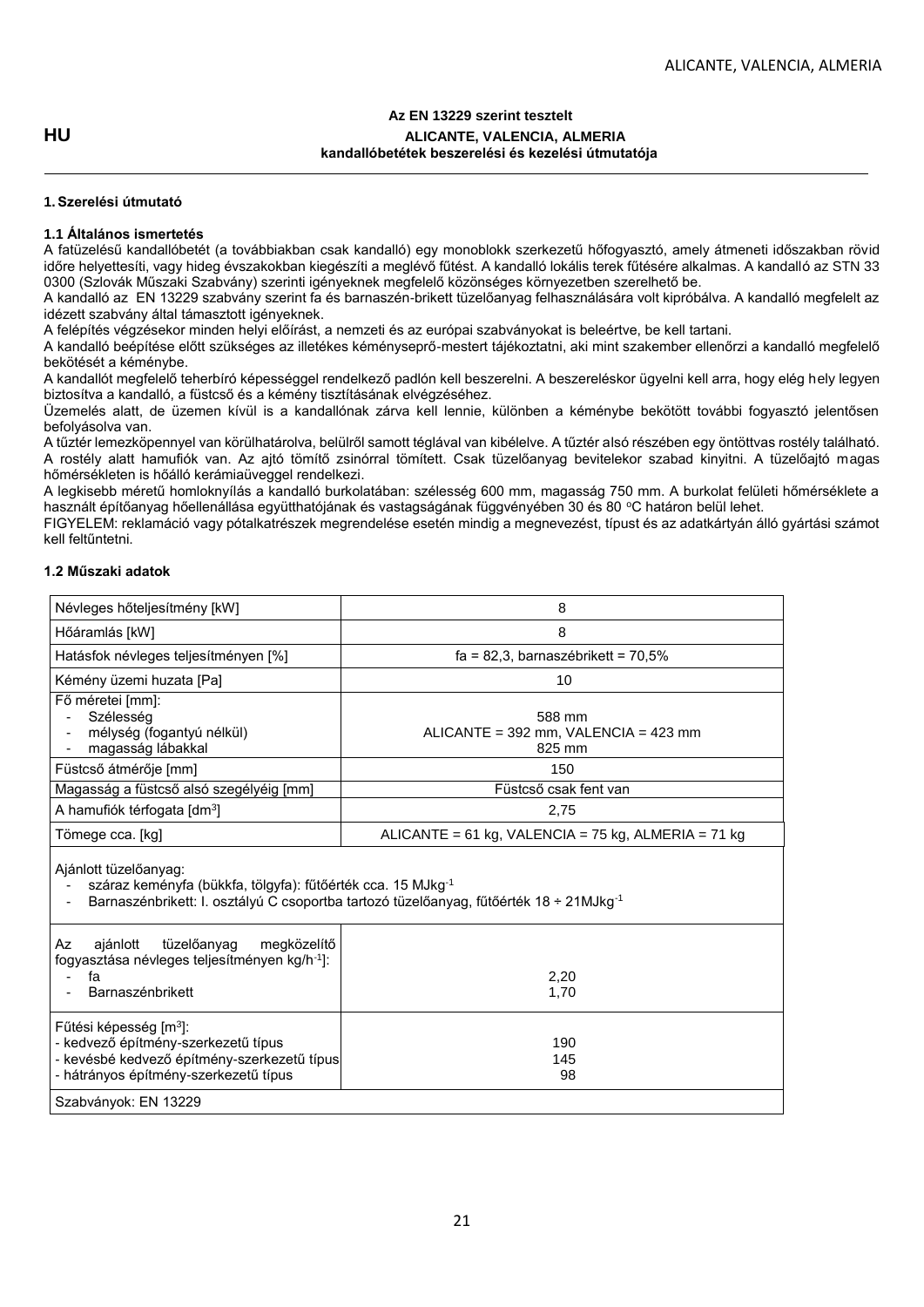### **1.3 Kéménybekötés**

A beépítésnél a 84/97. sz. Rendelet értelmében be kell tartani az összes idevonatkozó tervezeti, biztonsági és közegészségügyi irányelvet.

A kémény megoldására szolgáló adatok (névleges hőteljesítmény mellett):

| , Uzemanyag                                     | Barnaszénbrikett | Fa  |
|-------------------------------------------------|------------------|-----|
| Füstgáz tömegáramlása [gs <sup>-1</sup> ]       | 10.0             |     |
| Maximális hőmérséklet a füstcső mögött [°C]     | 377              | 312 |
| Min. huzat névleges hőteljesítmény mellett [Pa] | 10               | 10  |

A kandallót többszörösen foglalt kéménybe is be lehet kötni, ami azt jelenti, hogy a kéménybe,amelyhez a kandalló van csatlakoztatva, több fogyasztót is be szabad kötni.

A kandalló csatlakoztatása előtt győződjön meg róla, hogy a kémény huzaterőssége megfelelő. A meggyújtott papír vagy gyertya lángjának be kell szívódnia a kémény nyílásába. A kandallót a legrövidebb irányban kell a füstcsatornába csatlakoztatni.

A kandallót csak a Szlovák Műszaki Szabvány - STN 73 4210 és az STN 73 4201 – előírásainak megfelelően, az illetékes kéményseprővállalat jóváhagyásával lehet a kéménykürtőhöz csatlakoztatni.

Ha a kandallót nem lehet közvetlenül a füstcsatornához csatlakoztatni, akkor a megfelelő füstelvezetőnek az adott lehetőségeknek megfelelően a lehető legrövidebbnek, és a kémény irányában felfelé ívelőnek kell lennie. A füstelvezető maximális hossza 1,5 m lehet. Mindenesetre szükséges a füst-könyökcsövet vagy a füstcsövet meglazulás ellen csappal biztosítani. A füst- és a könyökcsöveket a kéményhuzat irányában minimálisan 40 mm hosszúságban szorosan és szilárdan egymásba és a kandallóba kell illeszteni. A kéménynyílást a felhasznált füstcsövek átmérőjének megfelelő átmérővel rendelkező lemeztokkal kell ellátni

Az 1-es sz. ábra a kandalló szabályos és szabálytalan kéménybekötését ábrázolja.



### **Kéménybekötés**

Szabálytalan szabályos szabályos

1. sz. ábra

A zavarmentes üzemelés biztosítása érdekében a kémény huzatát 11 Pa (a kandalló mögötti csőben mérve) értéken kell tartani. Mivel a kémény huzaterősségét változékony tényezők befolyásolják, mint pl. a levegő külső hőmérséklete, a füstgáz hőmérséklete, a kéményburkolat, a szélerősség stb., ezért az év folyamán az nagyon különböző. Ezért ajánlatos a kéménybe huzatszabályozó szelepet építeni.

A kandalló akkor érheti el az előírt teljesítményt és hatást, ha megfelelő huzaterősségű kéménybe van bekötve. A kéménynek min. 150x150 mm keresztmetszetűnek és min. 5 méter magasnak kell lennie.

### **1.4 A légtér szellőztetése**

A kandalló üzemelése közben biztosítani kell a térség kielégítő szellőztetését, tehát elegendő levegő beáramlását kívülről a kandalló üzemelésének térségébe. Ez nyitott ablak vagy nyitott külső ajtó segítségével valósítható meg. Biztonságosabb, ha a külső falban a kandalló beépítésével egyidejűleg a kandalló térségében külön nyílást biztosítunk az égési levegő biztosítására. A nyílásba belülről nyitható és csukható beállítható szellőzőrácsot kell beépíteni. A fatüzelésű üzemelésnél a kandallónak óránként 20 m $^3$  friss levegőre van szüksége.

### **Elégtelen levegő-bevitel nehezíti a kandalló működését és veszélyezteti az Ön biztonságát.**

**Az illetékes tüzeléstechnikai szakember /kéményseprő által vizsgáltassa meg kandallójának szabályos beépítését, kéménybekötését és szellőztetését.** 

#### **1.5 Tűzbiztonság**

A beszerelésnél szigorúan be kell tartani az STN 92 0300 (Szlovák Műszaki Szabvány) által előírt tűzvédelmi szabályokat.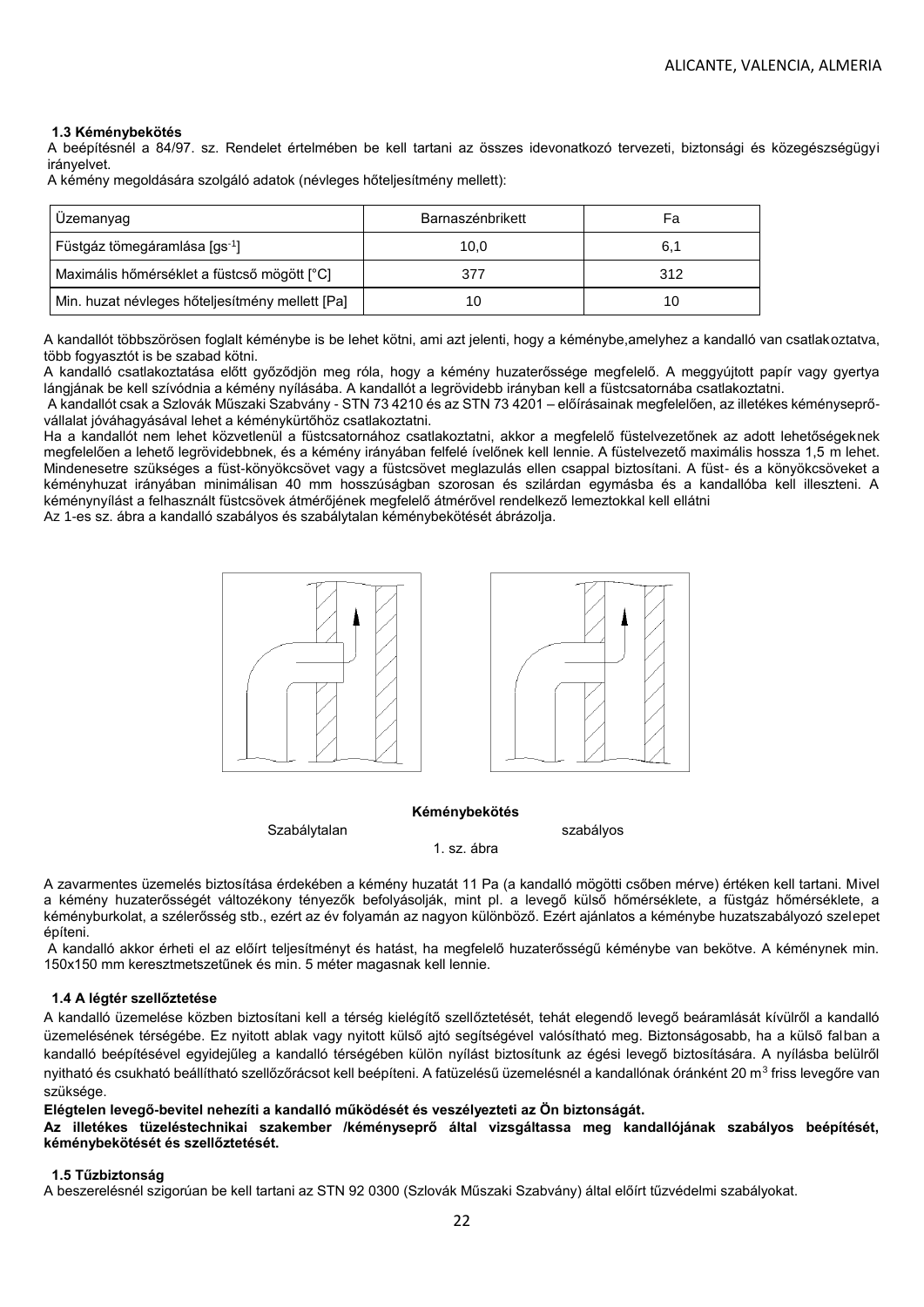A B, C1 és C2 gyúlékonysági osztályba sorolt gyúlékony építőanyagok és tárgyak közelsége esetén a kandallót az STN 73 0823 Szlovák Műszaki Szabvány szerint a hozzátartozó füstcsővel biztonságos távolságban kell beépíteni, ami ezektől a tárgyaktól számítva min. 400 mm távolságnak felel meg.

A biztonsági távolságot meg kell duplázni, ha a kandalló a hozzátartozó füstcsővel C3 gyúlékonysági osztályba tartozó anyagok közelében van beépítve. Ugyanezt kell tenni akkor is, ha a gyúlékony anyag gyúlékonysági foka nincs tanúsítva.

Nem gyúlékony, hőszigetelő, min. 5 mm vastagságú, árnyékoló lemez használata esetén, ha az úgy van elhelyezve, hogy a lemez és a védett gyúlékony tárgy között 25 mm légrés maradt, a biztonsági távolság a felére csökkenthető.

Ha a padlózat gyúlékony anyagból van, építse olyan nem égő, hőszigetelő alátétre a kandallót, melynek méretei elől 300 mm-rel, oldalain legkevesebb 100 mm-rel meghaladják a kandalló körvonalait. Az alátét legkisebb méretei és elhelyezése a 2. sz. ábrán látható. A védett tárgyon elhelyezett árnyékoló lemeznek minden oldalon legkevesebb 150 mm-rel, felső felületén legkevesebb 300 mm-rel meg kell haladnia a kandalló körvonalait, a füstcsöveket is beleértve.

A kéményben keletkezett tűz esetén a tűzrendészeti és munkavédelmi előírások értelmében kell eljárni.

A kandalló külső burkolata (hátul és az oldalai) és a bélés belső fala közötti biztonságos távolságnak legkevesebb 10 cm-nek kell lennie. A beltéri levegő szívónyílásának legkisebb mérete 20x20 cm.

A meleg levegő kifúvó nyílásának legkisebb mérete kétszerese a szívónyílás méretének.

A kandalló burkolatának tűzálló anyagból kell lennie.

### **2. Kezelési utasítás**

### **2.1 Fontos biztonsági utasítások**

Éghető gáz ideiglenes keletkezésének veszélyéhez vezető körülmények között, vagy tüzet, robbanást (pl. a padlózat ragasztása stb.) előidézhető munkálatok végzésénél a kandallót a veszély keletkezése előtt üzemen kívül kell helyezni.

A kandallót ezen utasítás szerint kell kezelni.

A kandallót csak felnőtt személyek kezelhetik, gyereket az üzemelő kandalló közelében hagyni nem szabad.

### Begyújtáshoz semmilyen gyúlékony folyadékot nem szabad használni.

### **ÜZEMELÉS KÖZBEN GYÚLÉKONY FOLYADÉK FELHASZNÁLÁSÁVAL TILOS A KANDALLÓ NÉVLEGES TELJESÍTMÉNYÉT NÖVELNI.**

A kandallót nem szabad nyitott tüzelőajtó mellett üzemeltetni.

A hamut figyelmesen kell kihordani és fedővel ellátott tűzálló edényben tárolni, a forró hamut nem szabad a kukába szórni, sem szabad térségben tárolni.

A megrongált, működésre alkalmatlan kandallót nem szabad üzemeltetni.

A használónak gondoskodnia kell az üzemeltetés megkezdése előtti szakszerű javítás elvégzéséről.

A hamu felhalmozódásának állapotát a füstcsőben és a könyökcsőben legalább havonként egyszer ellenőrizni kell és szükség szerint el kell végezni a tisztítást.

Üzemelés közben nem szabad a kandalló minden légbevezetőjét lezárni.

Üzemelés közben szükséges időnként ügyelni a kandalló működésére és a tűzbiztonságra. Ellenőrizni kell a tüzelőanyag állapotát a tűztérben, a hamu lerakódását a rostélyon, az égési levegő szabályozószerveinek állapotát, az ajtó rendes bezárását és ellenőrizni kell a környezet tisztaságát.

A tűztér samott tégla bélésén keletkezett repedés nem akadályozza a fogyasztó további üzemelését. Ez nem érvényes a mennyezeti vermikulitra.

Más hőfejlesztő berendezéssel való egyidejű üzemeltetés esetén biztosítani kell a légtér megfelelő szellőztetését (lásd: 1.4 pont).

## **2.2 Tüzelőanyag**

A kandalló a következő tüzelőanyagokkal történő fűtésre alkalmas: fa és 7",6" hosszúságú barnaszénbrikett.

Az emissziós szabvány előírja, hogy csak száraz, természetes úton kiszáradt fa (maximálisan 20%

nedvességtartalmú) használható. A nedves fa erős kátrány-lecsapódást vált ki. A legalkalmasabb a legkevesebb 2 évig száraz helyen tárolt cca. 30 cm kerületű és 30 cm hosszúságú fahasáb. Megfelelő a bükkfa, tölgyfa, gyertyánfa, nyírfa és a gyümölcsfa.

### **Nem megfelelő esetleg nem megengedett tüzelőanyagok:**

Csak a 2.1. pontban megnevezett tüzelőanyagokat szabad használni.

Ezen kívül nem tüzelhető: szénpor, finomra aprított aprófa, fakéreg- és faforgács-hulladék, nedves és védőszerrel kezelt fa, papír és karton (befűtésen kívül).

## **Hulladék égetése az emissziók elleni védelemről szóló törvény szerint tilos.**

A hulladék égetése közben keletkezett füstgáz veszélyeztetheti az Ön egészségét és kárt okozhat kandallója samott és fémrészeiben vagy a kéményben.

## **2.3 A kandalló beállítása**

A kandalló égési levegő áramlását szabályozó berendezéssel van ellátva: **FIGYELEM: az egyes kézi szabályozó elemek nagyon forrók lehetnek! Forró állapotban történő kezelésnél a hozzávaló tartozékként szolgáló kesztyűt kell használni.** 

## **2.4 Begyújtás**

Begyújtás előtt ki kell nyitni minden légbevezető csatornát ("1"-re állítani a szelepet). Egyidejűleg ügyelni kell a levegő beáramlására a helyiségbe (lásd az 1.4 pontot). Az ajánlott tüzelőanyag adagolásának intervalluma névleges teljesítmény mellett egy óra.

A tüzet papír és aprófagyújtós segítségével kell meggyújtani. Soha nem szabad benzint, szeszt, petróleumot stb. használni. Az égő tűzre egy réteg fahasábot és brikettet teszünk.

**Soha nem szabad háromtól több fahasábot lerakni tüzelőanyag-töltetként.**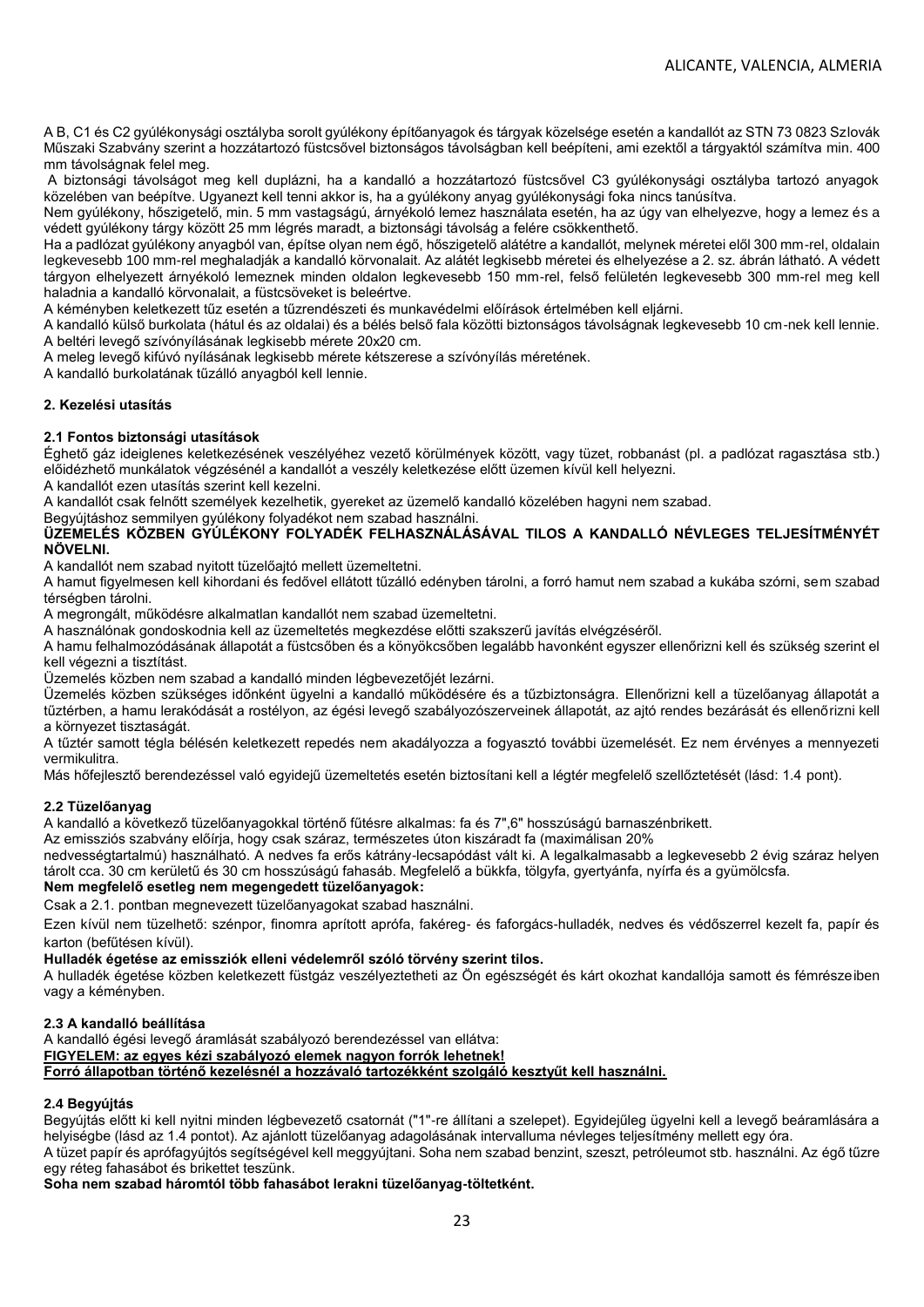A kandalló üzembe helyezését követően megtörténik az első lángra lobbanás. A tűz előbb lassan intenzívebbé válik, hogy a kandalló lassan és egyenletesen kitágulhasson és a kandallótest a hőfeszültség következtében ne szenvedjen károsodást.

Ennek az állapotnak elérése érdekében a primer- és a szekunderlevegő szelepeket rögtön (mihelyt a tűz égése intenzívebbé válik) közép-beállításra kell beállítani.

Ha a begyújtásnál nehézségek lépnek fel (időjárás-változás, hideg kémény, stb.) akkor a kandallóban papír segítségével lokális tüzet kell gyújtani, ezzel a kandalló gyorsabban üzembe helyezhető. A begyújtási folyamat alatt az égést állandóan ellenőrizni és a kandallót folyton figyelni kell.

A kandalló tűzálló festékkel van ellátva, amely magasabb hőmérsékleten kikeményedik. Ezért az első felfűtési szakaszban szag keletkezik. Ebből az okból biztosítani kell - főleg a kandalló üzembe helyezésekor - a megfelelő szellőztetést.

Üzembe helyezésekor nem ajánljuk a kandalló külső lakkjához hozzányúlni, a még ki nem keményedett lakk az érintés következtében megsérülhet.

### **2.5 Normál üzemelés**

A kályha névleges hőteljesítménye 8,0 kW amit minimális 10 Pa szállító nyomás mellett ér el.

| Tüzelőanyag                   | Hasábfa<br>(hossza 25 cm, kerülete 30 cm) | Barnaszén brikett |
|-------------------------------|-------------------------------------------|-------------------|
| Maximálisan adagolt mennyiség | 2,2 kg                                    | 1.7 kg            |
| Levegőszabályozó              | nvitva 10 mm                              | nvitva            |
| Égési időtartam               | $1.0$ óra                                 | $1.0$ óra         |

Fatüzelésű üzemelésnél a szabályozót úgy kell beállítani (10 mm-t magunk felé húzni), hogy a primer égési levegő bevezetője teljesen le van zárva és a szekunder égési levegő bevezetője teljesen nyitva van.

Barnaszénbrikettel való üzemelésnél a szabályozót úgy kell beállítani (teljesen magunk felé kihúzni), hogy a primer- és a szekunderlevegő bevezetői teljesen nyitva vannak.

Az égési levegő szabályozója a tüzelőajtó alatt van.

Mérsékelt terhelésű üzemeltetéshez a következő tüzelőanyag-mennyiség és égési levegő-szabályozás betartása érvényes:

| Tüzelőanyag                     | Barnaszén brikett |
|---------------------------------|-------------------|
| Maximálisan adagolt mennyiség   | cca. 1,7 kg       |
| Alsó szekunder levegőszabályozó | nyitva 5 mm       |
| Égési időtartam                 | cca. 2 óra        |

A kémény az égési levegő szelepeinek beállításán kívül az égés erősségére és egyúttal az Ön kandallójának fűtőteljesítményére is ható fontos tényező. Nagyobb huzaterősségű kéménynek kisebb, alacsony huzaterősségű kéménynek viszont nagyobb az égési levegő szükséglete.

Fahasáb használatakor az égési levegő mennyiségét először csökkenteni kell, amíg a fa tökéletesen át nem ég (kis tűz). Ha ez az eljárás túl nagy fűtőteljesítményt von maga után, kisebb mennyiségű tüzelőanyagot kell berakni.

A tüzelés optimális szabályozása tapasztalatot igényel, főleg akkor, ha a kémény huzata nem állandó, vagy ha a tűzifa minősége változó. A kémény túl erős huzata esetén, vagy ha túl sok tüzelőanyag van behelyezve, fennáll a lakk túlhevítésének a veszélye. A lakk színe ezüstfehérré változik és rövid időn belül lehámlik a kandallóról. Az így megrongálódott lakkért a gyártó nem vállal semmilyen felelősséget. Ezt az optikai hibát kandalló-lakkal (spray) ki lehet javítani.

### **2.6 Átmeneti időszakban történő üzemelés**

Bizonyos feltételek mellett, megközelítőleg 15°C külső hőmérsékleten kis égési teljesítmény mellett veszélybe kerülhet a kéményhuzat, vagyis az égéstermékeket nem vezeti teljesen el (füstölés, füstgáz-szag). Az ilyen esetben meg kell tisztítani a rostélyt és növelni kell az égési levegő bevezetését. Fokozatosan csökkenteni kell a bevitt tüzelőanyag mennyiségét és gyakrabban kell a rostélyt tisztítani. Be kell zárni más, ugyanabba a kéménybe bekötött, nem üzemelő fogyasztók ajtóit és légszelepeit. Ellenőrizni kell a kémény tisztítónyílásainak tömítését.

## **Hamueltávolítás**

A zavarmentes üzemeltetés biztosításához szükséges, hogy a kandalló időben és rendszeresen legyen tisztítva. A hamufiókot időben ki kell üríteni, hogy az égési levegő a rostélyon át rendszeresen áramolhasson. Különben fennáll a veszélye, hogy a rostély alatti hamu akadályozni fogja a légáramlást és a rostély a hiányzó hűtés következtében túlhevül és deformálódik.

## **A tüzelőanyag berakása előtt a kandallóból el kell távolítani a hamut.**

### **2.7 Tisztítás és karbantartás**

A kandallót, üzemeltetésének sűrűségétől függően, szükséges évente egyszer vagy többször kitisztítani (hideg

állapotban). A tisztítást a következőképpen kell elvégezni:

A füstcsövet a leszerelése után egy megfelelő edényben megtisztítjuk. Az égéstermék gyűjtőterét acél-kefével, ecsettel és porszívóval lehet megtisztítani. Ezután a füstcsövet ismét a kandalló kéménye és füstelvezetője közé kell beilleszteni.

FIGYELEM: A kandalló a tisztítás után csak akkor helyezhető ismét üzembe, ha minden tisztításkor kiszedett része vissza lesz szerelve. A kandalló külső felülete hőálló festékkel van bespriccelve. Amikor a festék kikeményedik, megszilárdul (néhány órával névleges hőteljesítményű üzemelés után), meg lehet a felületét száraz törlőronggyal tisztítani.

Ez a hőálló festék nem nedvességálló. Ezért semmiféle tárgyat ne helyezzen a kandallóra, mert rozsdás foltok keletkezhetnek rajta. A tüzelőajtó üvegét a szokásos üvegtisztítóval lehet megtisztítani a könnyebb üledéktől. A szilárd üledéket ráégett üledékeket tisztítására való kellékkel vagy finom acélvattával lehet eltávolítani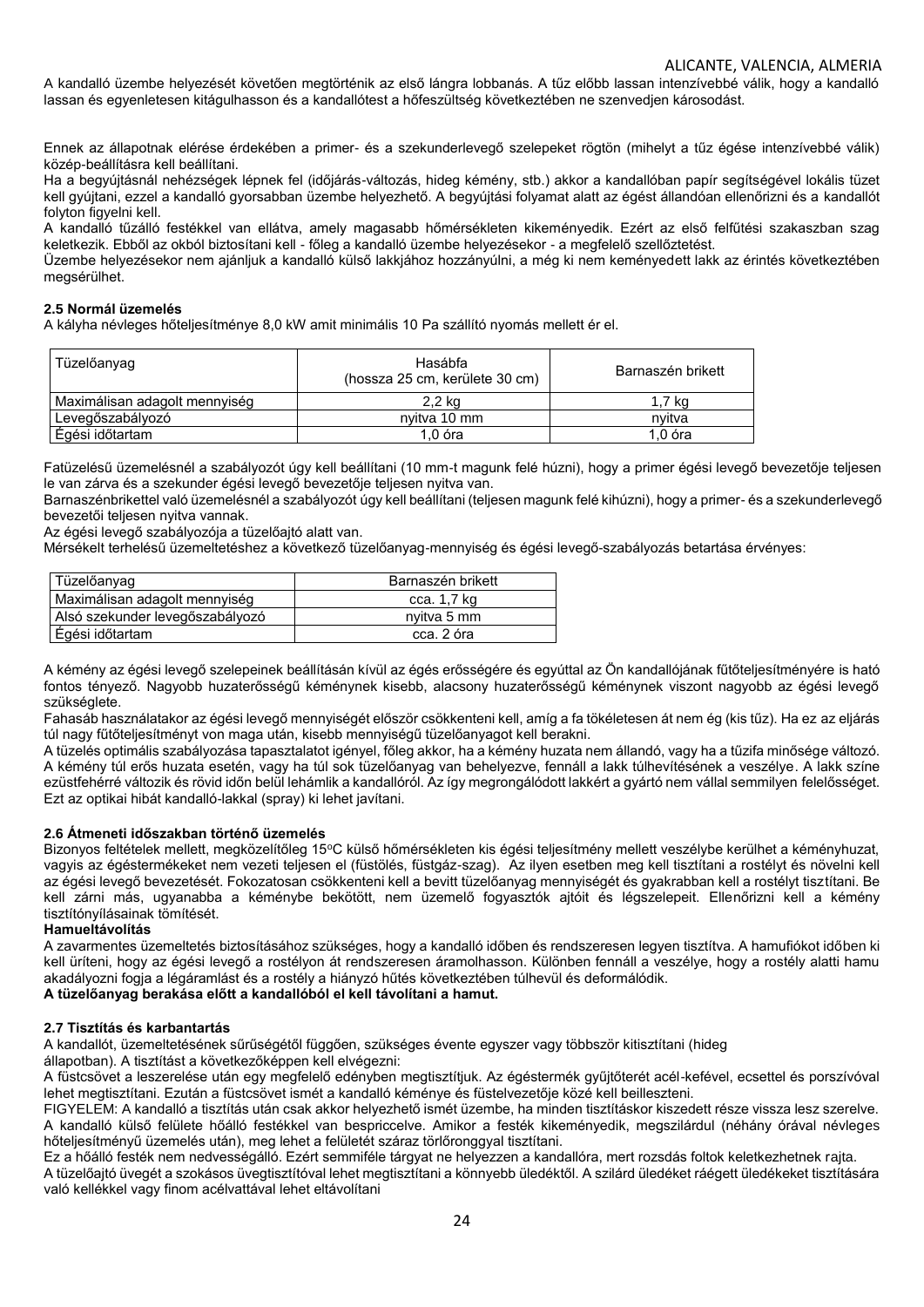FIGYELEM: az üvegnek nagyon élesek lehetnek az élei, ezért üvegcsere alkalmával feltétlenül védőkesztyűt használjon! Ha a kandalló huzamosabb ideig van üzemeltetve, a további üzemeltetés előtt szükséges ellenőrizni a kémény, a füstcső vagy a kandalló esetleges bedugulását.

### **2.8 Meghibásodások okai és azok eltávolítása**

Abban az esetben, ha kandallójának üzemelése közben üzemzavar keletkezik, pl. füstölés, forduljon az illetékes tüzeléstechnikai szakemberhez (kéményseprő). Ha kandallóján kár keletkezik, forduljon a forgalmazóhoz, akitől a kandallót vásárolta. A továbbiakban ismertetjük a lehetséges meghibásodások okait és eltávolításukat.

| A meghibásodás neme                                                             | Lehetséges oka                                                                                                                                                  | Eltávolítása                                                                                                                                                                                                                                                                                                                                                           |
|---------------------------------------------------------------------------------|-----------------------------------------------------------------------------------------------------------------------------------------------------------------|------------------------------------------------------------------------------------------------------------------------------------------------------------------------------------------------------------------------------------------------------------------------------------------------------------------------------------------------------------------------|
| Szagképződés                                                                    | felhasznált<br>védőfesték<br>A<br>kiszárítása,<br>olajmaradék<br>kipárologtatása.                                                                               | A kandallót a kezelési utasítás szerint néhány órán<br>át kis teljesítményen üzemeltetni. Utána néhány<br>órán át maximális teljesítményen fűteni.                                                                                                                                                                                                                     |
| Túl kis hőteljesítmény                                                          | A választott teljesítmény túl kicsi<br>Elégtelen huzat a kéményben<br>A füstcső rosszul van bekötve                                                             | A hőszükségletet szakemberrel kell ellenőriztetni.<br>A kéményhuzat értéke legalább 11 Pa legyen!<br>Ellenőrizni a kémény tömítését. A kéménybe<br>bekötött többi fogyasztó ajtóit szorosan be kell zárni.<br>Ügyelni kell a tisztítózárak tömítésére. Esetleg egy<br>1,5 m hosszú függőleges füstcsövet kell használni<br>(befutópálya).<br>Ellenőrizni a füstcsövet. |
| kandalló<br>füstöl<br>és<br>A<br>kormoz                                         | A füst elvezetése elégtelen<br>(bedugult<br>kémény<br>vagy<br>visszafelé történő áramlás a<br>kéményben)<br>A kémény túl gyenge<br>Nedves fával történő tüzelés | Ha a kandalló füstöl és kormoz, az ok csaknem<br>mindig a füstgáz-elvezetésen múlik. Ellenőrizni a<br>füstcsövet és a kéményhuzatot, esetleg tanácsot<br>kérni a kéményseprőtől.<br>Csak jól kiszáradt fát kell használni                                                                                                                                              |
| kandallóajtó<br>üvege<br>A<br>időn<br>rövid<br>belül<br>megfeketedik a koromtól | Helytelen tüzelés, pl. nedves<br>fával<br>A füstelvezetés nem elégséges<br>(bedugult<br>kémény<br>vagy<br>visszafelé történő áramlás a<br>kéményben)            | Csak jól kiszárított fát kell használni<br>Ellenőrizni a füstcsövet és a kéményhuzatot, esetleg<br>tanácsot kérni a kéményseprőtől.                                                                                                                                                                                                                                    |
| A kandalló túl erősen fűt                                                       | tömítése<br>kandallóajtó<br>A<br>megrongálódott                                                                                                                 | Kicserélni a tömítést                                                                                                                                                                                                                                                                                                                                                  |
| Szippantás                                                                      | Néha bedugult kémény vagy<br>visszafelé történő áramlás a<br>kéményben<br>Ha minden légvezeték zárva<br>van<br>Túl<br>tüzelőanyag<br>sok<br>behelyezve          | Tanácsot kérni a kéményseprőtől<br>Üzemelés közben nem szabad minden légvezetéket<br>lezárni.<br>van   Csak egy réteget bevinni                                                                                                                                                                                                                                        |
| Károk a rostélyon                                                               | A rostély kiégett                                                                                                                                               | A rostély kiégését mindig a túltömött hamufiók<br>rovására kell írni. A rostély nincs helyesen hűtve, a<br>hamufiókot időben üríteni                                                                                                                                                                                                                                   |

## **2.9 Tartozékok jegyzéke**

- védőkesztyű

### **2.10 Pótalkatrészek jegyzéke**

- tüzelőajtó
- tüzelőajtó üveg
- tüzelőajtó tömítő zsinór
- tüzelőajtó kallantyú
- samott téglák, mennyezeti vermikulit
- hamufiók
- öntöttvas rostély
- öntöttvas üvegvédő

Csak ezeket a pótalkatrészeket ajánljuk használni.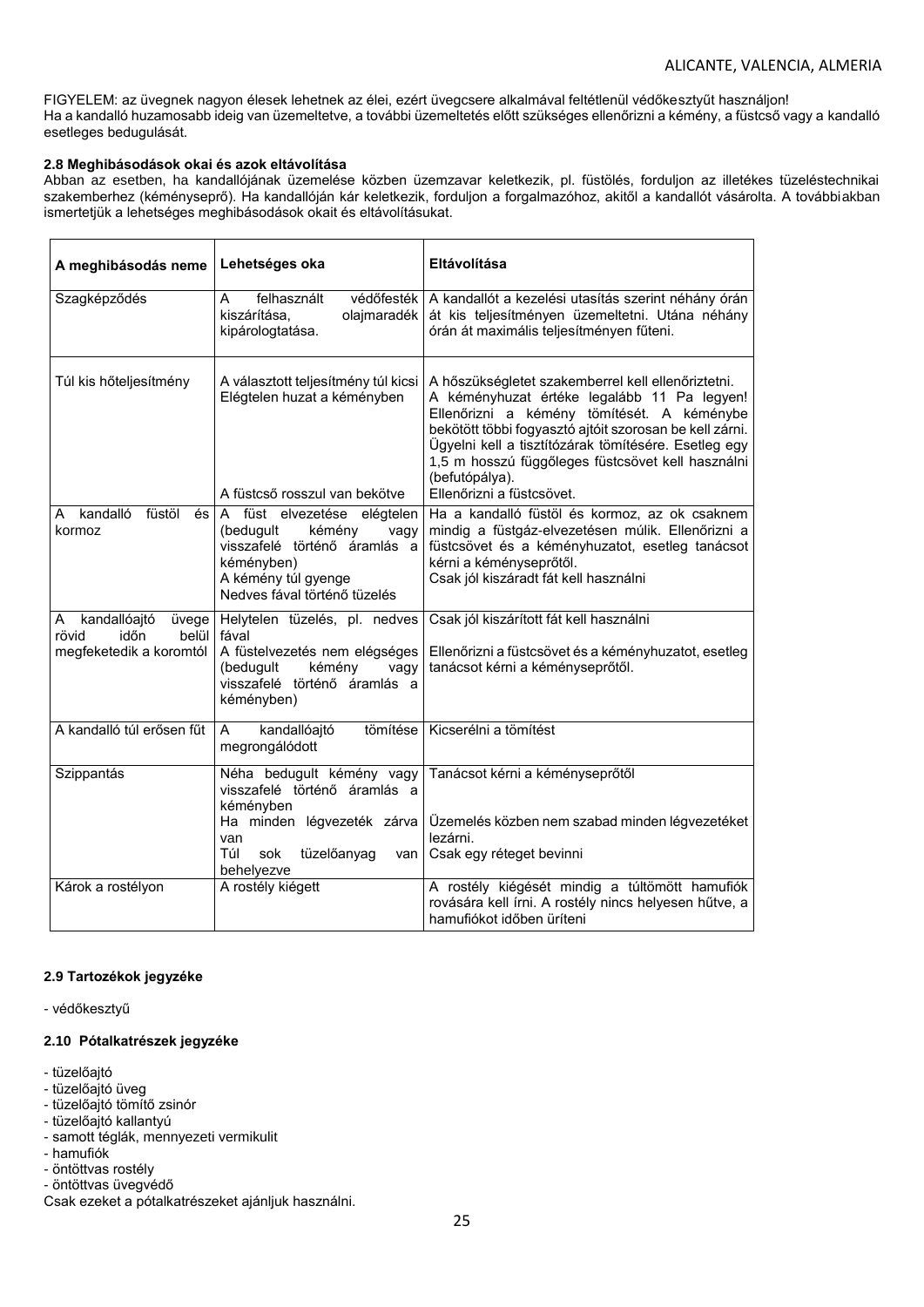## **3. Garancia**

Ha kandallóján a jótállási idő alatt működési vagy felületkezelési hiba fordul elő, azt soha ne igyekezzen egyedül kijavítani. A jótállás alatti és jótállás utáni javításokat a gyártó végzi.

A kandalló minőségéért és felépítéséért a fogyasztónak történő eladás napjától számítva 2 évig vállaljuk a garanciát úgy, hogy a bizonyíthatóan hibás elkészítés következtében keletkezett hibákat rövid időn belül saját költségünkre eltávolítjuk azzal a feltétellel, hogy a kandalló:

- pontosan az utasítás szerint volt kezelve,

- a kéménybekötés az érvényes szabványok szerint volt végrehajtva

- nem volt erőszakkal mechanikailag megrongálva,
- nem voltak rajta javítások, módosítások és jogtalan kezelési eljárások végezve.

Reklamáció alkalmával meg kell adni a pontos címet és ismertetni kell a körülményeket, melyek azt előidézték. A reklamációt elbíráljuk, ha ahhoz az eladás dátumával és a forgalmazó pecsétjével ellátott garancialevelet is mellékeli.

Vásárlás alkalmával saját érdekében igényelje az olvashatóan kitöltött garancialevelet. A javítás módjáról és helyéről üzemünkben határozunk.

## **A fogyasztó megvásárlása alkalmával ellenőrizze a kandallóajtó üvegét és a samott téglát. Megrongálódott üveget vagy samott téglát illető esetleges reklamációt a gyártó csak a fogyasztóba történő első befűtés után fogad el.**

- A fogyasztót hő-túlterhelés mellett üzemeltetni nem megengedett, ami azt jelenti, hogy:
- a használt tüzelőanyag mennyisége nagyobb az ajánlottnál
- Az égési levegő mennyisége nagyobb az ajánlottnál
- Nem megengedett tüzelőanyag-fajta használata
- A hő-túlterhelés a következőkben mutatkozhat meg: - A tűztér mennyezetének eltorzulásában
- A rostély átégésében
- 
- A samott téglák szétrepedésében

## **Rendellenes üzemeltetés esetén a gyártó nem fogadja el a fogyasztóra benyújtott reklamációt.**

A termék kicserélésére vagy az adás-vételi szerződés felbontására a Polgári Törvénykönyv és a Reklamációs Szabályzat megillető előírásai érvényesek.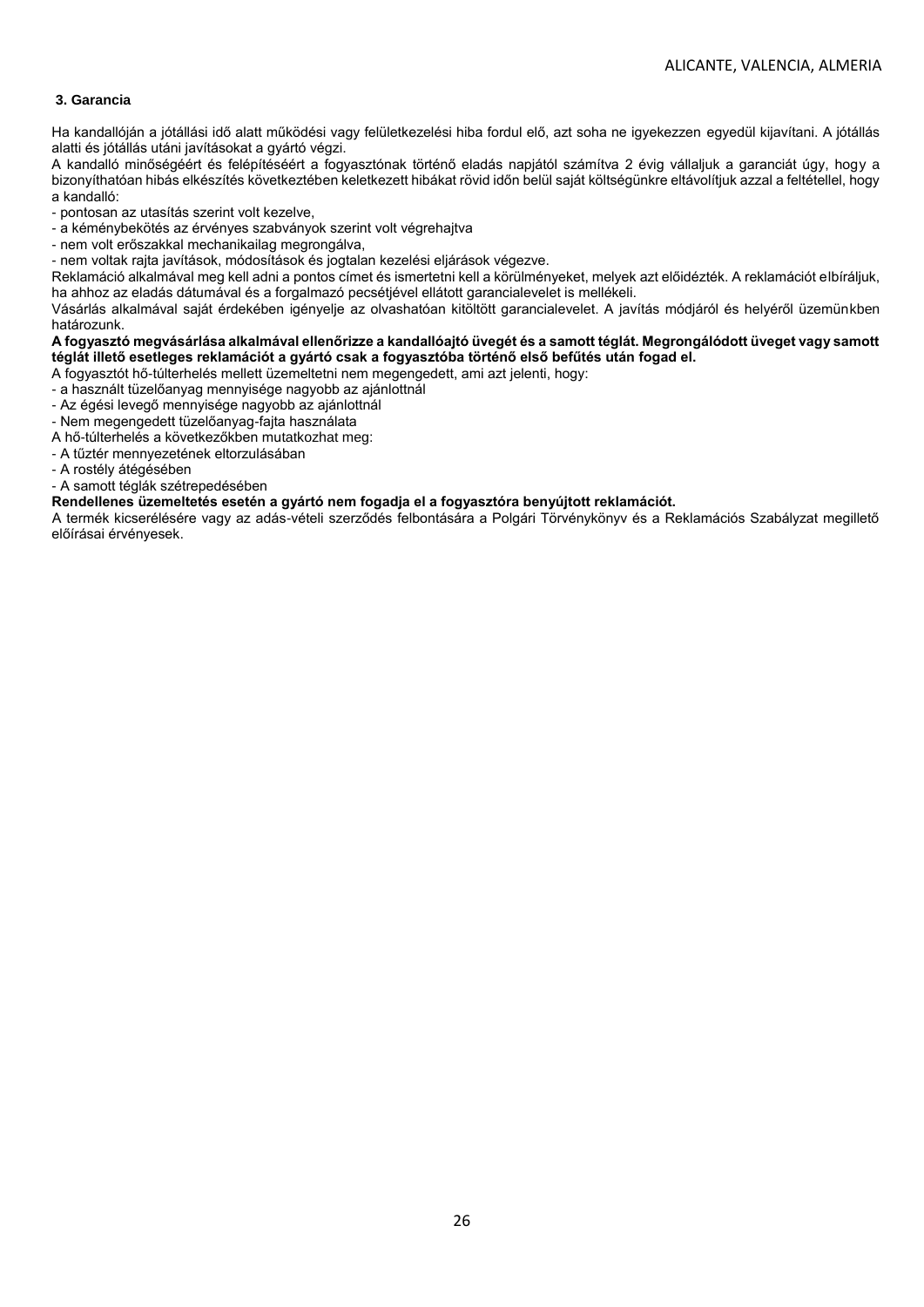Po vybalení krbu prosíme vymeniť prepravnú rúčku na prevádzkovú: 1.Skrutka M6x16 2 Rúrka 3.Podložka prehnutá 8,4 4.Rúčka prevádzková 5.Rúčka prepravná –<br>Uvoľniť skrutku(1) a vybrať z boku dvierok, vytiahnúť rúčku prepravnú(5).<br>Rúčku prevádzkovú(4) vsunúť do dvierok a vzadu založiť rúrku(2) spolu s podložkou prehnutou(3). Rúčku spolu s rúrkou a podložkou

zaistiť skrutkou(1) cez bočný otvor na dvierkach.

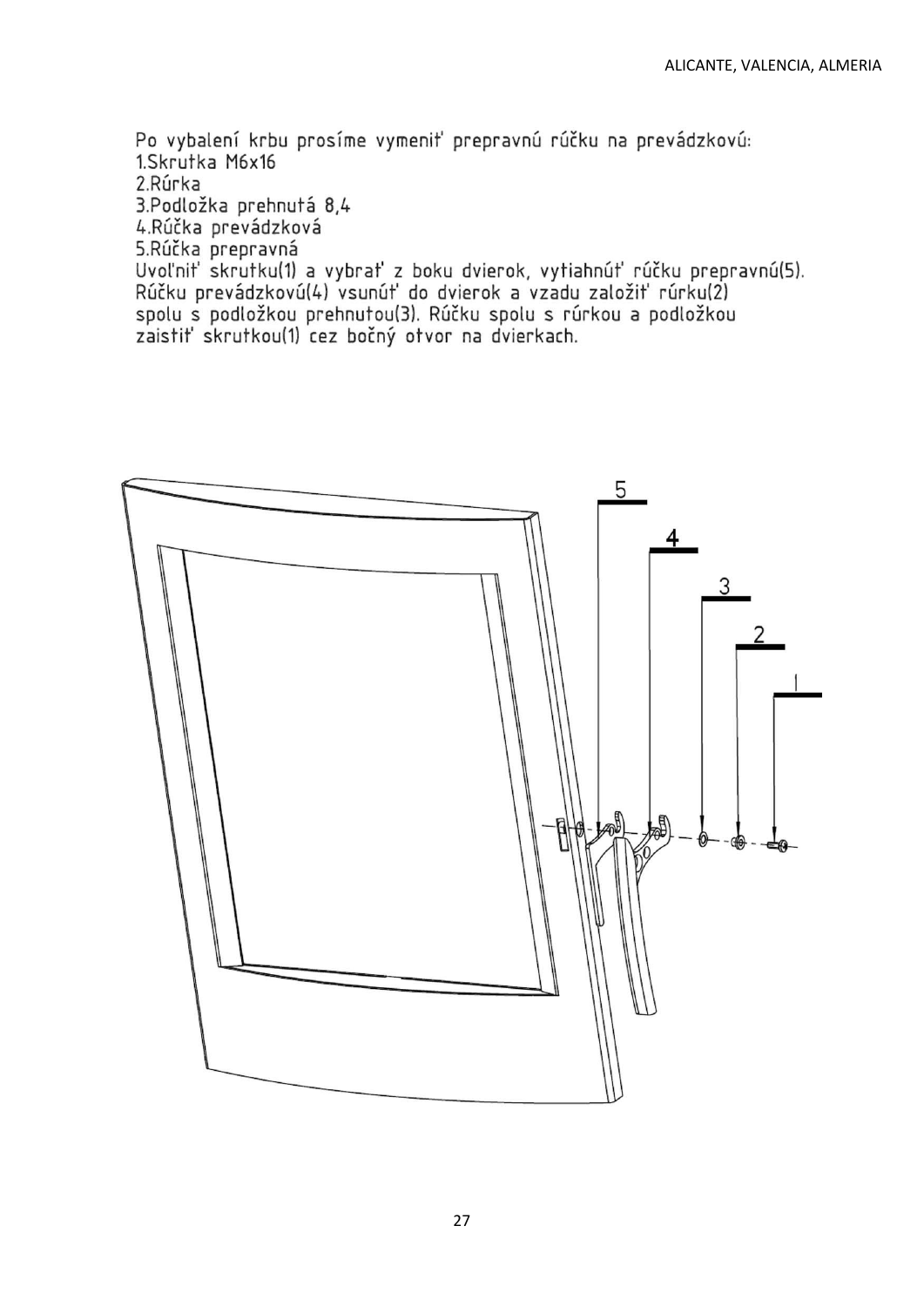Once the heater unpacked, please, replace the shipping handle by the operation handle:

- 1. Bolt M6x16<br>2. Pipe
- Pipe
- 3. Folded washer<br>4. Shipping handle
- Shipping handle
- 5. Operation handle

Loosen the bolt (1) and pull out on the side of the door, pull out the shipping handle (5).

Insert operation handle (4) in the door and mount the pipe (2) with the washer (3) in the rear.

Tighten the handle with the pipe and the washer with the bolt (1) through the side hole in the door.

Po vybalení krbu vyměnit prepravní rukovět za provozní:

- 1. Skrutka M6x16
- 2. Rourka
- 3. Prehnutá podložka 8,4
- 4. Rukovět provozní
- 5. Rukovět prepravní

Uvolnit skrutku (1) a vybrat z dvířek, vytáhnout rukovět prepravní (5). Rukovět provozní (4) vložit do dvířek a vzadu vložit rourku (2) spolu s podložkou (3).

Rukovět spolu s rourkou a podložkou zaistit skrutkou (1) cez boční otvor na dvířkach.

A fogyasztó kicsomagolása után kérjük a szállító fogantyút az üzemelésire cserélni:

- 1. Csavar M6x16
- 2. Csövecske
- 3. Hajlított alátét 8,4
- 4. Üzemelési fogantyú
- 5. Szállító fogantyú

Meglazítani a csavart (1) és kiemelni az ajtó oldalából, kihúzni a szállító fogantyút (5). Az üzemelési fogantyút (4) behelyezni az ajtóba és hátul behelyezni a csövecskét (2) a hajlított alátéttel (3) együtt. A fogantyút a csövecskével és az alátéttel együtt a csavarral (1) az ajtón levő oldalnyíláson keresztül biztosítani.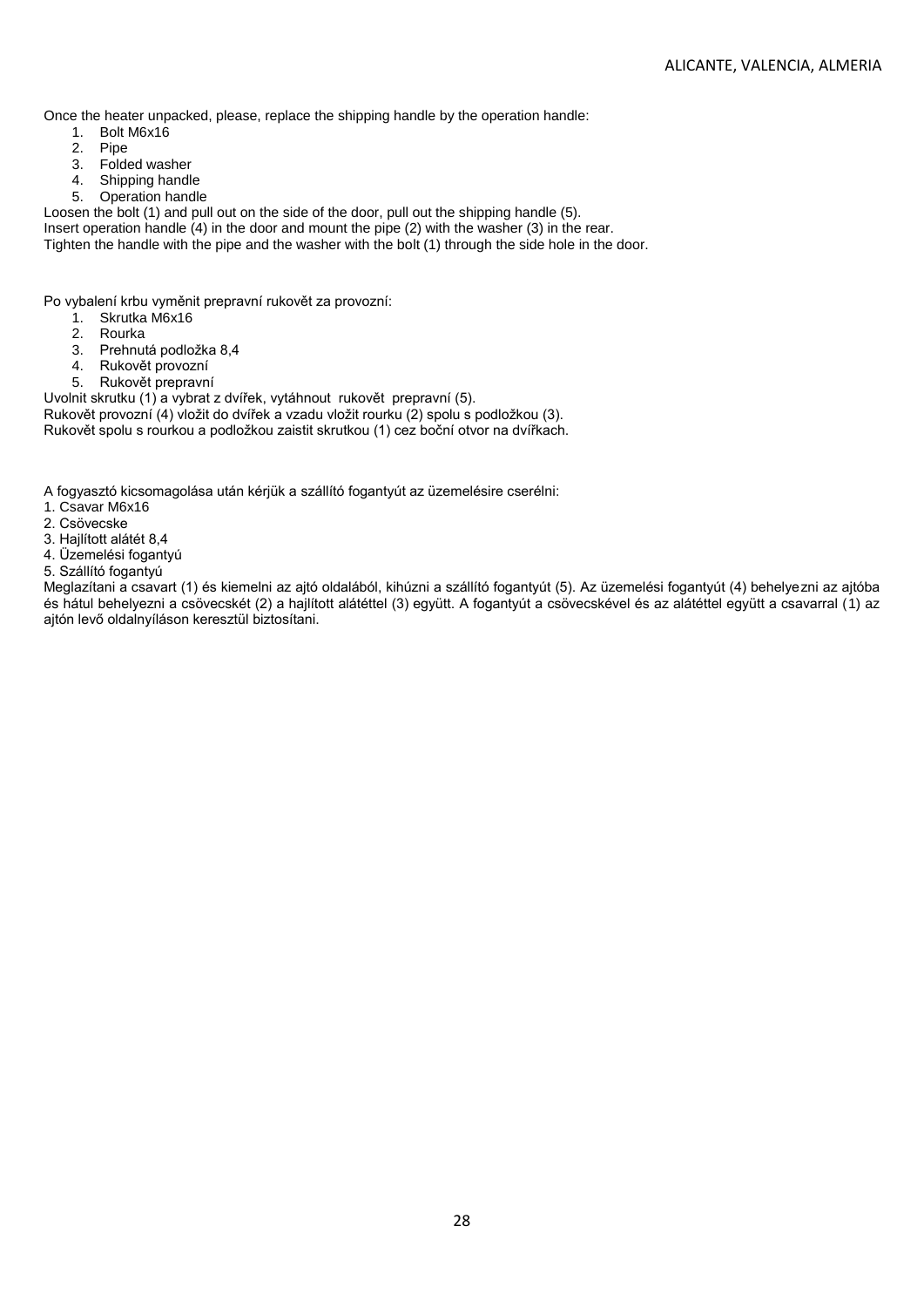### **WARRANTY CERTIFICATE**

| Product name and model:<br><b>ALICANTE</b><br><b>VALENCIA</b><br><b>ALMERIA</b>                    | SOLID FUEL FIREPLACE INSERT<br>model No F 9478 X<br>model No F 9478 Y<br>model No F 9480 H | *)                                 |  |
|----------------------------------------------------------------------------------------------------|--------------------------------------------------------------------------------------------|------------------------------------|--|
| Serial number:                                                                                     | Quality class                                                                              | *\                                 |  |
| Standards: EN 13229                                                                                |                                                                                            |                                    |  |
|                                                                                                    | Date of production, seal and signature of technical inspection:                            | *)                                 |  |
| Sales point seal, purchase date, signature:                                                        |                                                                                            | *)                                 |  |
|                                                                                                    | * Put corresponding seals, fill in, or cross out if not applicable.                        |                                    |  |
|                                                                                                    | The warranty certificate is invalid without data marked with *)!                           |                                    |  |
| The product was repaired under guarantee:<br>$from: \dots \dots \dots to: \dots \dots \dots \dots$ |                                                                                            | Seal and signature of repair shop: |  |

#### **THORMA Výroba, k.s. SK – 986 01Fiľakovo tel/fax: 00421/47/4511537**

## SUPPLEMENTARY CLAUSE

The manufacturer recommends disposing the different parts of the packaging as follows:

- take the steel stripe and the cardboard to a collecting point,

- wooden parts can be burnt.

Once the service life of the product has expired the manufacturer recommends disposing it at a collection point, and the refractory blocks and ceramic parts at a waste deposit.

## ZÁRUČNÝ LIST

| Názov a typ výrobku:<br><b>ALICANTE</b><br><b>VALENCIA</b><br><b>ALMERIA</b> | KRBOVÁ VLOŽKA NA TUHÉ PALIVO<br>typ. č. F 9478 X<br>typ. č. F 9478 Y<br>typ. č. F 9480 H | *\<br>*\<br>*)   |
|------------------------------------------------------------------------------|------------------------------------------------------------------------------------------|------------------|
| Výrobné číslo:                                                               | Akostná trieda                                                                           | $\left( \right)$ |
|                                                                              | Normy: STN 06 1201, STN EN 13229, STN 73 4201, STN 73 4210, STN 92 0300                  |                  |
|                                                                              | Dátum výroby, pečiatka a podpis technickej kontroly:                                     |                  |
| Pečiatka predajne, dátum predaja a podpis:                                   |                                                                                          |                  |
|                                                                              | * Vyplniť príslušnými pečiatkami, rukou, resp. čo sa nehodí škrtnúť.                     |                  |
|                                                                              | Bez údajov označených *) je záručný list neplatný!                                       |                  |
| Výrobok bol v záručnej oprave:                                               | Pečiatka a podpis opravovne:                                                             |                  |

#### **THORMA Výroba, k.s. SK – 986 01Fiľakovo tel/fax: 047/4511537**

#### **DODATOK**

Výrobca doporučuje spotrebiteľovi jednotlivé časti obalu nasledovne znehodnotiť:

- oceľovú pásku, PE vrece, kartón z vlnitej lepenky odovzdať do zberu

- drevené časti využiť ako palivové drevo

Výrobca doporučuje spotrebiteľovi odovzdať výrobok po uplynutí doby jeho životnosti do zberu kovového šrotu, šamotové tehly a keramické sklo na skládku odpad